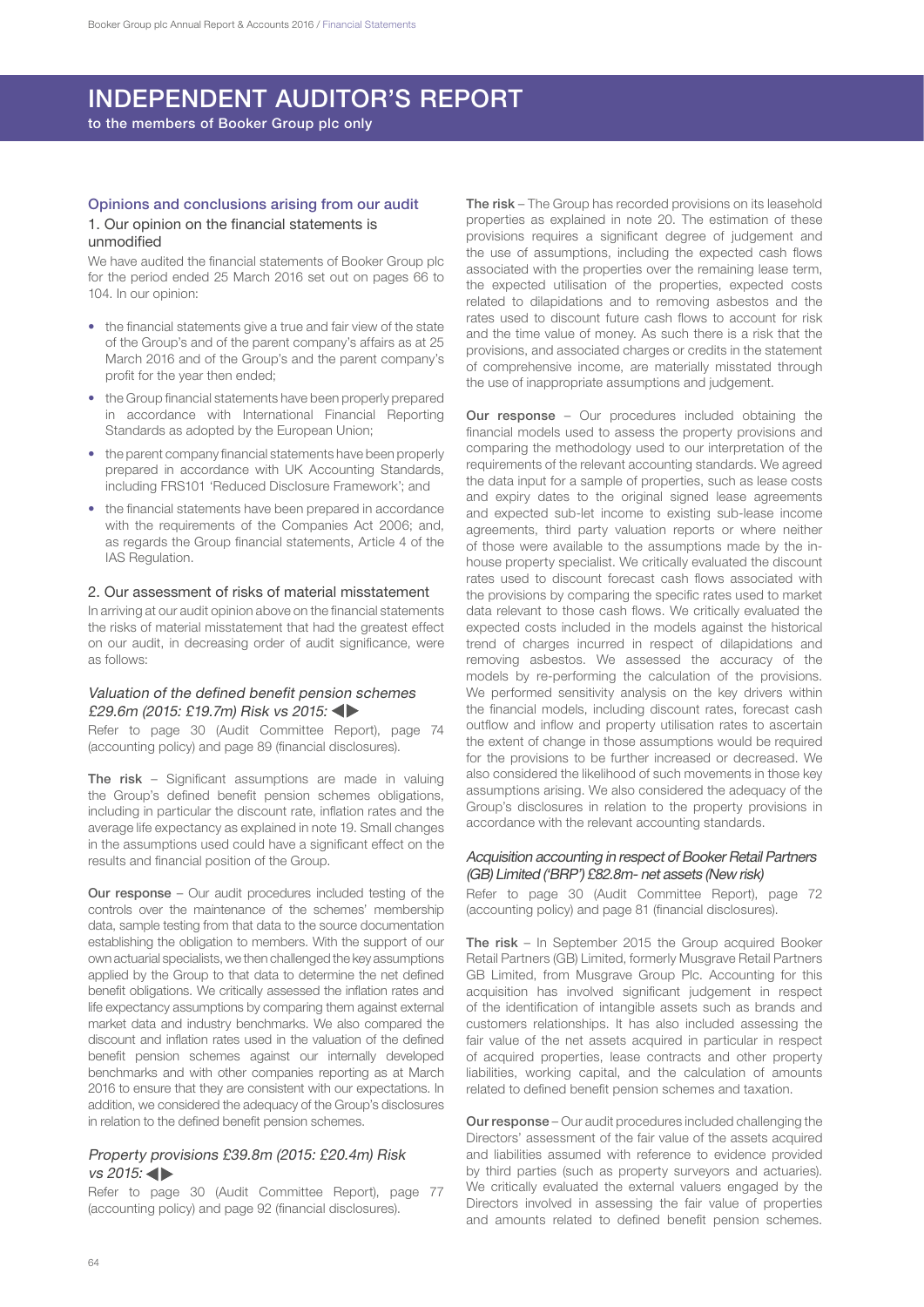We also used our own specialists to challenge the acquisition accounting including the amounts related to defined benefit pension schemes and taxation, and the identification of intangible assets. We have also considered the adequacy of the Group's disclosures in respect of the acquisition of BRP.

## 3. Our application of materiality and an overview of the scope of our audit

The materiality for the Group financial statements as a whole was set at £7.6m (2015: £7.1m), determined with reference to a benchmark of Group profit before tax of £150.8m (2015: £138.8m), of which it represents 5.0% (2015: 5.1%).

We report to the Audit Committee any corrected or uncorrected identified misstatements exceeding £0.35m (2015: £0.35m), in addition to other identified misstatements that warranted reporting on qualitative grounds.

Of the Group's seven reporting components, we subjected four to audits for Group reporting purposes and the remaining three to reviews (including enquiry) of financial information. The latter were not individually financially significant enough to require an audit for Group reporting purposes, but provided us with additional audit coverage. Our work covered 100% of the Group's profit before tax, revenues and total assets (2015: 100%).

The Group audit team carried out the work on all the components at the Group's offices in Wellingborough, Deeside, Uxbridge and Eccles. Component materialities ranged between £1.1m and £6m (2015: between £5m and £6m).

## 4. Our opinion on other matters prescribed by the Companies Act 2006 is unmodified

In our opinion:

- the part of the Directors' Remuneration Report to be audited has been properly prepared in accordance with the Companies Act 2006; and
- the information given in the Strategic Report and Directors' Report for the financial year for which the financial statements are prepared is consistent with the financial statements.

## 5. We have nothing to report on the disclosures of principal risks

Based on the knowledge we acquired during our audit, we have nothing material to add or draw attention to in relation to:

- the Strategic Report on pages 1 to 17, concerning the principal risks, their management, and, based on that, the directors' assessment and expectations of the group's continuing in operation over the three years to 2019; or
- the disclosures in note 1 of the financial statements concerning the use of the going concern basis of accounting.

## 6. We have nothing to report in respect of the matters on which we are required to report by exception

Under ISAs (UK and Ireland) we are required to report to you if, based on the knowledge we acquired during our audit, we have identified other information in the annual report that contains a material inconsistency with either that knowledge or the financial statements, a material misstatement of fact, or that is otherwise misleading.

In particular, we are required to report to you if:

- we have identified material inconsistencies between the knowledge we acquired during our audit and the Directors' statement that they consider that the annual report and financial statements taken as a whole is fair, balanced and understandable and provides the information necessary for shareholders to assess the Group's position and performance, business model and strategy; or
- the Audit Committee Report does not appropriately address matters communicated by us to the Audit Committee.

Under the Companies Act 2006 we are required to report to you if, in our opinion:

- adequate accounting records have not been kept by the parent company, or returns adequate for our audit have not been received from branches not visited by us; or
- the parent company financial statements and the part of the Directors' Remuneration Report to be audited are not in agreement with the accounting records and returns; or
- certain disclosures of Directors' remuneration specified by law are not made; or
- we have not received all the information and explanations we require for our audit.

Under the Listing Rules we are required to review:

- the Directors' statement, set out on page 17, in relation to going concern and longer term viability; and
- the part of the Corporate Governance Statement on page 22 relating to the Company's compliance with the eleven provisions of the 2014 UK Corporate Governance Code specified for our review.

We have nothing to report in respect of the above responsibilities.

### Scope and responsibilities

As explained more fully in the Directors' Responsibilities Statement set out on page 63, the Directors are responsible for the preparation of the financial statements and for being satisfied that they give a true and fair view. A description of the scope of an audit of financial statements is provided on the Financial Reporting Council's website at www.frc.org.uk/auditscopeukprivate. This report is made solely to the Company's members as a body and is subject to important explanations and disclaimers regarding our responsibilities, published on our website at www.kpmg.com/uk/auditscopeukco2014a, which are incorporated into this report as if set out in full and should be read to provide an understanding of the purpose of this report, the work we have undertaken and the basis of our opinions.

## Stuart Burdass (Senior Statutory Auditor)

## for and on behalf of KPMG LLP, Statutory Auditor

Chartered Accountants 1 St Peter's Square Manchester M2 3AE

18 May 2016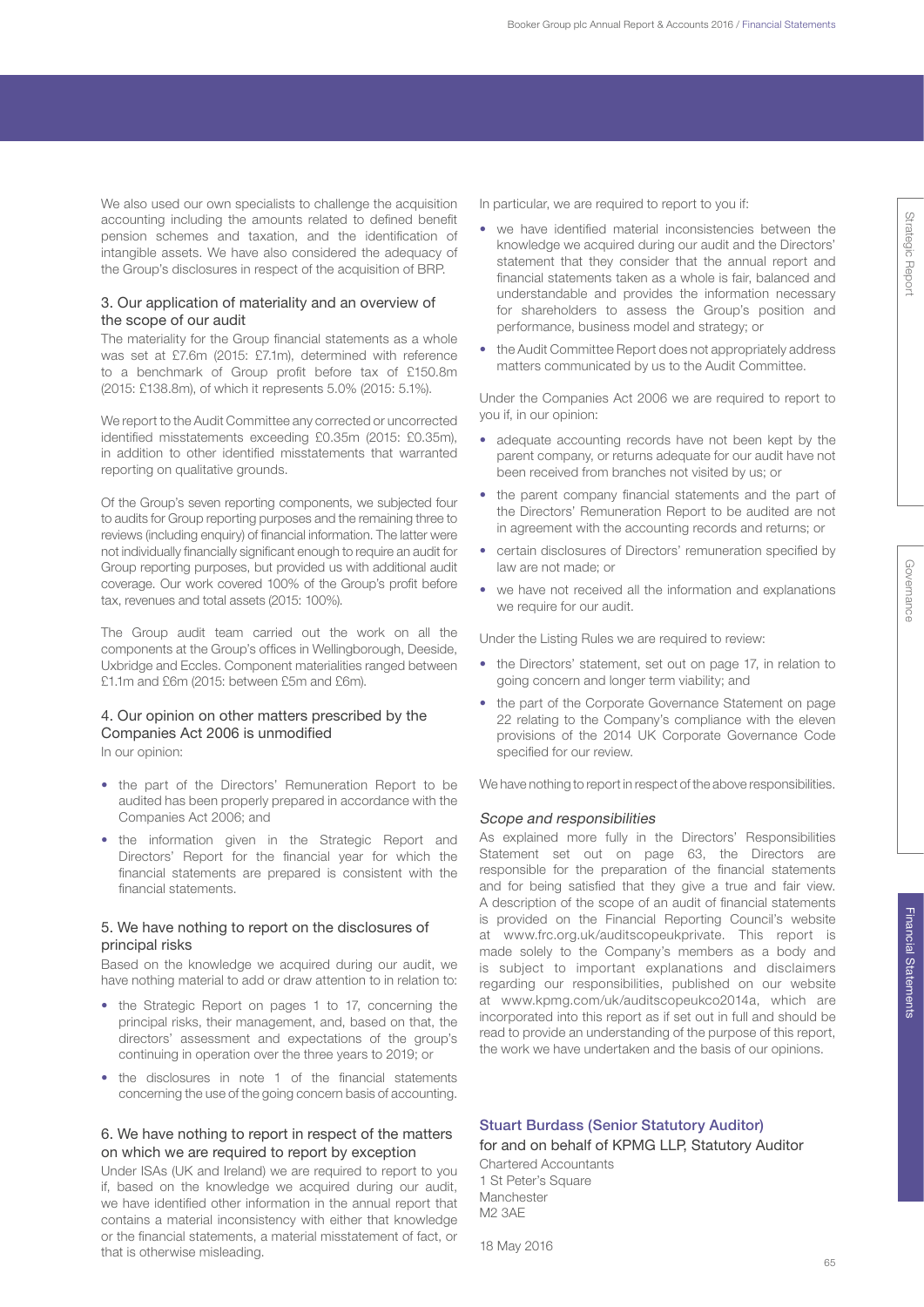## CONSOLIDATED INCOME STATEMENT

For the 52 weeks ended 25 March 2016

|                                                                  |             |                                             | 52 weeks ended 25 March 2016           |             | 52 weeks ended<br>27 March 2015 |
|------------------------------------------------------------------|-------------|---------------------------------------------|----------------------------------------|-------------|---------------------------------|
|                                                                  | <b>Note</b> | <b>Before</b><br>exceptional<br>items<br>£m | Exceptional<br>items<br>(Note 4)<br>£m | Total<br>Em | Total<br>£m                     |
| Revenue                                                          |             | 4,991.5                                     | -                                      | 4,991.5     | 4,753.0                         |
| Cost of sales                                                    |             | (4,737.9)                                   | -                                      | (4,737.9)   | (4,524.8)                       |
| Gross profit                                                     |             | 253.6                                       | -                                      | 253.6       | 228.2                           |
| Administrative expenses                                          |             | (98.5)                                      | (2.3)                                  | (100.8)     | (87.9)                          |
| Operating profit                                                 |             | 155.1                                       | (2.3)                                  | 152.8       | 140.3                           |
| Finance costs                                                    | 6           | (2.6)                                       | -                                      | (2.6)       | (2.0)                           |
| Finance income                                                   | 6           | 0.6                                         | -                                      | 0.6         | 0.5                             |
| Profit before tax                                                | 4           | 153.1                                       | (2.3)                                  | 150.8       | 138.8                           |
| Tax                                                              | 7           | (23.0)                                      |                                        | (23.0)      | (21.1)                          |
| Profit for the period attributable<br>to the owners of the Group |             | 130.1                                       | (2.3)                                  | 127.8       | 117.7                           |
| Earnings per share (Pence)                                       |             |                                             |                                        |             |                                 |
| <b>Basic</b>                                                     | 8           |                                             |                                        | 7.24p       | 6.73p                           |
| <b>Diluted</b>                                                   | 8           |                                             |                                        | 7.15p       | 6.63p                           |

All of the Group's operations during the period shown above represent continuing operations.

There were no exceptional items in the period ended 27 March 2015.

## CONSOLIDATED STATEMENT OF COMPREHENSIVE INCOME

For the 52 weeks ended 25 March 2016

|                                                                                        | Note  | 52 weeks ended<br>25 March 2016<br>Em | 52 weeks ended<br>27 March 2015<br>£m |
|----------------------------------------------------------------------------------------|-------|---------------------------------------|---------------------------------------|
| Profit for the period                                                                  |       | 127.8                                 | 117.7                                 |
| Items that will not be reclassified to profit or loss                                  |       |                                       |                                       |
| Remeasurements of the pension scheme                                                   | 18    | (23.0)                                | (18.5)                                |
| Tax on pension scheme remeasurements                                                   | 7, 13 | 3.1                                   | 3.7                                   |
| Total other comprehensive expense                                                      |       | (19.9)                                | (14.8)                                |
| Total comprehensive income for the period attributable<br>to the owners of the Company |       | 107.9                                 | 102.9                                 |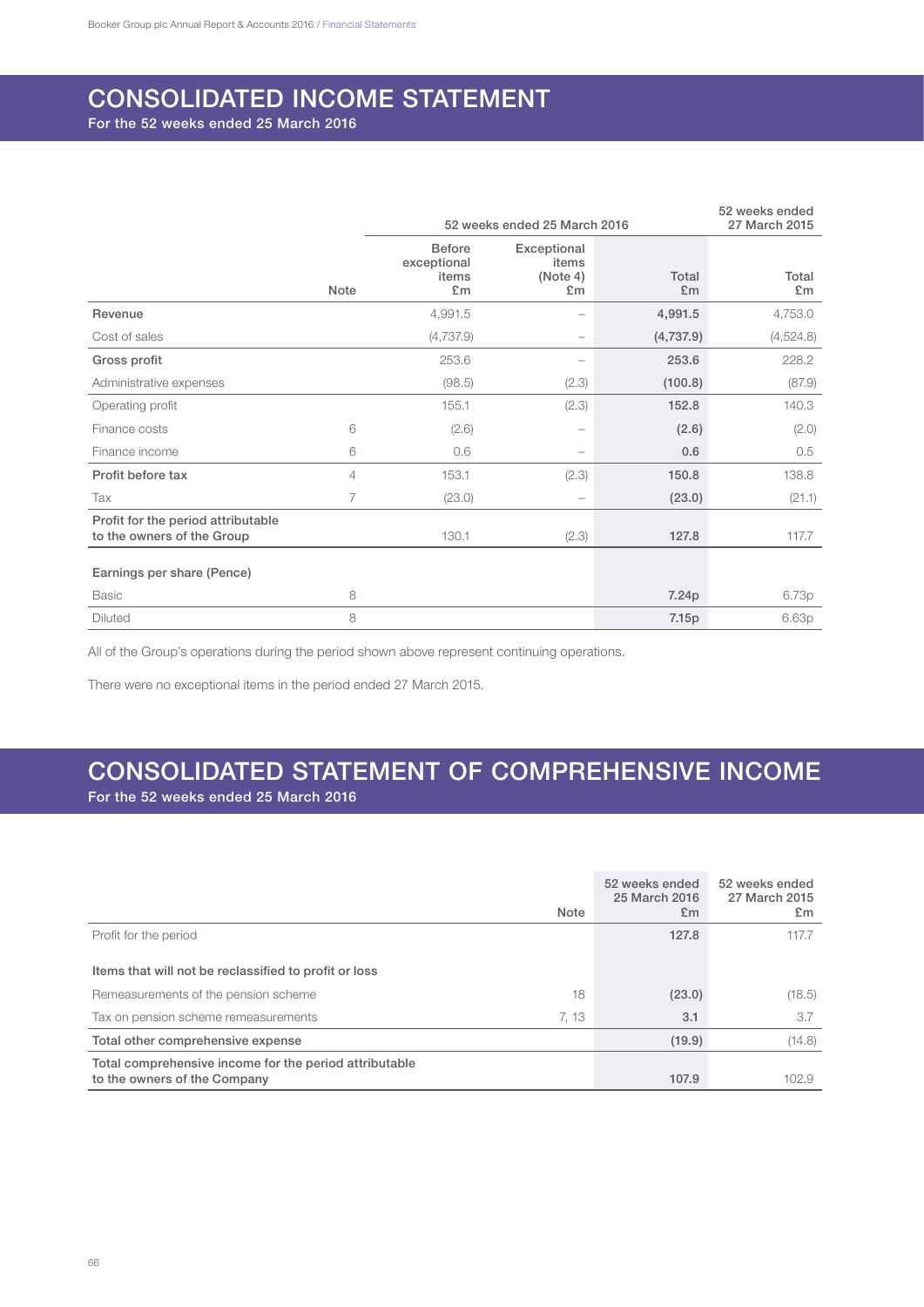## CONSOLIDATED BALANCE SHEET

As at 25 March 2016

|                                                        | Note | 25 March 2016<br>£m | 27 March 2015<br>£m |
|--------------------------------------------------------|------|---------------------|---------------------|
| <b>ASSETS</b>                                          |      |                     |                     |
| Non-current assets                                     |      |                     |                     |
| Property, plant and equipment                          | 10   | 229.8               | 207.1               |
| Intangible assets                                      | 11   | 466.7               | 439.8               |
| Investment in joint venture                            | 12   | 1.5                 | 1.4                 |
| Deferred tax asset                                     | 13   | 25.3                | 28.1                |
|                                                        |      | 723.3               | 676.4               |
| <b>Current assets</b>                                  |      |                     |                     |
| Inventories                                            | 14   | 354.1               | 328.1               |
| Trade and other receivables                            | 15   | 180.9               | 124.5               |
| Cash and cash equivalents                              |      | 127.4               | 147.0               |
|                                                        |      | 662.4               | 599.6               |
| <b>Total assets</b>                                    |      | 1,385.7             | 1,276.0             |
| <b>LIABILITIES</b>                                     |      |                     |                     |
| <b>Current liabilities</b>                             |      |                     |                     |
| Trade and other payables                               | 16   | (677.9)             | (586.0)             |
| Current tax                                            |      | (21.2)              | (19.9)              |
|                                                        |      | (699.1)             | (605.9)             |
| Non-current liabilities                                |      |                     |                     |
| Other payables                                         | 16   | (26.0)              | (26.9)              |
| Retirement benefit liabilities                         | 18   | (29.6)              | (19.7)              |
| Provisions                                             | 19   | (40.8)              | (25.4)              |
|                                                        |      | (96.4)              | (72.0)              |
| <b>Total liabilities</b>                               |      | (795.5)             | (677.9)             |
| Net assets                                             |      | 590.2               | 598.1               |
|                                                        |      |                     |                     |
| <b>EQUITY</b>                                          |      |                     |                     |
| Share capital                                          | 20   | 17.7                | 17.6                |
| Share premium                                          |      | 44.0                | 41.2                |
| Merger reserve                                         |      | 260.8               | 260.8               |
| Capital redemption reserve                             |      | 122.8               | 60.9                |
| Other reserves                                         |      | 14.0                | 75.8                |
| Share option reserve                                   |      | 12.4                | 11.2                |
| Retained earnings                                      |      | 118.5               | 130.6               |
| Total equity attributable to the owners of the Company |      | 590.2               | 598.1               |

These financial statements were approved by the Board of Directors on 18 May 2016 and were signed on its behalf by:

Charles Wilson Jonathan Prentis Director Director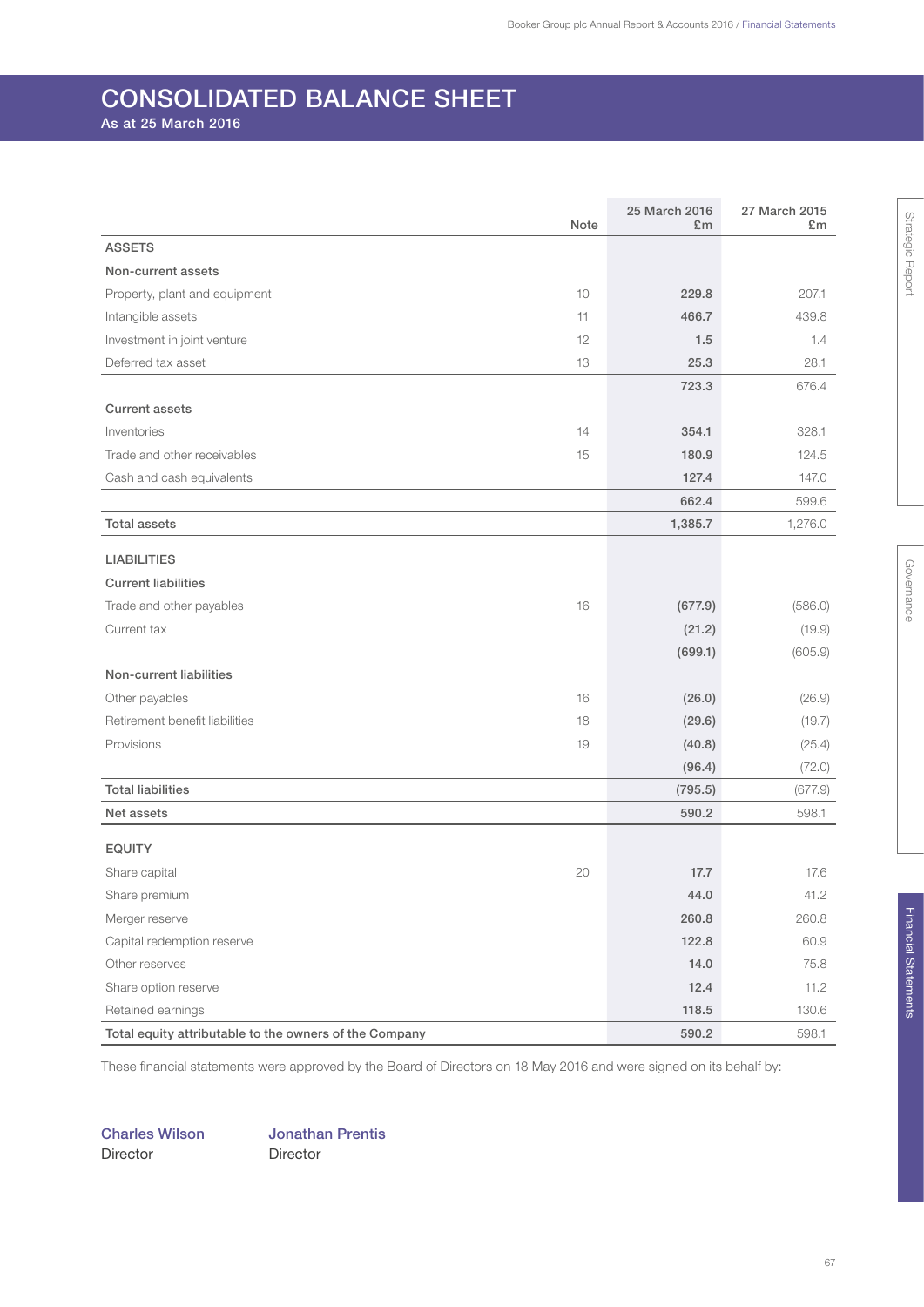## CONSOLIDATED CASH FLOW STATEMENT

For the 52 weeks ended 25 March 2016

| <b>Note</b>                                          | 52 weeks ended<br>25 March 2016<br>£m | 52 weeks ended<br>27 March 2015<br>£m |
|------------------------------------------------------|---------------------------------------|---------------------------------------|
| Cash flows from operating activities                 |                                       |                                       |
| Profit before tax                                    | 150.8                                 | 138.8                                 |
| 10<br>Depreciation                                   | 23.5                                  | 20.3                                  |
| Amortisation<br>11                                   | 1.2                                   | 0.9                                   |
| Net finance costs                                    | 2.0                                   | 1.5                                   |
| Loss on disposal of property, plant and equipment    | 0.1                                   | 0.2                                   |
| Equity settled share based payments                  | 6.9                                   | 5.3                                   |
| Decrease/(increase) in inventories                   | 4.0                                   | (0.5)                                 |
| Increase in debtors                                  | (7.7)                                 | (10.9)                                |
| Increase/(decrease) in creditors                     | 19.8                                  | (1.9)                                 |
| 18<br>Contributions to pension scheme                | (0.8)                                 | (2.4)                                 |
| 19<br>Decrease in provisions                         | (5.7)                                 | (1.4)                                 |
| Net cash flow from operating activities              | 194.1                                 | 149.9                                 |
| Net interest paid                                    | (0.2)                                 | (0.2)                                 |
| Tax paid                                             | (18.8)                                | (15.1)                                |
| Cash generated from operating activities             | 175.1                                 | 134.6                                 |
| Cash flows from investing activities                 |                                       |                                       |
| Acquisition of property, plant and equipment         | (25.2)                                | (23.6)                                |
| Acquisition of subsidiary, net of cash acquired      | 9<br>(44.5)                           |                                       |
| Acquisition of intangible asset                      | (1.0)                                 | (1.0)                                 |
| Investment in joint venture                          | (0.1)                                 | (0.3)                                 |
| Sale of property, plant and equipment                | 0.3                                   | 0.5                                   |
| Net cash outflow from investing activities           | (70.5)                                | (24.4)                                |
| Cash flows from financing activities                 |                                       |                                       |
| Proceeds from issue of ordinary shares               | 2.9                                   | 5.0                                   |
| 22<br>Redemption of B shares                         | (61.9)                                | (60.9)                                |
| 22<br>Dividends paid                                 | (65.2)                                | (56.9)                                |
| Net cash outflow from financing activities           | (124.2)                               | (112.8)                               |
| Net decrease in cash and cash equivalents            | (19.6)                                | (2.6)                                 |
| Cash and cash equivalents at the start of the period | 147.0                                 | 149.6                                 |
| Cash and cash equivalents at the end of the period   | 127.4                                 | 147.0                                 |

## Reconciliation of net cash flow to movement in net cash in the period

|                                           | £m     | £m    |
|-------------------------------------------|--------|-------|
| Net decrease in cash and cash equivalents | (19.6) | (2.6) |
| Opening net cash                          | 147.0  | 149.6 |
| Net cash at the end of the period         | 127.4  | 147.0 |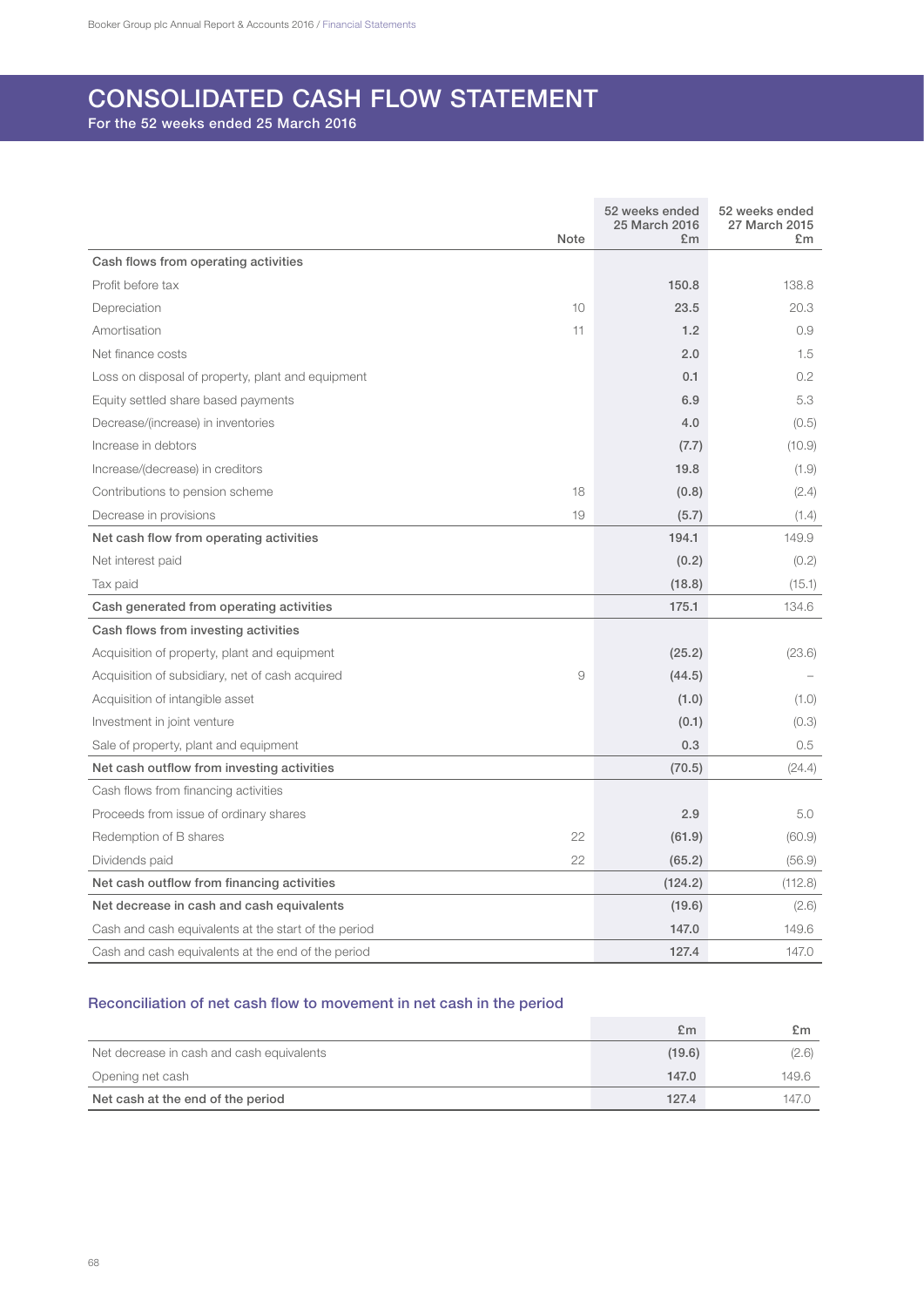## CONSOLIDATED STATEMENT OF CHANGES IN EQUITY

## 52 weeks ended 25 March 2016

|                                              | <b>Note</b>    | Share<br>capital<br>£m | Share<br>premium<br>£m   | Merger<br>reserve<br>£m | Capital<br>redemption<br>reserve<br>£m | Other<br>reserve<br>£m | Share<br>option<br>reserve<br>£m | Retained<br>earnings<br>£m | Total<br>E <sub>m</sub> |
|----------------------------------------------|----------------|------------------------|--------------------------|-------------------------|----------------------------------------|------------------------|----------------------------------|----------------------------|-------------------------|
| At 27 March 2015                             |                | 17.6                   | 41.2                     | 260.8                   | 60.9                                   | 75.8                   | 11.2                             | 130.6                      | 598.1                   |
| Profit for the period                        |                |                        |                          |                         |                                        |                        |                                  | 127.8                      | 127.8                   |
| Remeasurements of the<br>pension scheme      | 18             |                        |                          |                         |                                        |                        |                                  | (23.0)                     | (23.0)                  |
| Tax on pension scheme<br>remeasurements      | 7, 13          |                        |                          |                         |                                        |                        |                                  | 3.1                        | 3.1                     |
| Total comprehensive income<br>for the period |                |                        |                          |                         |                                        |                        |                                  | 107.9                      | 107.9                   |
| Transactions with owners:                    |                |                        |                          |                         |                                        |                        |                                  |                            |                         |
| Dividends to shareholders                    | 22             |                        |                          |                         |                                        |                        |                                  | (65.2)                     | (65.2)                  |
| <b>Issue B shares</b>                        | 22             |                        |                          |                         | -                                      | (61.8)                 | -                                | $\qquad \qquad -$          | (61.8)                  |
| Redemption of B shares                       | 22             |                        |                          | -                       | 61.9                                   | $\qquad \qquad -$      | $\qquad \qquad -$                | (61.9)                     |                         |
| Share options exercised                      |                | 0.1                    | 2.8                      | $\qquad \qquad -$       | -                                      | $\qquad \qquad -$      | (5.7)                            | 5.7                        | 2.9                     |
| Share based payments                         | 23             | -                      | $\qquad \qquad$          | $\qquad \qquad -$       | -                                      | -                      | 6.9                              | $\qquad \qquad -$          | 6.9                     |
| Tax on share schemes                         | $\overline{7}$ |                        | $\overline{\phantom{0}}$ |                         | -                                      |                        | $\qquad \qquad -$                | 1.4                        | 1.4                     |
| Total transactions with owners               |                | 0.1                    | 2.8                      |                         | 61.9                                   | (61.8)                 | 1.2                              | (120.0)                    | (115.8)                 |
| At 25 March 2016                             |                | 17.7                   | 44.0                     | 260.8                   | 122.8                                  | 14.0                   | 12.4                             | 118.5                      | 590.2                   |

## 52 weeks ended 27 March 2015

|                                              |             | Share                    | Share                    | Merger        | Capital<br>redemption    | Other                    | Share<br>option          | Retained                   |             |
|----------------------------------------------|-------------|--------------------------|--------------------------|---------------|--------------------------|--------------------------|--------------------------|----------------------------|-------------|
|                                              | <b>Note</b> | capital<br>£m            | premium<br>£m            | reserve<br>£m | reserve<br>£m            | reserve<br>£m            | reserve<br>£m            | earnings<br>E <sub>m</sub> | Total<br>£m |
| At 28 March 2014                             |             | 17.4                     | 36.4                     | 260.8         | $\overline{\phantom{0}}$ | 136.8                    | 8.5                      | 136.7                      | 596.6       |
| Profit for the period                        |             |                          |                          |               |                          |                          |                          | 117.7                      | 117.7       |
| Remeasurements of the<br>pension scheme      | 18          |                          |                          |               |                          |                          |                          | (18.5)                     | (18.5)      |
| Tax on pension scheme<br>remeasurements      | 7, 13       |                          |                          |               |                          |                          |                          | 3.7                        | 3.7         |
| Total comprehensive income<br>for the period |             |                          |                          |               |                          |                          |                          | 102.9                      | 102.9       |
| Transactions with owners:                    |             |                          |                          |               |                          |                          |                          |                            |             |
| Dividends to shareholders                    | 22          |                          |                          |               |                          |                          |                          | (56.9)                     | (56.9)      |
| Issue B shares                               | 22          |                          |                          | -             | $\overline{\phantom{0}}$ | (61.0)                   | $\overline{\phantom{0}}$ | $\qquad \qquad -$          | (61.0)      |
| Redemption of B shares                       | 22          |                          |                          | -             | 60.9                     | $\overline{\phantom{m}}$ |                          | (60.9)                     |             |
| Share options exercised                      |             | 0.2                      | 4.8                      | -             | -                        | $\overline{\phantom{0}}$ | (2.6)                    | 2.6                        | 5.0         |
| Share based payments                         | 23          | $\overline{\phantom{0}}$ | $\overline{\phantom{0}}$ |               |                          | $\overline{\phantom{0}}$ | 5.3                      | $\overline{\phantom{m}}$   | 5.3         |
| Tax on share schemes                         | 7           | $\overline{\phantom{0}}$ | $\overline{\phantom{0}}$ |               | $\overline{\phantom{0}}$ | $\overline{\phantom{0}}$ |                          | 6.2                        | 6.2         |
| Total transactions with owners               |             | 0.2                      | 4.8                      |               | 60.9                     | (61.0)                   | 2.7                      | (109.0)                    | (101.4)     |
| At 27 March 2015                             |             | 17.6                     | 41.2                     | 260.8         | 60.9                     | 75.8                     | 11.2                     | 130.6                      | 598.1       |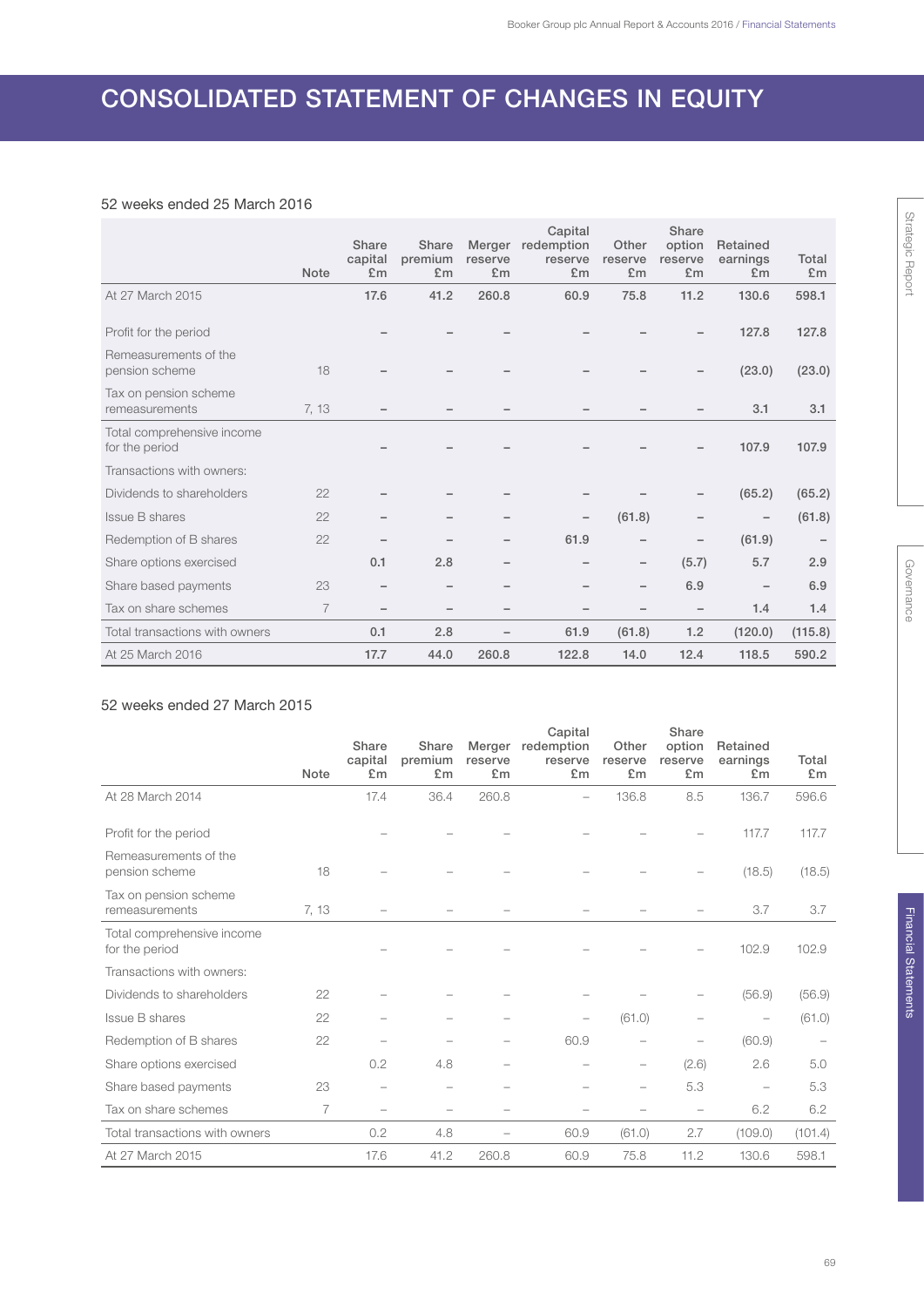## NOTES TO THE GROUP FINANCIAL STATEMENTS

## 1. General information

### a) Overview

Booker Group plc is a public limited company incorporated in the United Kingdom (Registration number 05145685). The Company is domiciled in the United Kingdom and its registered address is Equity House, Irthlingborough Road, Wellingborough, Northamptonshire, NN8 1LT. The nature of the Group's operations and its principal activities are set out in the Strategic and Directors' Reports.

#### b) Basis of accounting

In accordance with EU law (IAS Regulation EC 1606/2002), the group financial statements have been prepared in accordance with International Financial Reporting Standards ('IFRS') adopted for use in the EU as at 25 March 2016 ('adopted IFRS'), International Financial Reporting Interpretations Committee ('IFRIC') interpretations and those parts of the Companies Act 2006 applicable to companies reporting under IFRS. The Company has elected to prepare its parent company accounts in accordance with UK Generally Accepted Accounting Principles ('UK GAAP') including FRS101 'Reduced Disclosure Framework'.

The group financial statements consolidate those of the Company and its subsidiaries (together referred to as the 'Group'). The parent Company financial statements present information about the Company as a separate entity and not about its Group.

The financial statements are presented in Sterling and rounded to the nearest hundred thousand.

The financial statements for the current period have been prepared for a 52 week period to reflect internal management reporting.

#### c) Basis of consolidation

On 4 June 2007 the Company, then named Blueheath Holdings plc, became the legal parent company of Giant Topco Limited in a share-for-share transaction. Due to the relative values of the companies, the former Giant Topco Limited shareholders became the majority shareholders with 90.36% of the enlarged share capital. As part of the business combination Blueheath Holdings plc changed its name to Booker Group plc and changed its accounting reference date to 31 March. Following the transaction, the Company's continuing operations and executive management were predominantly those of Booker Wholesale Holdings Limited. IFRS3 'Business Combinations' defines the acquirer in a business combination as the entity that obtains control. Accordingly, the combination was accounted as a reverse acquisition i.e. as if Giant Topco Limited had acquired Blueheath Holdings plc in return for consideration equal to the fair value of the shares issued.

Subsidiaries are entities controlled by the Group. Control exists when the Group is exposed to, or has rights to, variable returns from its involvement with an entity and has the ability to affect those returns through its power to direct the relevant activities. In assessing control, potential voting rights that are currently exercisable or convertible are taken into account. The financial statements of subsidiaries are included in the consolidated financial statements from the date that control commences until the date that control ceases.

#### d) Accounting standards adopted in the period

The following Adopted IFRSs have been issued and applied by the Group in these financial statements for the first time. Their adoption does not have a material effect on the financial statements unless otherwise indicated:

New standards: None

Amendments and interpretations:

- Amendments to IAS19 'Defined benefit plans: Employee contributions'
- Annual Improvements to IFRSs 2010-12 cycle
- Annual Improvements to IFRSs 2011-13 cycle

Their adoption does not have a material effect on the financial statements.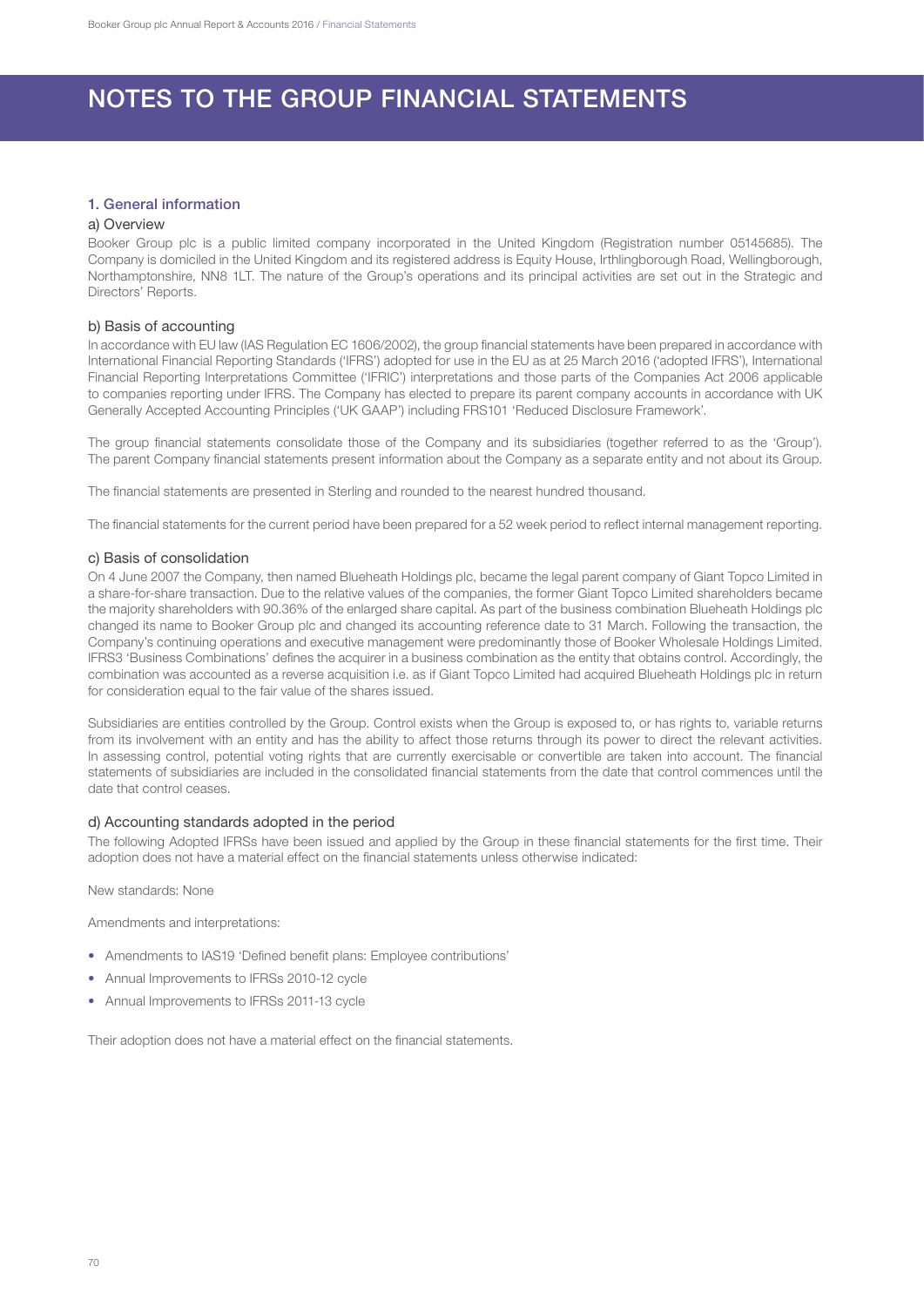#### e) New IFRS and amendments to IAS and interpretations

There are a number of standards and interpretations issued by the International Accounting Standards Board that are effective for financial statements after this reporting period but have not yet been endorsed by the European Union as follows:

|                                                                                                      | <b>Effective for</b><br>accounting<br>periods starting<br>on or after |
|------------------------------------------------------------------------------------------------------|-----------------------------------------------------------------------|
| IFRS14 'Regulatory Deferral Accounts'                                                                | 1 January 2016                                                        |
| Amendments to IFRS10, IFRS12 and IAS28 'Investment Entities: Applying the Consolidation Exception'   | 1 January 2016                                                        |
| Amendments to IAS16 and IAS28 'Clarification of Acceptable Methods of Depreciation and Amortisation' | 1 January 2016                                                        |
| Amendments to IFRS11 'Accounting for Acquisitions of Interests in Joint Operations'                  | 1 January 2016                                                        |
| IFRS15 'Revenue from Contracts with Customers'                                                       | 1 January 2018                                                        |
| <b>IFRS9 'Financial Instruments'</b>                                                                 | 1 January 2018                                                        |
| IFRS16 'Leases'                                                                                      | 1 January 2019                                                        |

The application of these standards and interpretations is not anticipated to have a material effect on the Group's financial statements, other than IFRS16 'Leases' which is currently being assessed.

## f) Going concern

The risks noted in the Strategic Report are those known to the Directors at the date of this Report which the Directors consider to be material to the Group, but these do not necessarily comprise all the risks to which the Group is exposed. In particular, the Group's performance could be adversely affected by poor economic conditions. Additional risks and uncertainties currently unknown to the Directors, or which the Directors currently believe are immaterial, may also have a material adverse effect on the business, financial condition or prospects of the Group.

In August 2015, the Group negotiated an unsecured bank facility of £120m for a period of 5 years. At the period end, the Group had net cash of £127.4m. In addition, the Group complied with all its covenants during the year. The Group's forecasts and projections, taking account of possible changes in trading performance and considering the risks identified, show that the Group should be able to operate within the level of its bank facility.

After making enquiries, the Directors have a reasonable expectation that the Group has adequate resources to continue in operational existence for at least twelve months from the date of this report. Accordingly, they continue to adopt the going concern basis in preparing the Group and Company financial statements.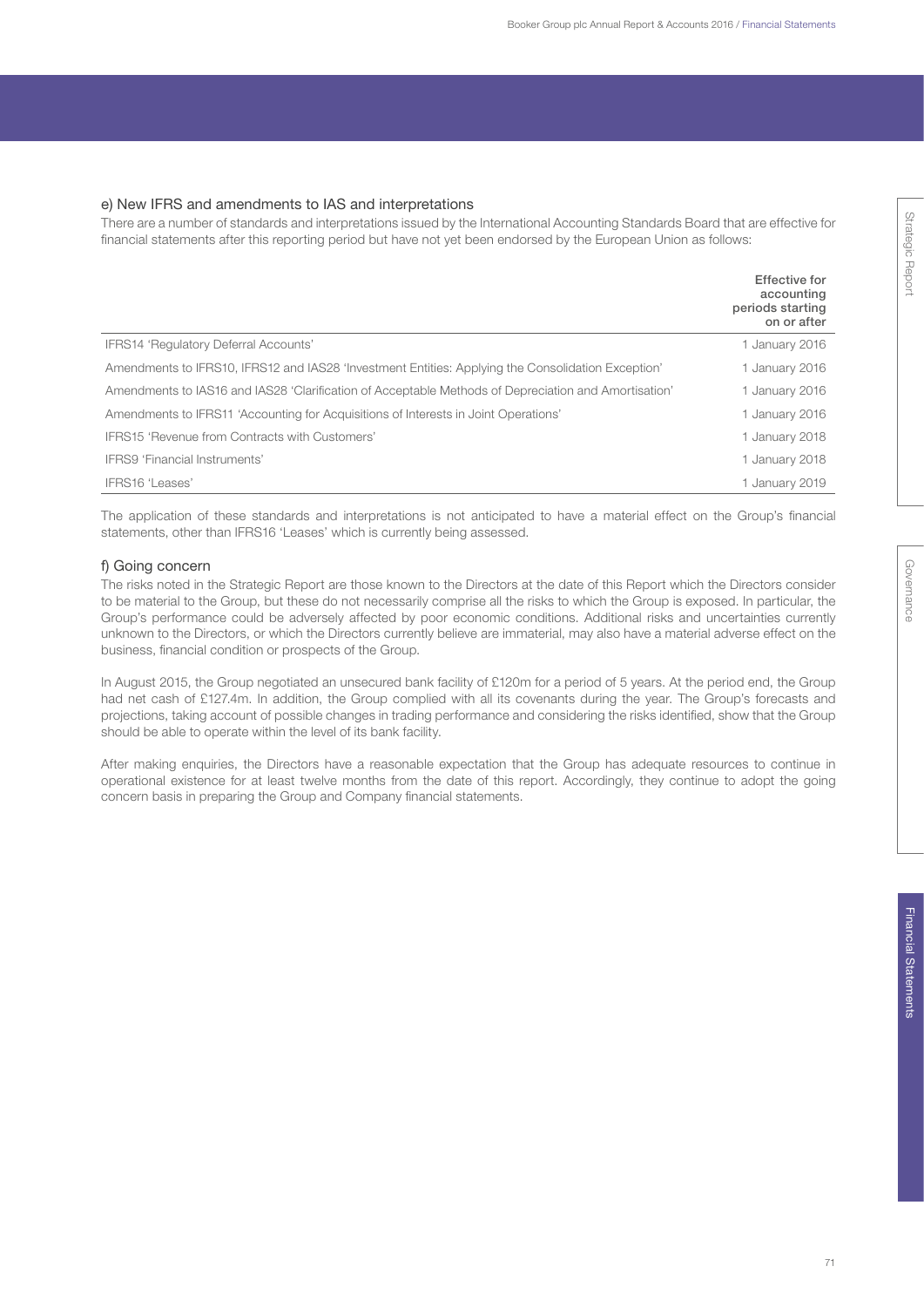## 1. General information continued

## g) Use of assumptions and estimates

The preparation of accounts in accordance with generally accepted accounting principles requires the Directors to make judgements, estimates and assumptions that affect the application of policies and reported amounts of assets and liabilities, income and expenses. The estimates and associated assumptions are based on historical experience and various other factors that are considered to be reasonable under the circumstances, the results of which form the basis of making the estimates about carrying values of assets and liabilities that are not readily apparent from other sources. Actual results may differ from these estimates.

These estimates and underlying assumptions are reviewed on an ongoing basis. Revisions to accounting estimates are recognised in the period in which the estimate is revised if the revision affects only that period, or in the period of the revision and future periods if the revision affects both current and future periods.

Some of these policies require a high level of judgement and the Directors believe that the most critical accounting policies and significant areas of judgement and estimation arise from the accounting for:

- IAS37 'Provisions, contingent liabilities and contingent assets'. The Group is party to a number of leases on properties that are no longer required for trading. Judgement is applied in determining whether leases are onerous. Whilst every effort is made to profitably sub-let these properties, it is not always possible to do so. Where a lease is onerous to the Group, a provision is established for the difference between amounts contractually payable to the landlord and amounts contractually receivable from the tenant (if any). In addition, provisions exist for the expected future dilapidation cost on leasehold properties and the expected future costs of removing asbestos from leasehold properties. The Directors consider that their estimates, which are based upon the advice of an in-house property department who monitor the UK property market, are appropriate.
- IFRS3 'Business Combinations'. Following the acquisition of Booker Retail Partners (GB) Limited and its subsidiaries, the Directors are required to fair value the assets and liabilities at the date of acquisition. There is an exercise of judgement involved in identifying and valuing the assets acquired. A summary of the assets and liabilities and the fair value adjustments are disclosed in note 9.
- IAS19 'Employee benefits'. Defined benefit schemes are accounted for in accordance with the advice of an independent qualified actuary but significant estimates are required in relation to the assumptions for future salary and pension increases, inflation, investment returns and mortality that underpin their valuations. Sensitivities in relation to key assumptions are disclosed in note 18.
- IAS36 'Impairment of assets'. In testing for impairment of goodwill and other assets, the Directors make judgements in determining the cash generating units ('CGUs') within the Group and allocating goodwill to these CGUs. They then make assumptions concerning the future development of the CGUs that are consistent with its annual budget and forecast into perpetuity. Should these assumptions regarding the discount rate or growth in the profitability be unfounded then it is possible that goodwill included in the balance sheet could be impaired. At 25 March 2016, the Directors do not consider that any reasonably likely changes in key assumptions would cause the carrying value of the goodwill to become impaired. Sensitivities in relation to key assumptions are disclosed in note 11.
- IAS12 'Income Taxes'. In applying the Group's accounting policy in relation to deferred tax, as set out below, the Directors are required to make assumptions regarding the Group's ability to utilise historical tax assets following an assessment of the likely quantum and timing of future taxable profits. A deferred tax asset is recognised to the extent that the Directors are confident that the Group's future profits will utilise historical tax assets. Similarly, the Directors are required to make an assessment of the quantum and timing of any future utilisation of Advanced Corporation Tax ('ACT') and will only recognise ACT when they are certain that it can be utilised.

## 2. Accounting policies

The accounting policies set out below have, unless otherwise stated, been applied consistently to all periods presented in these Group financial statements.

### Intangible assets

### a) Business combinations and goodwill

Subject to the transitional relief in IFRS1, all business combinations are accounted for by applying the purchase method. Goodwill represents amounts arising on acquisition of subsidiaries. In respect of business acquisitions that have occurred since 1 April 2006, goodwill represents the difference between the cost of the acquisition and the fair value of the net identifiable assets and liabilities acquired. Identifiable intangibles are those which can be sold separately or which arise from legal rights regardless of whether those rights are separable.

Goodwill is capitalised and is subject to an impairment review, both annually and when there are indications that its carrying value may not be recoverable.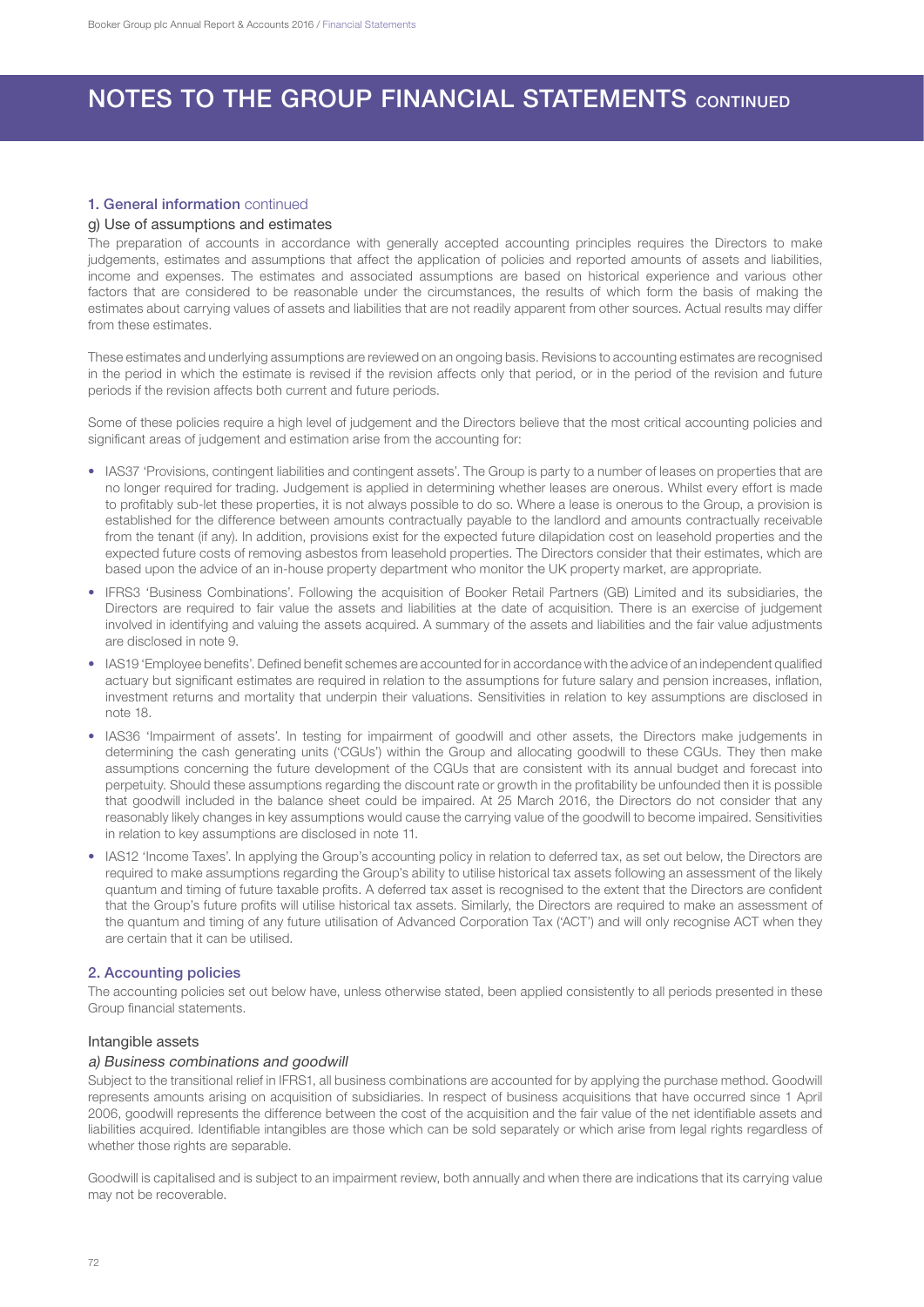For acquisitions on or after 1 January 2010, the Group measures goodwill at the acquisition date as:

- the fair value of the consideration transferred; plus
- the recognised amount of any non-controlling interests in the acquiree; plus
- the fair value of the existing equity interest in the acquiree; less
- the net recognised amount (generally fair value) of the identifiable assets acquired and liabilities assumed.

When the excess is negative, a bargain purchase gain is recognised immediately in the income statement. Costs related to the acquisition, other than those associated with the issue of debt or equity securities, are expensed as incurred. Any contingent consideration payable is recognised at fair value at the acquisition date. If the contingent consideration is classified as equity, it is not remeasured and settlement is accounted for within equity. Otherwise, subsequent changes to the fair value of the contingent consideration are recognised in profit or loss.

## b) Other intangibles

Customer relationships and know-how are capitalised and amortised on a straight-line basis over 5 years, which is considered to be the useful economic life, and charged to administrative expenses.

#### Revenue

Revenue is recognised when goods are received by the customer and the risks and rewards of ownership have passed to them. Revenue is measured at the fair value of consideration received or receivable and represents amounts receivable for goods net of discounts, volume rebates and value added tax. Discounts are accounted for in the period they are earned. Provision is made for expected customer returns.

## Cost of sales

Cost of sales represents all costs incurred, net of supplier rebates (see below), up to the point of sale including the operating expenses of the trading outlets.

## Supplier rebates

A number of different types of rebate are negotiated with suppliers in connection with the purchase of goods for resale. Such rebates are only recognised when earned by the Group, which occurs when all obligations conditional for earning the rebate have been discharged, and the rebate can be measured reliably based on the terms of the contract. These rebates are recognised as a credit within cost of sales and, to the extent that the rebate relates to unsold stock purchases, as a reduction in the cost of inventory.

There are two main types of supplier rebates:

- a) Terms, which are generally annual agreements (not always coterminous with the Group's year end), are signed by the Group and the supplier. Rebates are determined relative to volumes purchased or by other conditional arrangements as follows:
- Volume based rebates include overriders, advertising allowances and targeted income. Rebates are accrued based on the Group's purchasing volumes and the current agreement with the supplier. Amounts are recognised once confirmation of agreement to that rebate has been received from the supplier
- Non-volume based rebates include marketing support, range promotion and product development. Amounts are recognised when the rebate is earned through the completion of any required obligations and confirmed by suppliers

Invoices are issued to suppliers periodically, quarterly or annually, depending on the terms of the agreement.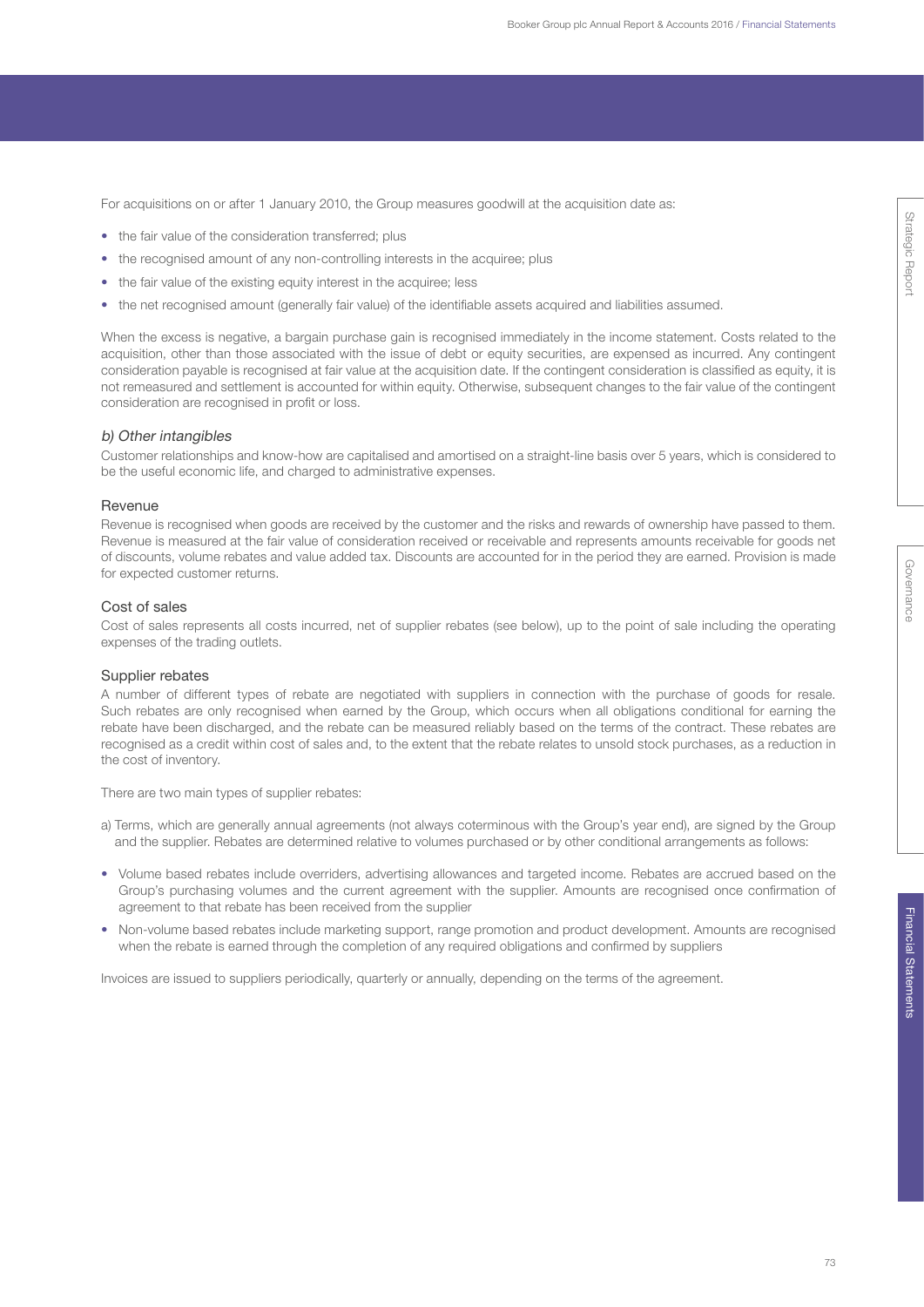## 2. Accounting policies continued

## Supplier rebates continued

b) Promotional funding, which relates to price investments by suppliers through promotional activity. The calculation of funding is mechanical and based on a formula agreed in advance of each promotion with the supplier. Funding is recognised in the Income Statement as units are sold and is invoiced throughout the year, shortly after each promotion has ended.

Amounts relating to supplier rebates appear in a number of different balance sheet headings at the year end:

- Inventories: Where the rebate earned relates to inventories which are held by the Group at year end, the rebates are deducted from the cost of those inventories
- Trade receivables: Billed supplier rebates outstanding at the period end where the Group has no legal right to offset against trade payables
- Trade payables: Billed supplier rebates outstanding when the Group has a legal right to offset against payables
- Prepayments and accrued income: amounts due from suppliers in relation to supplier rebates which has been recognised but not yet invoiced
- Accruals and deferred income: amounts received in relation to supplier rebates that have not been earned at the year end

### Employee benefits

#### a) Share based payments

The Group has issued equity settled share based payments to certain employees in exchange for services rendered by them. The fair value is measured using an option valuation model at the date of grant and is recognised as an employee expense over the period in which the employees become unconditionally entitled to the options, with a corresponding increase in equity, shown in a separate share option reserve. This valuation is based on estimates of the number of options that will eventually vest, based on related service and non-market vesting conditions that are expected to be met, such that the amount ultimately recognised as an expense is based on the number of awards that do meet the related service and non-market performance conditions at the vesting date.

The dilutive effect of outstanding options is reflected as additional share dilution in the computation of earnings per share.

#### b) Defined contribution plans

Obligations for contributions to defined contribution pension plans are recognised as an expense in the income statement as incurred.

#### c) Defined benefit plans

The Group's net obligation in respect of defined benefit pension plans is calculated by estimating the amount of future benefit that employees have earned in return for their service in the current and prior periods; that benefit is discounted to determine its present value, and the fair value of any plan assets (at bid price) is deducted. The discount rate is the yield at the balance sheet date on AA credit rated bonds that have maturity dates approximating to the terms of the Group's obligations. The defined benefit obligation calculation is performed by a qualified actuary using the projected unit credit method.

All actuarial gains and losses were recognised as at 1 April 2006, the date of transition to Adopted IFRSs. In respect of actuarial gains and losses that arise subsequent to 1 April 2006 the Group recognises them in the period they occur directly in other comprehensive income.

Where the calculation results in a benefit to the Group, the asset recognised is limited to the present value of any future refunds from the plan or reductions in future contributions to the plan.

Under IAS 19 (2011), the Group determines the net interest expense/(income) for the period on the net defined benefit liability/asset by applying the discount rate used to measure the defined benefit obligation at the beginning of the period to the net defined benefit liability/asset at the beginning of the period, taking into account any changes in the net defined benefit liability/asset during the period as a result of contributions and benefit payments.

#### d) Short-term benefits

Short-term employee benefit obligations are expensed as the related service is provided. An accrual is recognised for the amount expected to be paid under short-term cash bonus or profit-sharing plans if the Group has a present legal or constructive obligation to pay this amount as a result of past service provided by the employee and the obligation can be estimated reliably.

## Exceptional items

As permitted by IAS1 'Presentation of financial statements', an item is disclosed separately if it is considered unusual by its nature and scale, and is of such significance that separate disclosure is required for the financial statements to be properly understood. Such items are referred to as exceptional items.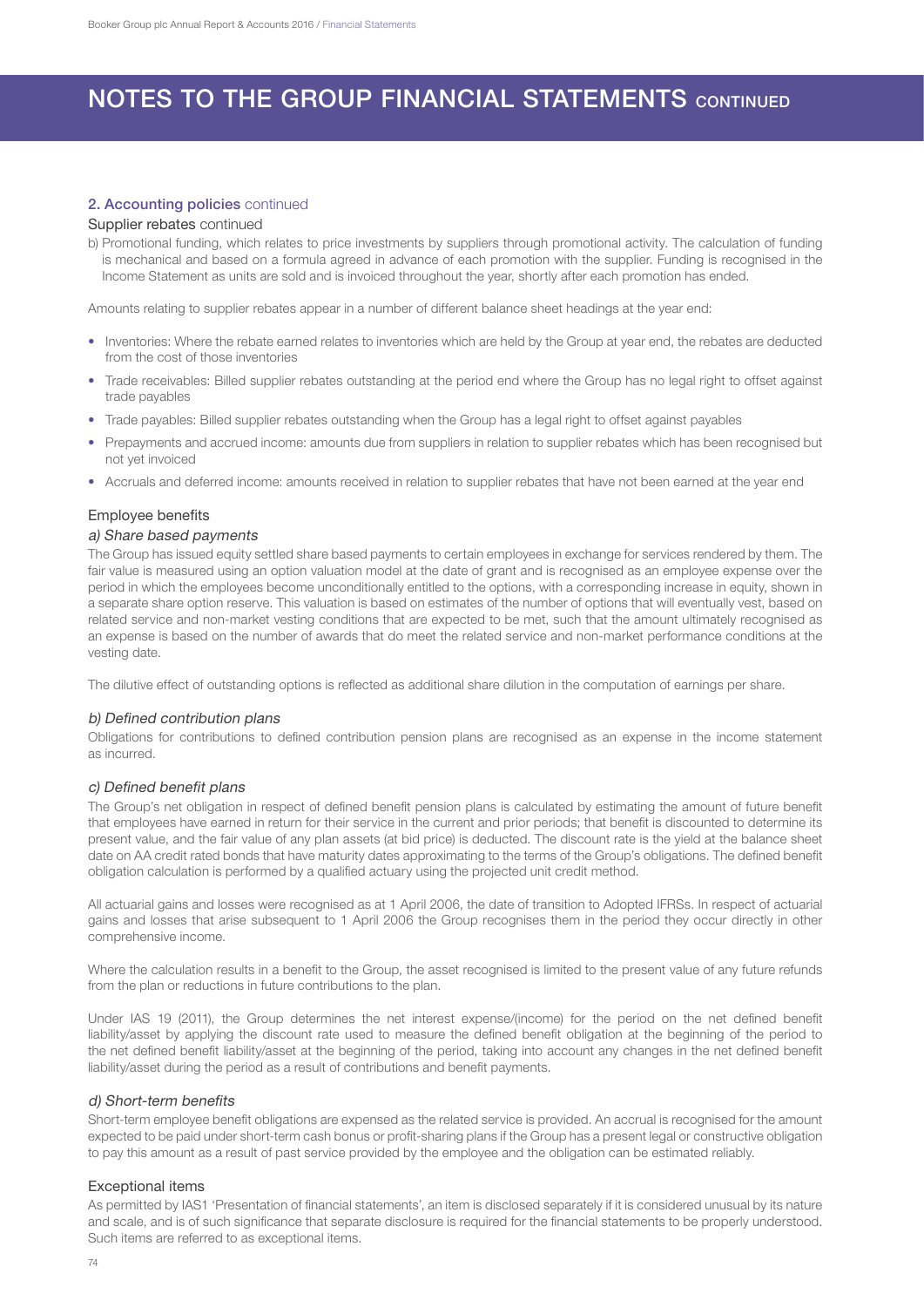## Financial instruments

Financial instruments issued by the Group are treated as equity only to the extent that they meet the following two conditions:

- (a) they include no contractual obligations upon the Group to deliver cash or other financial assets or to exchange financial assets or financial liabilities with another party under conditions that are potentially unfavourable to the Group; and
- (b) where the instrument will or may be settled in the Company's own equity instruments, it is either a non-derivative that includes no obligation to deliver a variable number of the Company's own equity instruments or is a derivative that will be settled by the Company's exchanging a fixed amount of cash or other financial assets for a fixed number of its own equity instruments.

To the extent that this definition is not met, the proceeds of issue are classified as a financial liability. Where the instrument so classified takes the legal form of the Company's own shares, the amounts presented in these financial statements for called up share capital and share premium account exclude amounts in relation to those shares.

Finance payments associated with financial liabilities are dealt with as part of finance expenses. Finance payments associated with financial instruments that are classified in equity are treated as distributions and are recorded directly in equity.

## Non-derivative financial instruments

Non-derivative financial instruments comprise trade and other receivables, available for sale financial assets, cash and cash equivalents, loans and borrowings, and trade and other payables.

#### a) Trade and other receivables

Trade and other receivables are recognised initially at fair value. Subsequent to initial recognition they are measured at amortised cost using the effective interest method, less any impairment losses.

#### b) Trade and other payables

Trade and other payables are recognised initially at fair value. Subsequent to initial recognition they are measured at amortised cost using the effective interest method.

## c) Cash and cash equivalents

Cash and cash equivalents comprise cash balances and deposits repayable on demand. Bank overdrafts that are repayable on demand and form an integral part of the Group's cash management are included as a component of cash and cash equivalents for the purpose only of the statement of cash flows.

## d) Interest-bearing borrowings

Interest bearing borrowings are recognised in the balance sheet at amortised cost. Costs associated with extending the bank facility have been recognised in the income statement. All other borrowing costs are recognised in the income statement in the period in which they are incurred.

#### Foreign currency

Transactions in foreign currencies are translated at the foreign exchange rate ruling at the date of the transaction. Monetary assets and liabilities denominated in foreign currencies at the balance sheet date are translated at the foreign exchange rate ruling at that date. Foreign exchange differences arising on translation are recognised in the income statement. Non-monetary assets and liabilities that are measured in terms of historical cost in a foreign currency are translated using the exchange rate at the date of the transaction.

#### **Guarantees**

Third party property guarantees are initially recognised as a financial liability under IAS37 'Provisions, Contingent Liabilities and Contingent Assets'. These are measured and recognised at fair value. These property guarantees are included within 'Provisions' on the balance sheet.

#### Impairment

The carrying values of the Group's assets, other than inventories and deferred tax assets, are reviewed at each balance sheet date to determine whether there is any impairment. In performing the impairment reviews, the asset's recoverable amount is estimated and compared to the carrying amount.

An impairment loss is recognised to the extent that the carrying value of an asset exceeds its recoverable amount and is recognised in the income statement.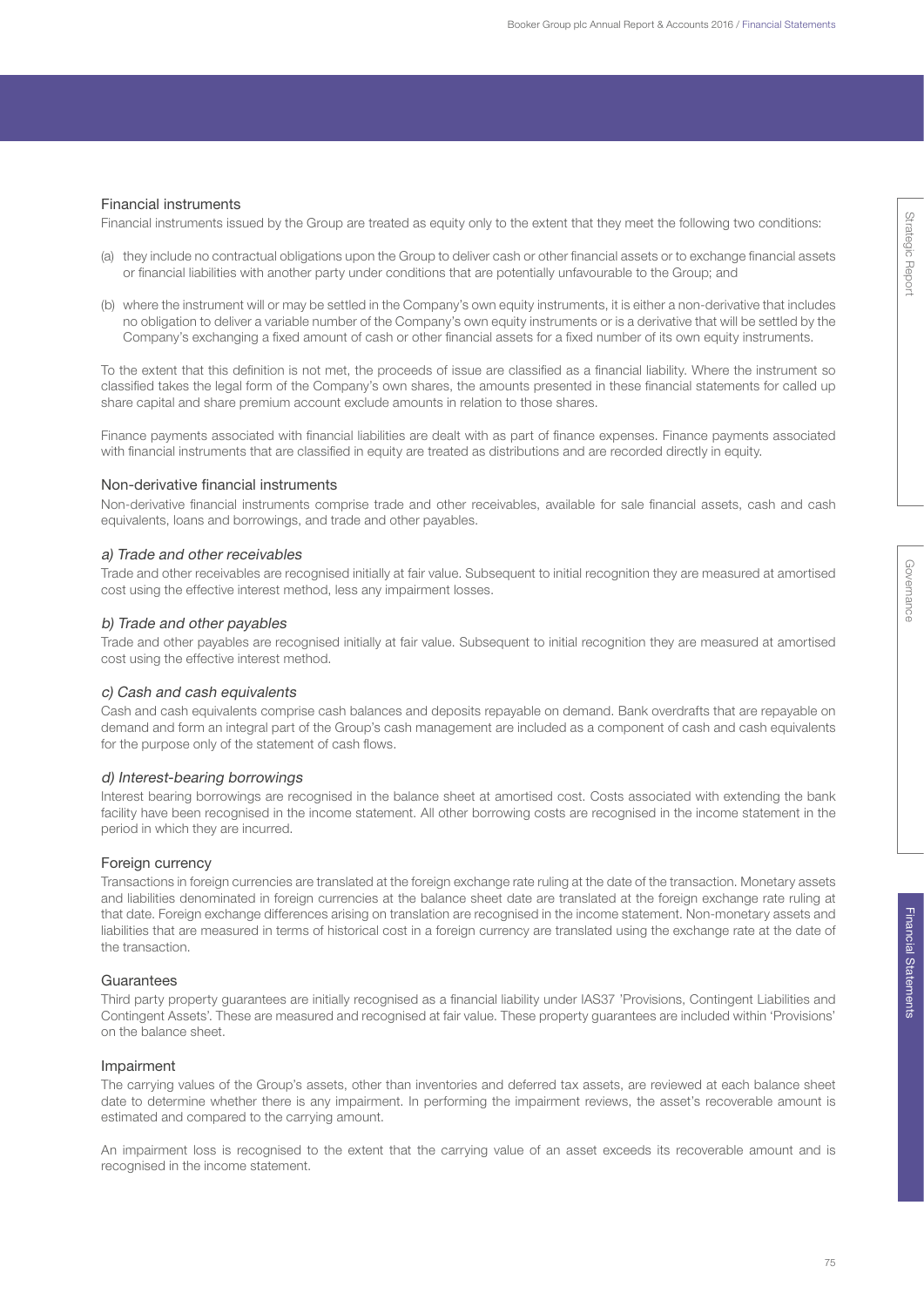### 2. Accounting policies continued

## Inventories

Inventories are stated at the lower of cost and net realisable value. Cost is based on either the weighted average principle or the FIFO basis and includes certain warehousing and distribution costs incurred in bringing the inventory to their existing location and condition less attributable supplier volume rebates (see above). Net realisable value is the estimated selling price less the estimated costs of disposal.

#### Investment in joint ventures

The Group conducts its joint venture arrangements through jointly controlled entities and accounts for them using the equity method of accounting. The Group records its share of the joint controlled entities' post tax profit or loss within the income statement and its share of the net assets within investments. Where the Group transacts with its jointly controlled entities, unrealised profits and losses are eliminated to the extent of the Group's interest in the joint venture.

#### Leases

Payments made under operating leases are recognised in the income statement on a straight-line basis over the term of the lease. Where a lease has a minimum fixed increase, the total minimum lease payments are spread over the lease term. The total amount payable over the life of the lease remains unchanged but the timing of the income statement charge relative to the lease payments change. The excess of the rent charged over the cash payment in any period will be held on the balance sheet within 'Accruals and deferred income'.

Lease incentives received are recognised in the income statement as an integral part of the total lease expense.

#### Net financing costs

Interest income and interest payable is recognised in profit or loss as it accrues, using the effective interest method.

### Operating segments

IFRS8 'Operating Segments' requires that segments should be reported on the same basis as the internal reporting information that is provided to the Chief Operating Decision Maker ('CODM'). The CODM has been identified as the CEO. In accordance with IFRS8, the Group may aggregate operating segments into one reportable segment to the extent that the criteria for aggregation in IFRS8 are met. These criteria include consideration of whether the operating segments have similar economic characteristics; similar nature of products and services; similar type or class of customers; similar methods used to distribute products or provide services; and similar regulatory environments.

The CODM receives turnover information analysed in a number of different ways (for example by customer and product types, by delivery channels and between Wholesale, Booker Direct, Chef Direct, and Ritter-Courivaud). However, none of these 'possible' segments have a unique management structure, products share the same supply chain and distribution channels, and there are a large amount of supplier rebates, expenses and assets/(liabilities) that are not specific. It is therefore not possible to analyse, and the CODM does not receive, information in respect of profitability or balance sheets in the same way in which turnover is analysed. Internal reports reviewed regularly by the CODM focus on the operations of the Group as a whole and report the results and financial position on an IFRS basis.

As a result, the Group has not disclosed discrete financial information about any of the 'possible segments', which in any event would meet the criteria for aggregation under IFRS8, separately in these financial statements.

### Property, plant and equipment

Property, plant and equipment are stated at cost less accumulated depreciation and impairment losses. Where parts of an item of property, plant and equipment have different useful lives, they are accounted for as separate items of property, plant and equipment. Labour and associated costs that have been incurred specifically on the 'Extra' business centre conversions have been capitalised in leasehold improvements and are being depreciated over the lesser of 10 years or the number of years remaining on the lease.

Leases in which the Group assumes substantially all the risks and rewards of ownership of the leased asset are classified as finance leases. Where land and buildings are held under leases the accounting treatment of the land is considered separately from that of the buildings. Leased assets acquired by way of finance lease are stated at an amount equal to the lower of their fair value and the present value of the minimum lease payments at inception of the lease, less accumulated depreciation and impairment losses.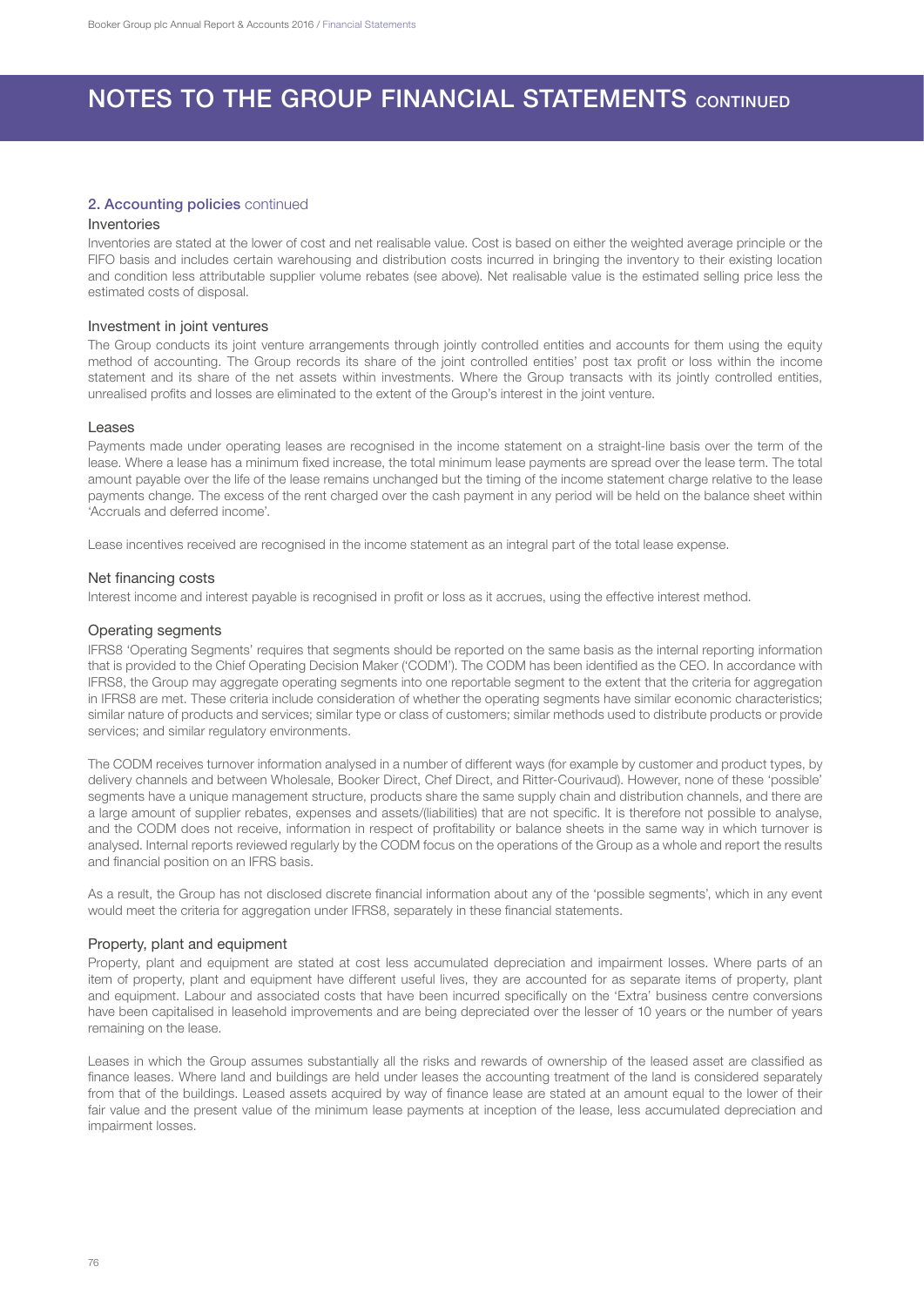Depreciation is charged to the income statement on a straight-line basis over the estimated useful lives of each part of an item of property, plant and equipment. The estimated useful lives are as follows:

• Freehold buildings 30 years

• Leasehold improvements lesser of the unexpired term of the lease and 50 years

- Plant and equipment 3–20 years
- Motor vehicles 4 years

Freehold land is not depreciated.

Depreciation expense is primarily charged in cost of sales with an immaterial amount in administrative expenses.

#### Provisions

A provision is recognised in the balance sheet when the Group has a present legal or constructive obligation as a result of a past event, and it is probable that an outflow of economic benefits will be required to settle the obligation. If the effect is material, provisions are determined by discounting the expected, risk adjusted, future cash flows at a pre-tax rate that reflects the time value of money and the risks specific to the liability.

#### Taxation

Tax expense included in the Income Statement comprises current and deferred tax.

Current tax is the expected tax payable on the taxable income for the period, using tax rates enacted or substantively enacted at the balance sheet date, and any adjustment to tax payable in respect of previous periods.

Tax is recognised in the income statement except to the extent it relates to items recognised directly in equity, in which case it is recognised in equity, or to the extent it relates to items recognised in other comprehensive income, in which case it is recognised in other comprehensive income.

Deferred tax is provided using the Balance Sheet liability method, providing for temporary differences between the carrying amounts of assets (excluding goodwill) and liabilities for financial reporting purposes and the amounts used for taxation purposes. The following temporary differences are not provided for: the initial recognition of goodwill and the initial recognition of assets or liabilities that affect neither accounting nor taxable profit other than in a business combination, to the extent that they will probably not reverse in the foreseeable future. The amount of deferred tax provided is based on the expected manner of realisation or settlement of the carrying amount of assets and liabilities, using tax rates enacted or substantively enacted at the balance sheet date. Deferred tax is charged or credited in the Income Statement, except when it relates to items charged or credited directly to equity, in which case deferred tax is also dealt with in equity. Deferred tax assets are only recognised to the extent that, following an assessment of the quantum and timing of future taxable profits, it is probable that future taxable profits will be available against which deductible temporary differences can be utilised.

The carrying amount of deferred tax assets is reviewed at each balance sheet date and the amount which is recognised is increased or reduced to the extent that it is then probable or no longer probable that sufficient taxable profits will be available to allow all or part of the asset to be recovered. Deferred tax assets and liabilities are offset against each other when they relate to income taxes levied by the same tax jurisdiction and when the Group intends to settle its current tax assets and liabilities on a net basis.

#### 3. Segmental reporting

The Group has considered the principles of IFRS8 as well as its internal reporting, management and operating structure. The Directors' conclusion is that the Group has a single reportable segment, that of wholesaling activities.

Other than the operation in India (which is immaterial), all of the Group's revenue originates from the UK. The functional currency of the Indian operation is Rupees.

The Group has no significant reliance on any individual customers.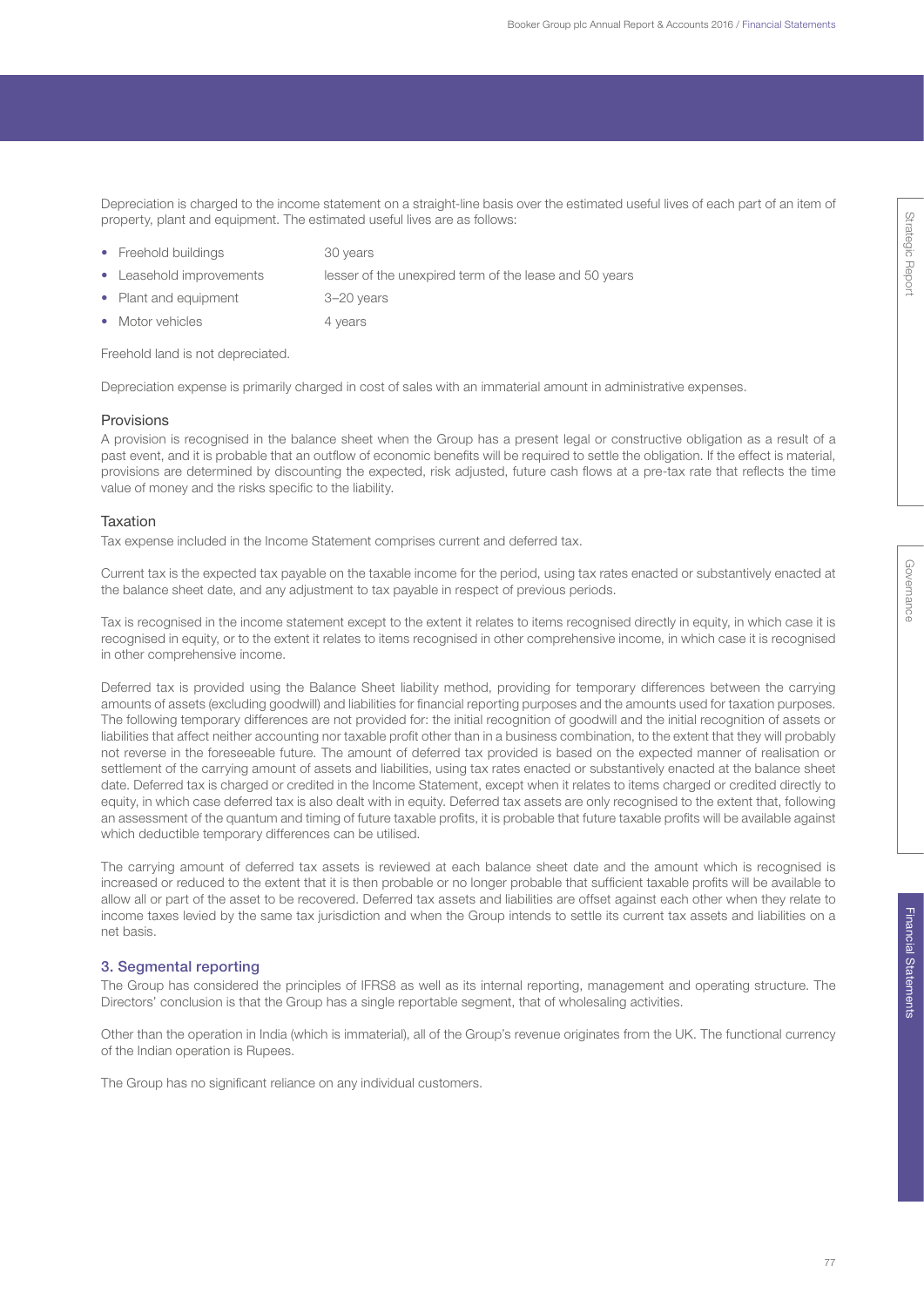## 4. Profit before tax

This is stated after charging:

|                                                                                                              | 2016<br>E <sub>m</sub> | 2015<br>E <sub>m</sub> |
|--------------------------------------------------------------------------------------------------------------|------------------------|------------------------|
| Depreciation of property, plant and equipment (see note 10)                                                  | 23.5                   | 20.3                   |
| Amortisation of intangibles (see note 11)                                                                    | 1.2                    | 0.9                    |
| Operating lease rentals – land and buildings                                                                 | 55.0                   | 48.0                   |
| Operating lease rentals – plant and machinery                                                                | 20.4                   | 15.9                   |
| During the period, the Group incurred the following costs<br>for services provided by the Company's auditor: |                        |                        |
| Audit fees for the Company and the consolidated financial statements                                         | 0.1                    | 0.1                    |
| Audit of subsidiary companies                                                                                | 0.4                    | 0.2                    |
| Total audit fees                                                                                             | 0.5                    | 0.3                    |
| Taxation advisory services                                                                                   | 0.1                    |                        |
| Corporate finance and transaction services                                                                   | 0.2                    |                        |
|                                                                                                              | 0.8                    | 0.3                    |

## Exceptional items

|                                           | 2016<br>E <sub>m</sub> | 2015<br>£m |
|-------------------------------------------|------------------------|------------|
| Included within administrative expenses:  |                        |            |
| Restructuring costs                       | 4.0                    |            |
| Acquisition costs                         | 2.3                    |            |
| Release of other provisions (see note 19) | (4.0)                  |            |
|                                           | 2.3                    |            |

Restructuring costs of £4.0m relate primarily to redundancy costs to align staffing levels across the branch network. Acquisition costs were incurred during the acquisition of BRP (see note 9) and were, in the main, fees in relation to legal and professional services. The £4.0m release of other provisions stems from a reassessment of the likelihood of crystallisation of certain liabilities reserved for many years ago.

## 5. Staff numbers and costs

The average number of persons employed by the Group during the period (including Booker Retail Partners (GB) Limited from 14 September 2015), was as follows:

|                                           | 2016<br>Number | 2015<br>Number |
|-------------------------------------------|----------------|----------------|
| Business centre, distribution and selling | 12,042         | 11,946         |
| Administration                            | 1,102          | 868            |
|                                           | 13,144         | 12,814         |

The aggregate payroll costs of these persons (including Booker Retail Partners (GB) Limited from 14 September 2015) were as follows:

|                                     | E <sub>m</sub> | £m    |
|-------------------------------------|----------------|-------|
| Wages and salaries                  | 261.3          | 237.8 |
| Social security costs               | 21.3           | 21.1  |
| Equity settled share based payments | 6.9            | 5.3   |
| Other pension costs                 | 6.4            | 5.3   |
|                                     | 295.9          | 269.5 |

Details of Directors' remuneration are provided in the Remuneration Report.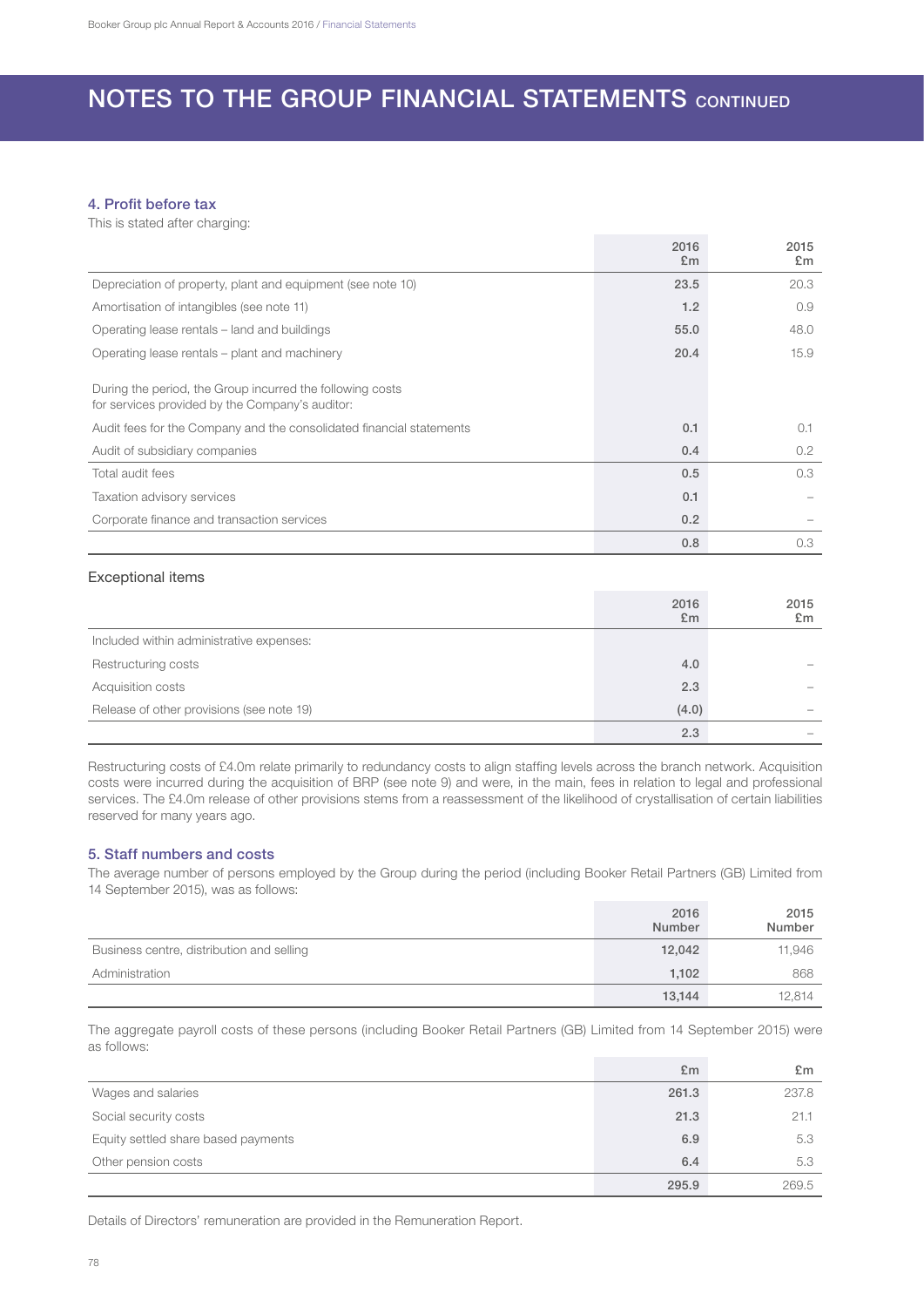## 6. Finance costs and income

|                                                            | 2016<br>E <sub>m</sub> | 2015<br>E <sub>m</sub> |
|------------------------------------------------------------|------------------------|------------------------|
| Interest on bank loans and overdrafts                      | (0.8)                  | (0.7)                  |
| Interest on pension scheme liabilities                     | (0.5)                  |                        |
| Unwinding of discount on property provisions (see note 19) | (1.3)                  | (1.3)                  |
| Finance costs                                              | (2.6)                  | (2.0)                  |
| Bank interest receivable                                   | 0.6                    | 0.5                    |
| Finance income                                             | 0.6                    | 0.5                    |
| Net finance costs                                          | (2.0)                  | (1.5)                  |

## 7. Tax

## i) Analysis of charge in the period

|                                                                     | 2016<br>E <sub>m</sub> | 2015<br>£m |
|---------------------------------------------------------------------|------------------------|------------|
| Arising in respect of current period                                |                        |            |
| Current tax                                                         | 27.7                   | 26.2       |
| Deferred tax                                                        | (1.7)                  | 0.5        |
|                                                                     | 26.0                   | 26.7       |
| Arising in respect of prior periods                                 |                        |            |
| Overstatement in respect of prior period current tax                | (3.6)                  | (5.3)      |
| Over/(understatement) in respect of prior period deferred tax asset | 0.6                    | (0.3)      |
|                                                                     | (3.0)                  | (5.6)      |
| Total tax charge                                                    | 23.0                   | 21.1       |

UK corporation tax is calculated at 20% (2015: 21%) of the estimated assessable profit for the period. Taxation in other jurisdictions is calculated at the rates prevailing in respective jurisdictions.

## ii) Reconciliation of effective tax rate

The differences between the total tax charge shown above and the amount calculated by applying the standard rate of UK corporation tax to the profit before tax is as follows:

|                                                                  | 2016<br>E <sub>m</sub> | 2015<br>£m |
|------------------------------------------------------------------|------------------------|------------|
| Profit after exceptional items and tax                           | 150.8                  | 138.8      |
| Tax using the current UK corporation tax rate of 20% (2015: 21%) | 30.2                   | 29.1       |
| Non-deductible expenses                                          | 0.6                    | 1.7        |
| Over/(understatement) of prior year deferred tax asset           | 0.6                    | (0.3)      |
| Overstatement of prior year current tax                          | (2.1)                  | (2.8)      |
| Overstatement of prior year current tax - ACT utilisation        | (1.5)                  | (2.5)      |
| Recognition/utilisation of previously unrecognised tax losses    | (6.1)                  | (4.1)      |
| Impact of change in future tax rates                             | 1.3                    |            |
| Total tax charge                                                 | 23.0                   | 21.1       |
| Effective tax rate                                               | 15.3%                  | 15.2%      |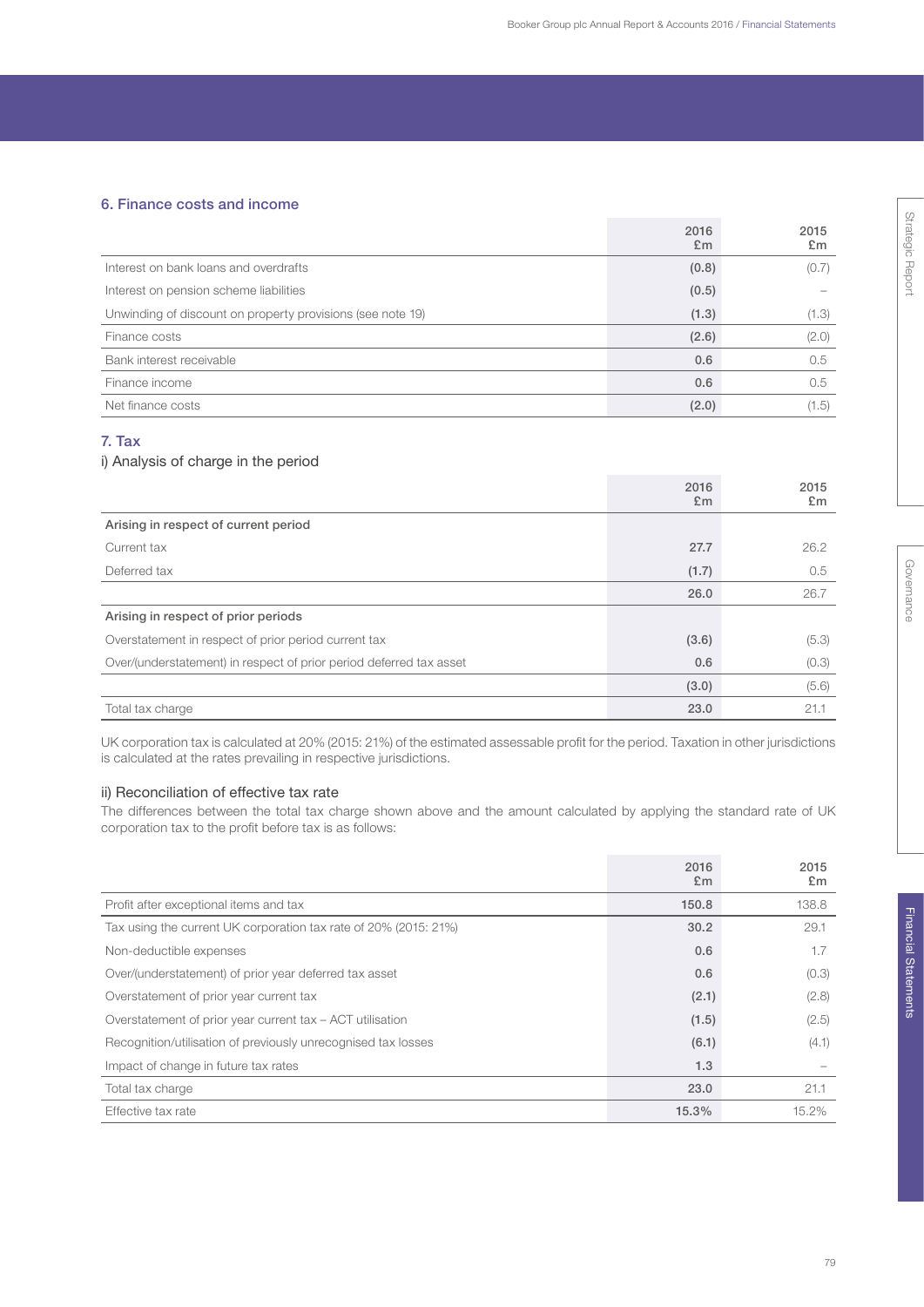## 7. Tax continued

## iii) Tax in the statement of comprehensive income

|                               | 2016<br>£m | 2015<br>£m |
|-------------------------------|------------|------------|
| Deferred tax credit on:       |            |            |
| Pension scheme remeasurements | 3.1        | ◡          |

## iv) Tax in the statement of changes in equity

|                                               | 2016<br>£m | 2015<br>£m |
|-----------------------------------------------|------------|------------|
| Deferred tax credit on share options granted  | (2.6)      | 4.5        |
| Current tax credit on share options exercised | 4.0        |            |
|                                               | 1.4        |            |

## v) Factors that may affect future current and total tax charge

Reductions in the UK corporation tax rate from 23% to 21% (effective from 1 April 2014) and 20% (effective from 1 April 2015) were substantively enacted on 2 July 2013. Further reductions to 19% (effective from 1 April 2017) and to 18% (effective 1 April 2020) were substantively enacted on 26 October 2015. The deferred tax asset at 25 March 2016 has been calculated based on these rates.

An additional reduction to 17% (effective from 1 April 2020) was announced in the Budget on 16 March 2016. This, if enacted, will reduce the group's future current tax charge and the value of its deferred tax asset accordingly.

## 8. Earnings per share

## a) Basic earnings per share

Basic earnings per share is calculated by dividing the profit for the period attributable to the owners of the Group by the weighted average number of ordinary shares outstanding during the period.

|                                                                    | 2016              | 2015    |
|--------------------------------------------------------------------|-------------------|---------|
| Profit for the period attributable to the owners of the Group (£m) | 127.8             | 117.7   |
| Weighted average number of shares (m)                              | 1.765.2           | 1.748.1 |
| Basic earnings per share (pence)                                   | 7.24 <sub>p</sub> | 6.73p   |

## b) Diluted earnings per share

Diluted earnings per share is based on the weighted average number of ordinary shares in issue adjusted by dilutive outstanding share options and dilutive shares issuable under the Group's share plans. The number of shares included in the diluted EPS in relation to the SAYE and the share option schemes has been calculated in accordance with IAS33 'Earnings per Share'.

|                                                                    | 2016    | 2015    |
|--------------------------------------------------------------------|---------|---------|
| Profit for the period attributable to the owners of the Group (£m) | 127.8   | 117.7   |
| Weighted average number of shares (m) used in basic EPS            | 1,765.2 | 1.748.1 |
| Effects of employee share options (m)                              | 22.4    | 26.7    |
| Weighted average number of shares (m) used in diluted EPS          | 1.787.6 | 1.774.8 |
| Diluted earnings per share (pence)                                 | 7.15p   | 6.63p   |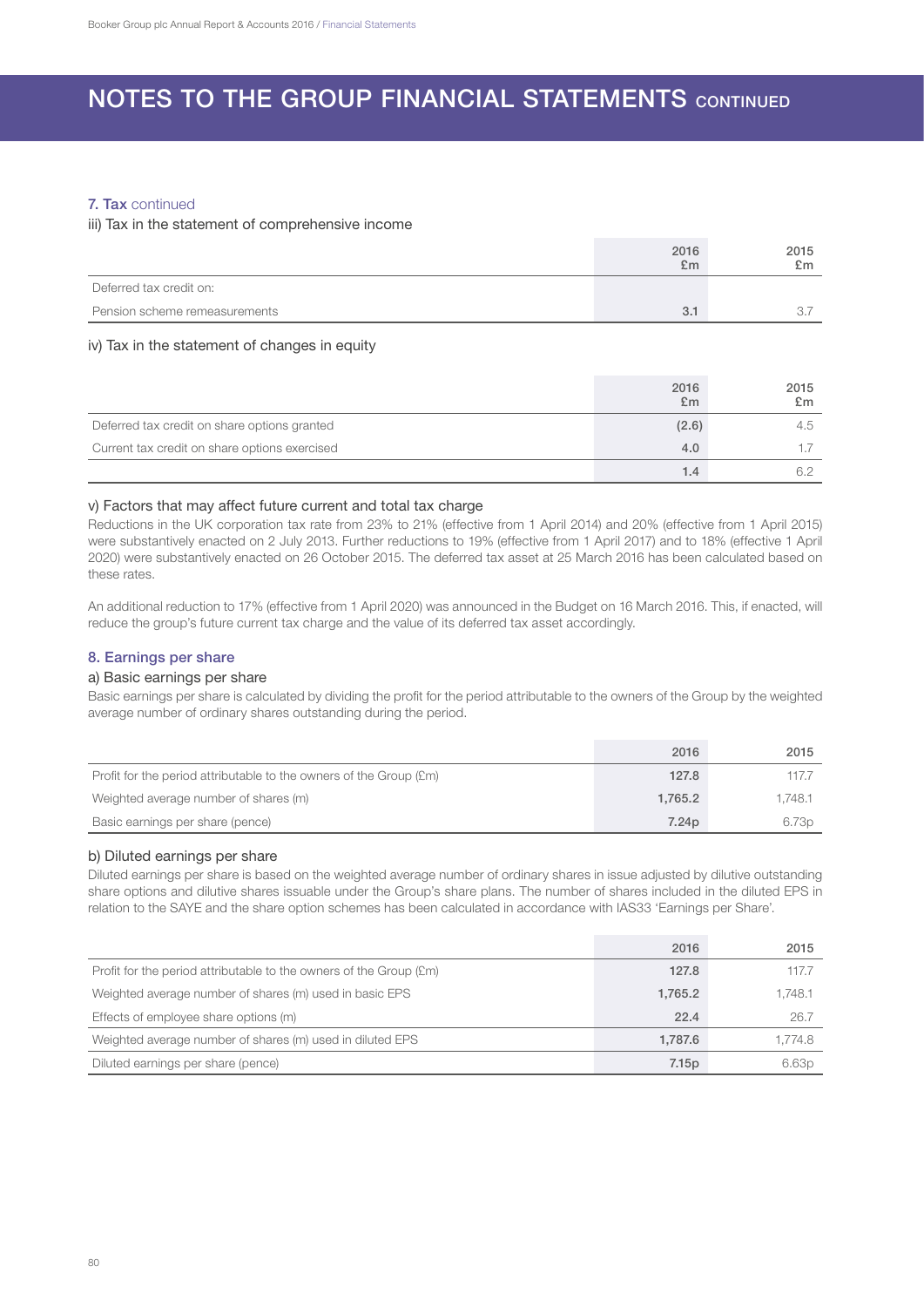## 9. Business combination

On 14 September 2015, the Group acquired the entire share capital of Musgrave Retail Partners GB Limited and its subsidiaries ('Budgens and Londis') for £40m on a cash/debt free basis with a normalised working capital level. This resulted in overall consideration of £110.9m being the sum of £40.0m plus net cash acquired of £66.4m and a working capital adjustment of £4.5m. Originally, it was acquired by Booker Group plc, but this was subsequently transferred to Booker Wholesale Holdings Ltd.

Through Booker, Budgens and Londis coming together, the Group seeks to become the UK's leading wholesaler to independent retailers by:

- combining the best ranges from Booker, Budgens and Londis to improve the overall choice;
- consolidating buying volumes to improve prices for customers; and
- better utilisation of the supply chain network to reduce costs.

The acquisition had the following effect on the Group's assets and liabilities:

|                                                       | Book value<br>£m | Fair value<br>adjustments<br>£m | Fair value<br>£m |
|-------------------------------------------------------|------------------|---------------------------------|------------------|
| Property, plant and equipment                         | 18.6             | 2.8                             | 21.4             |
| Inventories                                           | 30.9             | (0.9)                           | 30.0             |
| Trade and other receivables                           | 53.2             | (4.5)                           | 48.7             |
| Cash & cash equivalents                               | 66.4             |                                 | 66.4             |
| Trade and other payables                              | (71.7)           | (0.6)                           | (72.3)           |
| Provisions                                            | (15.8)           | (4.0)                           | (19.8)           |
| Retirement benefit asset                              | 2.3              | 10.5                            | 12.8             |
| Deferred tax liability                                |                  | (4.4)                           | (4.4)            |
| Net fair value of identifiable assets and liabilities | 83.9             | (1.1)                           | 82.8             |
| Goodwill                                              |                  |                                 | 28.1             |
| Cash consideration                                    |                  |                                 | 110.9            |

The fair value adjustments made on acquisition have primarily had the effect of:

- increasing the property valuations;
- increasing the pension surplus to reflect valuations of the schemes in accordance with IAS19;
- increasing provisions in respect of rents that are not in line with the market rent; and
- providing for deferred tax liabilities in respect of the above adjustments.

The goodwill is underpinned by the synergies that the Group is expected to obtain from improved cost prices from suppliers and logistics efficiencies. None of the goodwill recognised will be deductible for tax purposes.

In the 28 weeks to 25 March 2016, BRP contributed turnover of £340.9m and, a loss (before synergies and accounting policy alignment) before interest, tax and exceptional items of £7.5m.

Turnover for the 52 weeks to 25 March 2016 was £680.0m with a loss (before synergies and accounting policy alignment) before interest, tax and exceptional items of £9.7m.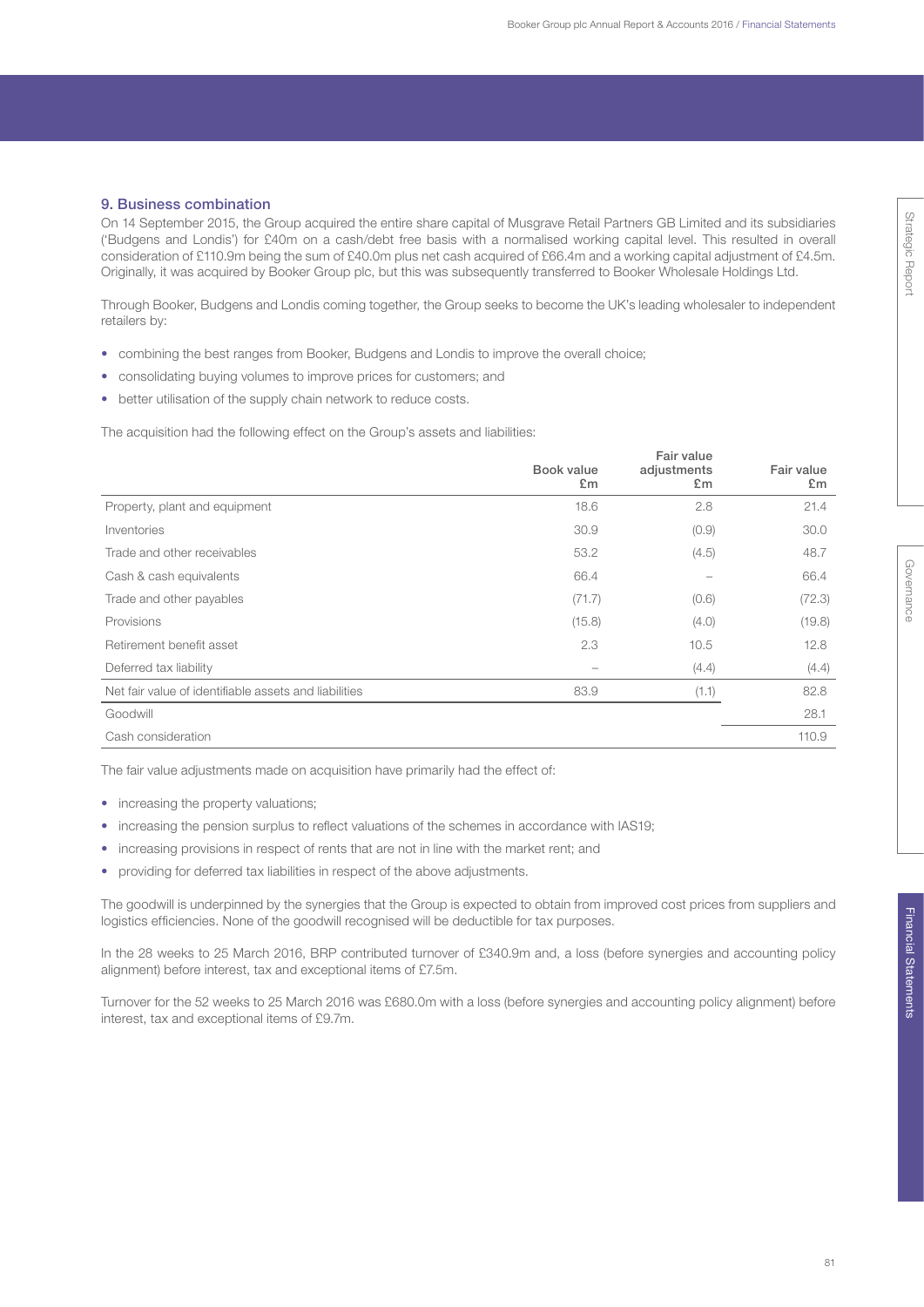## 10. Property, plant & equipment

|                       | <b>Freehold land</b><br>and buildings<br>E <sub>m</sub> | Leasehold<br>improvements<br>£m | Plant,<br>equipment &<br>vehicles<br>£m | Total<br>£m |
|-----------------------|---------------------------------------------------------|---------------------------------|-----------------------------------------|-------------|
| Cost                  |                                                         |                                 |                                         |             |
| At 28 March 2014      | 109.2                                                   | 75.4                            | 272.3                                   | 456.9       |
| Additions             | 1.3                                                     | 6.4                             | 15.9                                    | 23.6        |
| Disposals             | (0.5)                                                   |                                 | (1.3)                                   | (1.8)       |
| Reclassification      | (6.6)                                                   | 7.0                             | (0.4)                                   |             |
| At 27 March 2015      | 103.4                                                   | 88.8                            | 286.5                                   | 478.7       |
| Additions             | 0.5                                                     | 8.4                             | 16.3                                    | 25.2        |
| Disposals             | (1.8)                                                   | (0.2)                           | (3.1)                                   | (5.1)       |
| Reclassification      | $\overline{\phantom{0}}$                                | 0.5                             | (0.5)                                   |             |
| Acquired              | 10.0                                                    | 2.8                             | 8.6                                     | 21.4        |
| At 25 March 2016      | 112.1                                                   | 100.3                           | 307.8                                   | 520.2       |
| Depreciation          |                                                         |                                 |                                         |             |
| At 28 March 2014      | 3.0                                                     | 40.7                            | 208.7                                   | 252.4       |
| Charge for the period | 3.7                                                     | 5.3                             | 11.3                                    | 20.3        |
| <b>Disposals</b>      | L.                                                      | $\overline{\phantom{a}}$        | (1.1)                                   | (1.1)       |
| At 27 March 2015      | 6.7                                                     | 46.0                            | 218.9                                   | 271.6       |
| Charge for the period | 2.5                                                     | 6.9                             | 14.1                                    | 23.5        |
| Disposals             | (1.7)                                                   | (0.1)                           | (2.9)                                   | (4.7)       |
| At 25 March 2016      | 7.5                                                     | 52.8                            | 230.1                                   | 290.4       |
| Net book value        |                                                         |                                 |                                         |             |
| At 25 March 2016      | 104.6                                                   | 47.5                            | 77.7                                    | 229.8       |
| At 27 March 2015      | 96.7                                                    | 42.8                            | 67.6                                    | 207.1       |
| At 28 March 2014      | 106.2                                                   | 34.7                            | 63.6                                    | 204.5       |

The cost of freehold land and buildings includes land of £49.0m (2015: £47.0m) on which depreciation is not provided.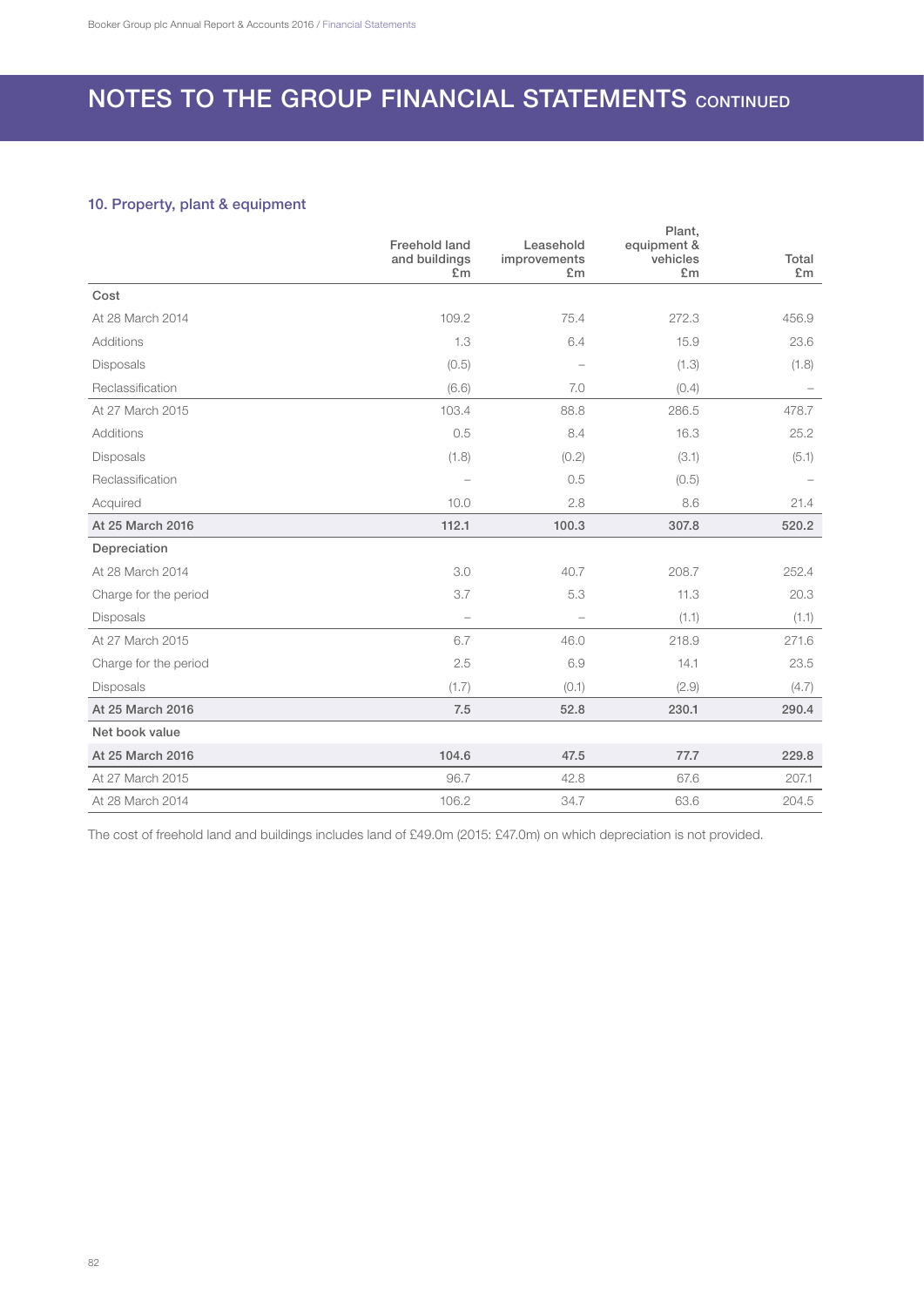## 11. Intangible assets

|                       |                                                                           | Customer                 |                          |       |
|-----------------------|---------------------------------------------------------------------------|--------------------------|--------------------------|-------|
|                       | Goodwill                                                                  | relationships            | Know-how                 | Total |
|                       | £m                                                                        | E <sub>m</sub>           | £m                       | £m    |
| Cost                  |                                                                           |                          |                          |       |
| At 28 March 2014      | 436.4                                                                     | 0.5                      | 3.0                      | 439.9 |
| Additions             | $\overline{\phantom{a}}$                                                  | $\overline{\phantom{0}}$ | 2.0                      | 2.0   |
| At 27 March 2015      | 436.4                                                                     | 0.5                      | 5.0                      | 441.9 |
| Additions             | 28.1                                                                      | $\overline{\phantom{0}}$ | $\overline{\phantom{0}}$ | 28.1  |
| At 25 March 2016      | 464.5                                                                     | 0.5                      | 5.0                      | 470.0 |
| Amortisation          |                                                                           |                          |                          |       |
| At 28 March 2014      |                                                                           | 0.4                      | 0.8                      | 1.2   |
| Charge for the period | $\hspace{1.0cm} \rule{1.5cm}{0.15cm} \hspace{1.0cm} \rule{1.5cm}{0.15cm}$ | 0.1                      | 0.8                      | 0.9   |
| At 27 March 2015      |                                                                           | 0.5                      | 1.6                      | 2.1   |
| Charge for the period | $\overline{\phantom{m}}$                                                  | $\overline{\phantom{m}}$ | 1.2                      | 1.2   |
| At 25 March 2016      | $\qquad \qquad -$                                                         | 0.5                      | 2.8                      | 3.3   |
| Net book value        |                                                                           |                          |                          |       |
| At 25 March 2016      | 464.5                                                                     | $\qquad \qquad -$        | 2.2                      | 466.7 |
| At 27 March 2015      | 436.4                                                                     | -                        | 3.4                      | 439.8 |
| At 28 March 2014      | 436.4                                                                     | 0.1                      | 2.2                      | 438.7 |

Goodwill arose in the Group from the following:

- the acquisition of Budgens and Londis in September 2015 (see note 9);
- the acquisition of the Big Food Group Limited by Giant Topco Limited in February 2005; and
- the acquisition of Ritter-Courivaud Limited in October 2010.

During the prior period, the Group paid £1m, with a further £1m of contingent consideration payable in accordance with the procurement agreement with Provenance Too Limited which holds the intellectual property in Provenance Limited. Provenance Too Limited has no other assets or liabilities and the entire consideration has been classified as know-how, since the Group has acquired expertise in the sourcing and supply of 'Fruit and vegetables'.

Under IAS36 'Impairment of Assets', the Group is required to test goodwill for impairment at least annually, or more frequently if indicators of impairment exist. Impairment reviews compare the carrying value of goodwill, other intangible fixed assets and net operating assets contained in each cash generating unit ('CGU') with its recoverable amount.

The recoverable amount of each CGU is considered to be its value in use, calculated by reference to the pre-tax cash flow projections of each CGU based on the Group's approved budget for 2017 and three year plan to 2019. Cash flows beyond this period are extrapolated into perpetuity using an estimated growth rate of 2% (2015: 2%), being the Directors' estimated view of the long term compound growth in the economy. This is considered appropriate because the CGU is considered to be a long term business. The discount rate used reflects the market assumptions for the risk free rate and equity risk premium and also takes into account the cost of debt.

The main assumptions on which the forecast cash flows were based include the level of sales, gross margin and expenses within the business and have been set by the Directors based on their past experience of the business and its industry together with their expectations of the market. The level of sales depends upon the size of the markets in which the Group operates together with the Directors' estimations of its market share and competitive pressures. Gross margin is dependent upon the net costs to the business of purchasing products together with the level of supplier rebates and income to support sales activities. Expenses are based on the current cost base of the Group adjusted for variable costs and known plans for the business.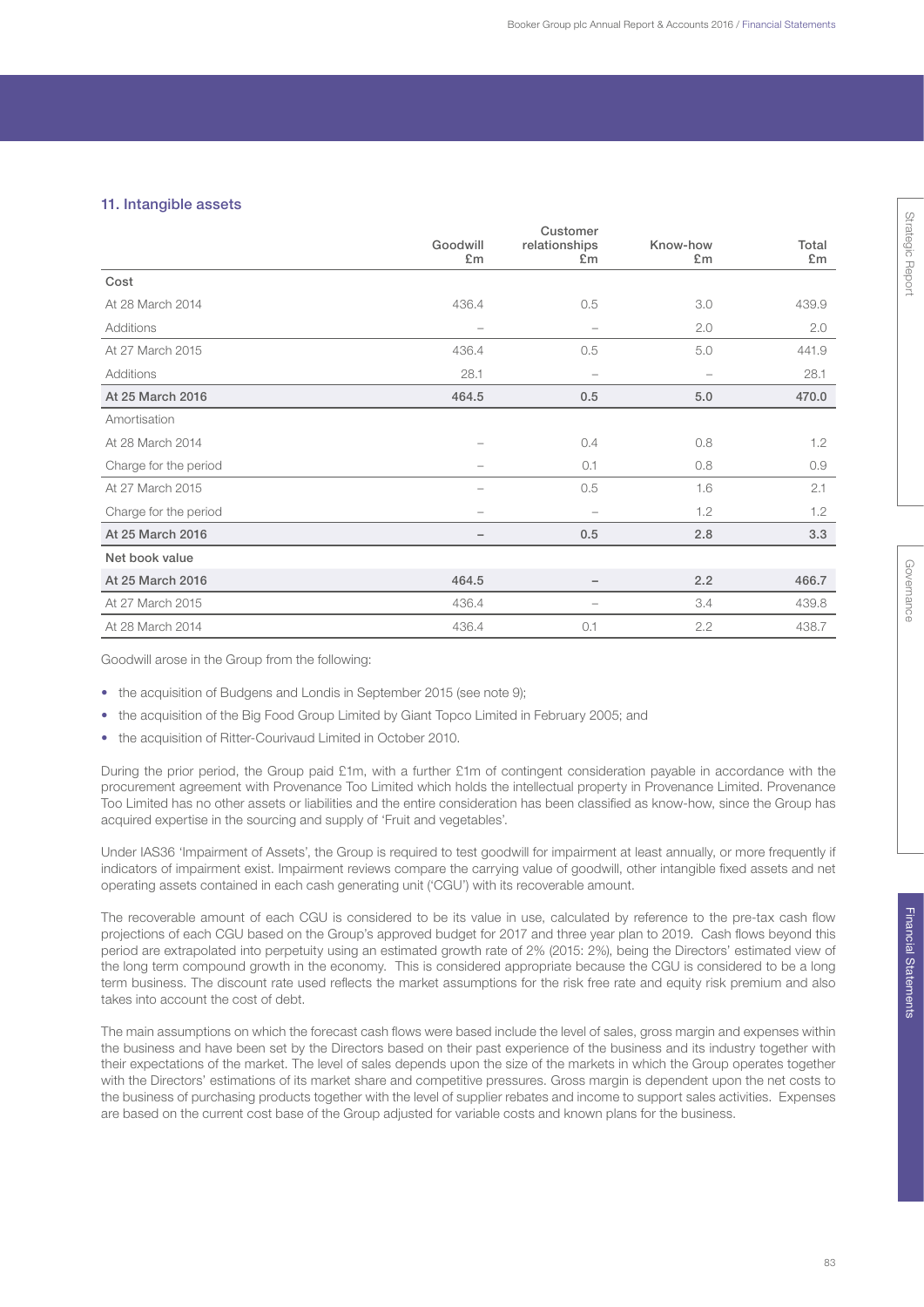### 11. Intangible assets continued

The Directors believe that three CGUs exist within the Group:

#### a) Ritter – goodwill allocated £12.5m (2015: £12.5m)

A pre tax discount rate of 9.4% (2015: 9.7%) has been applied to the projected cash flows.

A sensitivity analysis has been performed in order to review the impact of changes in key assumptions. With all other assumptions held constant, neither a 10% increase in the pre-tax discount rate, nor a decline in growth of 10% into perpetuity, would require an impairment to be made.

#### b) Budgens and Londis – goodwill allocated £3.1m (2015: n/a)

A pre tax discount rate of 12.0% has been applied to the projected cash flows.

A sensitivity analysis has been performed in order to review the impact of changes in key assumptions. With all other assumptions held constant, neither a 10% increase in the pre-tax discount rate, nor a decline in growth of 10% into perpetuity, would require an impairment to be made.

### c) Remaining business – goodwill allocated £448.9m (2015: £423.9m)

A pre tax discount rate of 9.5% (2015: 9.7%) has been applied to the projected cash flows.

A sensitivity analysis has been performed in order to review the impact of changes in key assumptions. With all other assumptions held constant, neither a 10% increase in the pre-tax discount rate, nor a decline in growth of 10% into perpetuity, would require an impairment to be made.

Last year, the Directors identified Makro as a CGU. Over the last 12 months this business has been fully integrated into the Booker network, with customers being moved between branches to ensure the most efficient result for the Group and the customer. It is therefore no longer considered to be a CGU as it does not generate independent cash inflows.

The Directors believe that the assumptions on which the carrying value of intangible and net operating assets is supported are reasonable and that no impairment is required.

## 12. Investment in joint venture

|                              | 2016<br>E <sub>m</sub> | 2015<br>£m |
|------------------------------|------------------------|------------|
| At start of period           | 1.4                    |            |
| Addition                     | 0.5                    | 0.7        |
| Share of loss for the period | (0.4)                  | (0.4)      |
| At end of period             | 1.5                    | 1.4        |

During the period the Group invested £0.5m in its joint venture Booker Satnam Wholesale Private Limited. Whilst at the year end, the Group owned 85% (2015: 83%) of the share capital, the Group has joint control through the contractually agreed sharing of control. The share of loss for the period has been included within administrative expenses and has not been disclosed separately on the face of the income statement in view of its materiality.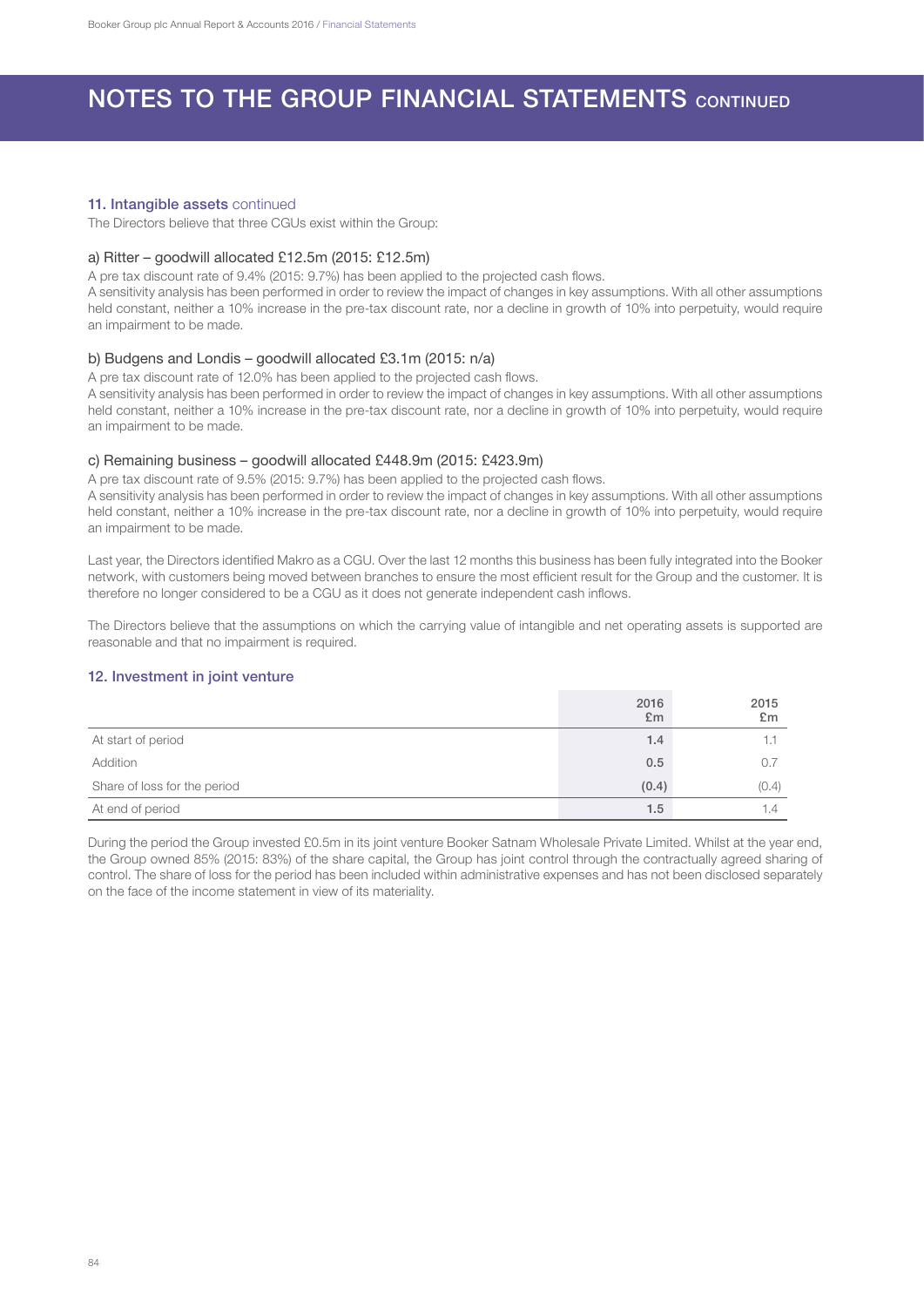#### 13. Deferred tax assets and liabilities

## a) Recognised deferred tax assets

The following are the major deferred tax assets recognised by the Group:

|                                                                   | <b>Decelerated</b>        |                          | Retirement<br>benefit                  |                                |                         | Share based             |             |
|-------------------------------------------------------------------|---------------------------|--------------------------|----------------------------------------|--------------------------------|-------------------------|-------------------------|-------------|
|                                                                   | tax<br>depreciation<br>£m | Other<br>items<br>£m     | obligations<br>IAS <sub>19</sub><br>£m | Property<br>leases IAS17<br>£m | Trading<br>losses<br>£m | payments<br>IFRS2<br>£m | Total<br>£m |
| At 28 March 2014                                                  | 11.7                      | 0.7                      | 0.7                                    | 3.1                            | 2.0                     | 1.9                     | 20.1        |
| (Over)/understatement<br>in respect of prior year<br>deferred tax |                           | 1.0                      |                                        |                                | (0.7)                   |                         | 0.3         |
| Credit/(charge) to the<br>income statement                        | (0.2)                     | 0.2                      | (0.5)                                  |                                | (0.5)                   | 0.5                     | (0.5)       |
| Exceptional tax charge                                            |                           |                          |                                        |                                |                         |                         |             |
| Credit to equity                                                  |                           |                          | 3.7                                    |                                |                         | 4.5                     | 8.2         |
| At 27 March 2015                                                  | 11.5                      | 1.9                      | 3.9                                    | 3.1                            | 0.8                     | 6.9                     | 28.1        |
| On acquisition of<br>Budgens & Londis                             |                           | 0.1                      | (4.5)                                  |                                |                         |                         | (4.4)       |
| Over/(understatement)<br>in respect of prior year<br>deferred tax |                           |                          |                                        |                                | (0.6)                   |                         | (0.6)       |
| Credit/(charge) to the<br>income statement                        | (1.1)                     | (0.6)                    | 0.1                                    | (3.1)                          | 6.3                     | 0.1                     | 1.7         |
| Credit to equity                                                  |                           | $\overline{\phantom{m}}$ | 3.1                                    |                                |                         | (2.6)                   | 0.5         |
| At 25 March 2016                                                  | 10.4                      | 1.4                      | 2.6                                    |                                | 6.5                     | 4.4                     | 25.3        |

IAS12 'Income Taxes' requires the offsetting of balances within the same tax jurisdiction. All of the deferred tax assets were available for offset against deferred tax liabilities.

#### b) Unrecognised deferred tax assets

Based on an assessment of the quantum and timing of future taxable profits, deferred tax assets have not been recognised in respect of the following:

|                             | 2016<br>£m | 2015<br>E <sub>m</sub> |
|-----------------------------|------------|------------------------|
| Tax losses                  | 16.0       | 16.7                   |
| Surplus ACT carried forward | 23.7       | 25.2                   |
| Surplus capital allowances  | 7.9        | $\hspace{0.5cm}$       |
|                             | 47.6       | 41.9                   |

The Group has unrecognised deferred tax assets:

- unutilised tax trading losses from both UK and overseas operations of £77.2m, £16.0m cash benefit, (2015: £76.9m, £16.7m cash benefit) which includes £29m, £5.2m cash benefit, acquired during the year;
- surplus ACT of £23.7m, £23.7m cash benefit (2015: £25.2m, £25.2m cash benefit); and
- surplus capital allowances over accounting depreciation charged of £44.0m, cash benefit £7.9m which were acquired during the year.

These have not been recognised following a detailed assessment by the Group in accordance with the accounting policy set out in note 2.

The tax trading losses have various expiry dates the earliest of which, in respect of £1.2m of the losses, is 31 March 2018. There are no expiry dates attributed to the surplus ACT nor in respect of £59.8m of the tax losses.

The Group does not have any unremitted overseas earnings.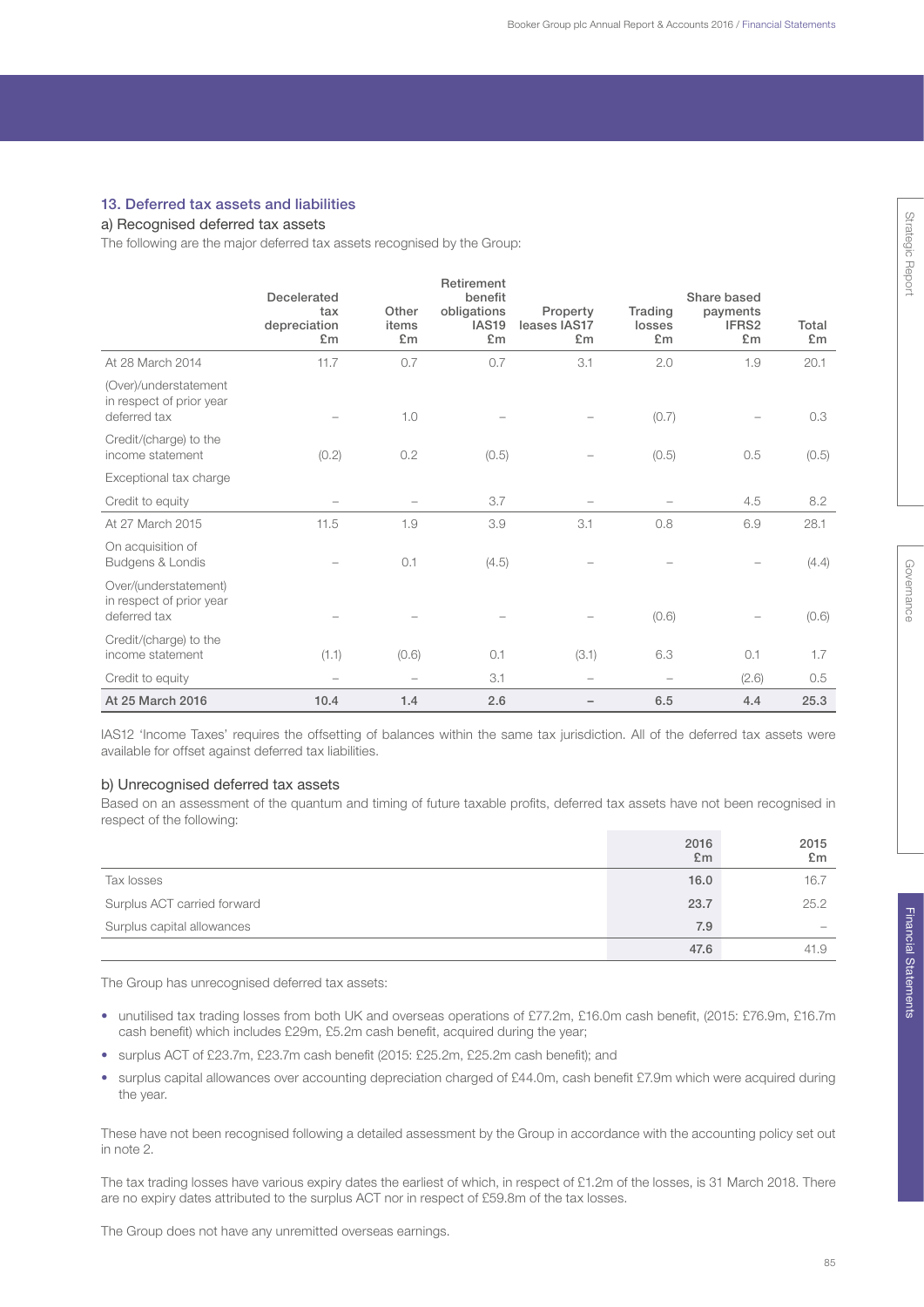## 14. Inventories

|                       | 2016<br>£m | 2015<br>$\mathcal{L}_{\mathbf{m}}$<br>ᅬ |
|-----------------------|------------|-----------------------------------------|
| Goods held for resale | 354.1      | 328.                                    |

## 15. Trade and other receivables

|                                | 2016<br>E <sub>m</sub> | 2015<br>£m |
|--------------------------------|------------------------|------------|
| Trade receivables              | 132.2                  | 78.7       |
| Allowance for doubtful debts   | (10.6)                 | (4.3)      |
|                                | 121.6                  | 74.4       |
| Prepayments and accrued income | 59.3                   | 50.1       |
|                                | 180.9                  | 124.5      |

Trade receivables of £121.6m (2015: £74.4m) comprise principally of amounts receivable from the sale of goods and are classified as loans and receivables in note 17. All amounts are expected to be received within twelve months.

The movement in the allowance for doubtful debts is as follows:

|                             | 2016<br>E <sub>m</sub> | 2015<br>£m |
|-----------------------------|------------------------|------------|
| At start of period          | 4.3                    | 4.3        |
| Acquired                    | 6.4                    |            |
| Utilised in the period      | (0.8)                  | (1.0)      |
| Charged to income statement | 0.7                    | 1.0        |
|                             | 10.6                   | 4.3        |

## 16. Trade and other payables

|                                       | 2016<br>E <sub>m</sub> | 2015<br>£m |
|---------------------------------------|------------------------|------------|
| i) Current                            |                        |            |
| Trade payables                        | 573.3                  | 505.4      |
| Other taxes and social security costs | 36.7                   | 30.1       |
| Other payables                        | 6.6                    | 7.2        |
| Accruals and deferred income          | 61.3                   | 43.3       |
|                                       | 677.9                  | 586.0      |
| ii) Non-Current                       |                        |            |
| Accruals and deferred income          | 26.0                   | 26.9       |

£616.6m (2015: £542.7m) of trade and other payables are classified under financial liabilities in note 17.

The non-current accruals and deferred income relate to lease incentives and guaranteed minimum lease payments, which are accounted for on a straight line basis in accordance with the Group's accounting policy.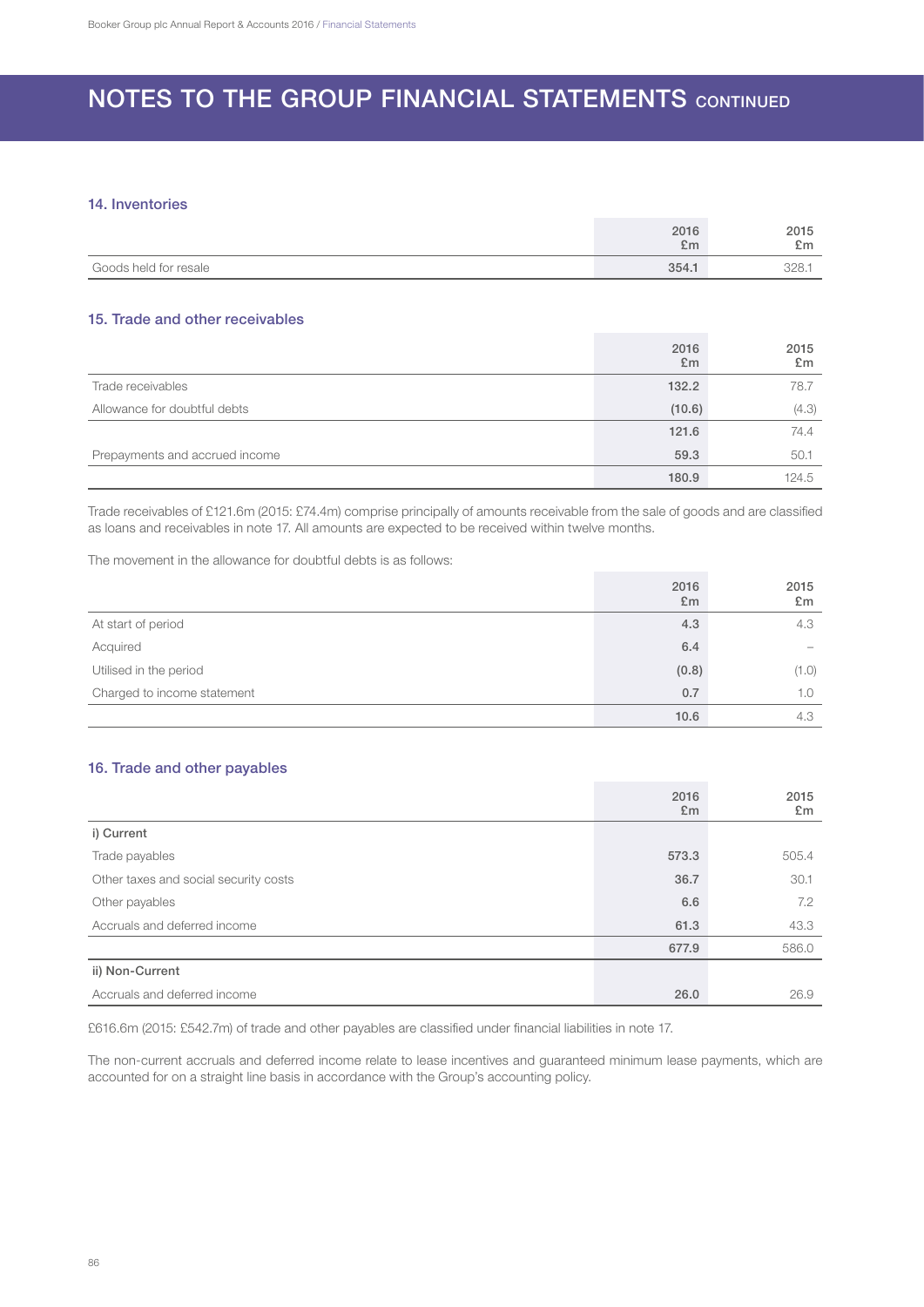## 17. Financial instruments

Details of significant accounting policies and methods adopted, including the basis of measurement and the basis on which income and expenses are recognised, in respect of each class of financial asset, financial liability and equity instrument are disclosed in note 2.

The book value and fair value of the financial instruments are as follows:

|                              | Book value             |            | Fair value             |                        |
|------------------------------|------------------------|------------|------------------------|------------------------|
|                              | 2016<br>E <sub>m</sub> | 2015<br>£m | 2016<br>E <sub>m</sub> | 2015<br>E <sub>m</sub> |
| <b>Financial assets</b>      |                        |            |                        |                        |
| Loans and other receivables  | 121.6                  | 74.4       | 121.6                  | 74.4                   |
| Cash and cash equivalents    | 127.4                  | 147.0      | 127.4                  | 147.0                  |
|                              | 249.0                  | 221.4      | 249.0                  | 221.4                  |
| <b>Financial liabilities</b> |                        |            |                        |                        |
| Trade and other payables     | (616.6)                | (542.7)    | (616.6)                | (542.7)                |
| Property guarantees          | (1.0)                  | (5.0)      | (1.0)                  | (5.0)                  |
|                              | (617.6)                | (547.7)    | (617.6)                | (547.7)                |

Loans and other receivables represent amounts receivable from the sale of goods, together with amounts due from supplier rebates (see note 15) and are initially measured at fair value and then subsequently held at amortised cost.

Fair value of property guarantees have been estimated by discounting estimated future cash flows based on the terms and maturity and risk of each guarantee crystallising.

## Fair value hierarchy

The table below analyses financial instruments measured at fair value, into a fair value hierarchy based on the valuation technique used to determine fair value:

- Level 1: quoted prices (unadjusted) in active markets for identical assets or liabilities
- Level 2: inputs other than quoted prices included within Level 1 that are observable for the asset or liability, either directly (i.e. as prices) or indirectly (i.e. derived from prices)
- Level 3: inputs for the asset or liability that are not based on observable market data (unobservable inputs)

|                              | Level 1<br>£m            | Level 2<br>£m | Level 3<br>£m | Total<br>£m |
|------------------------------|--------------------------|---------------|---------------|-------------|
| 2016                         |                          |               |               |             |
| Financial assets             | $\overline{\phantom{0}}$ | 249.0         |               | 249.0       |
| <b>Financial liabilities</b> | $\qquad \qquad -$        | (617.6)       |               | (617.6)     |
| 2015                         |                          |               |               |             |
| Financial assets             | $\overline{\phantom{a}}$ | 221.4         |               | 221.4       |
| <b>Financial liabilities</b> |                          | (547.7)       |               | (547.7)     |

There have been no transfers between categories during the period.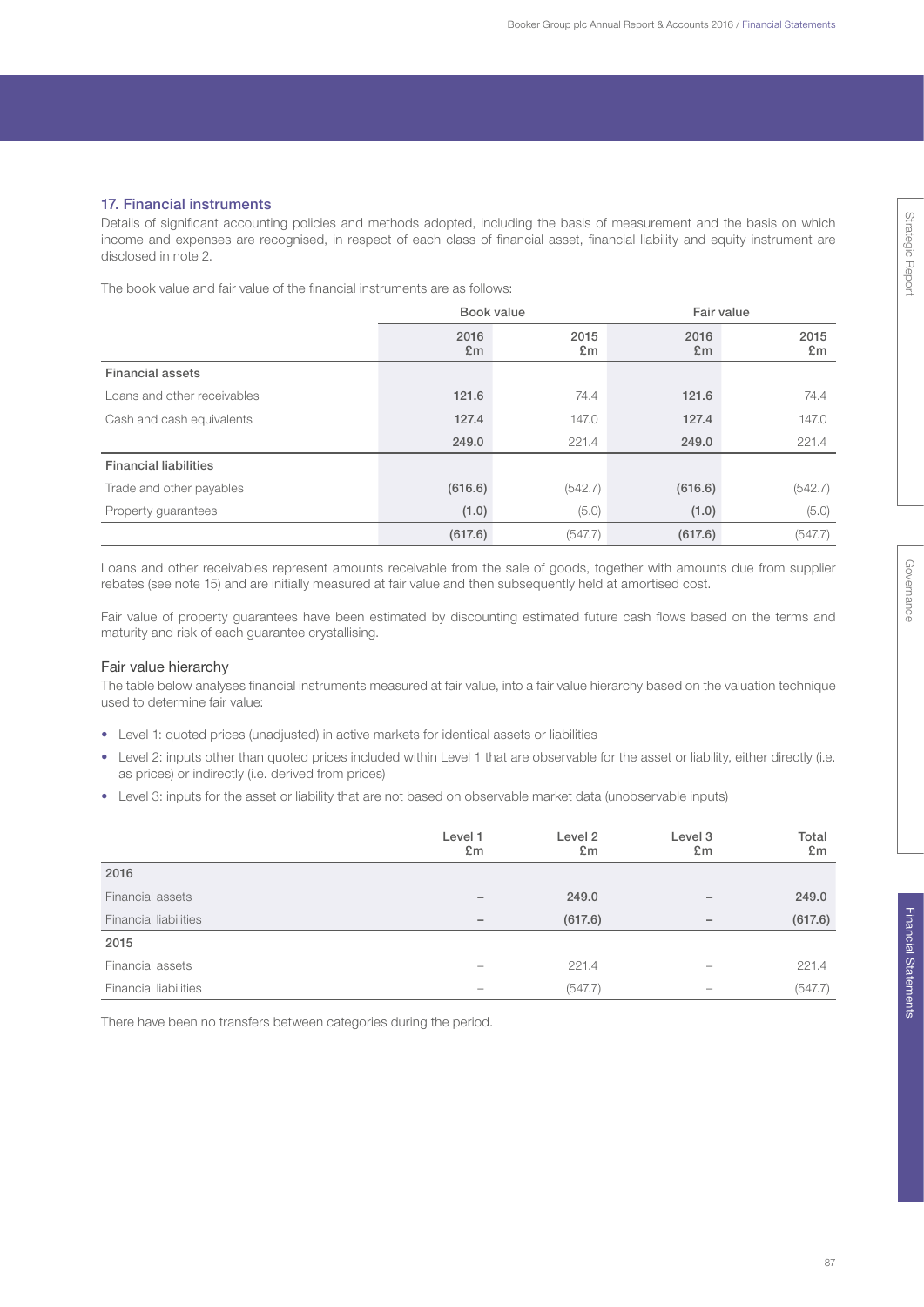## 17. Financial instruments continued

### Liquidity risk

The Group will finance operations and growth from existing cash resources, finance leases and committed borrowing facilities to ensure the constant availability of an appropriate amount of reasonably priced funding to meet both current and future forecast requirements.

In August 2015, the Group negotiated an unsecured bank facility of £120m for a period of 5 years. The revolving credit facility bears floating interest rates linked to LIBOR plus a margin of 0.8%. In the event of default of covenants on the bank facility, any drawn facility and any interest accrued are repayable on demand.

|                            | 2016<br>E <sub>m</sub> | 2015<br>E <sub>m</sub> |
|----------------------------|------------------------|------------------------|
| Facility available         | 120.0                  | 120.0                  |
| Bank guarantees            |                        | (7.0)                  |
| Undrawn facility available | 120.0                  | 113.0                  |

The following is an analysis of the undiscounted contractual cash flows payable under financial liabilities:

|                          | Due within<br>1 year<br>£m | Due between<br>1 and 2 years<br>£m | Due between<br>2 and 3 years<br>£m | Due between<br>3 and 4 years<br>£m | Over<br>4 years<br>£m    |
|--------------------------|----------------------------|------------------------------------|------------------------------------|------------------------------------|--------------------------|
| 2016                     |                            |                                    |                                    |                                    |                          |
| Trade and other payables | 616.6                      | $\overline{\phantom{0}}$           | -                                  | -                                  | $\overline{\phantom{a}}$ |
| 2015                     |                            |                                    |                                    |                                    |                          |
| Trade and other payables | 542.7                      |                                    |                                    |                                    |                          |

It is not possible to quantify the timing of the cash flows relating to the property guarantees.

The undiscounted cash flows for borrowings differ from their carrying value in the balance sheet due to the inclusion of contractual interest payments and the adjustment for non-cash items including unamortised borrowing costs. The undiscounted cash flows for financial instruments reflect the amounts payable on these instruments which differs from the fair value recorded on the balance sheet. There is no difference between the discounted and undiscounted cash flows associated with trade payables due to their short term nature.

### Credit risk

The Group is predominantly a cash sales business with low levels of trade receivables in comparison to total sales for the year and has no significant concentration of credit risk, with exposure spread over a large number of customers. It is the Group's policy that all customers who wish to trade on credit terms are subject to credit verification procedures. The Group has an accounting policy to provide for certain overdue trade receivables based on past experience, and believe that there are no significant unprovided overdue financial assets.

#### Interest rate risk

Interest rate risk is relatively small to the Group, as there are no fixed borrowings and the revolving credit facility is only partially drawn for a small part of the year. Therefore the Group has chosen not to hedge its borrowings.

### Capital risk

The Group's objectives when managing capital are:

- to safeguard the entity's ability to continue as a going concern, so that it can continue to provide returns for shareholders and benefits for other stakeholders; and
- to provide an adequate return to shareholders by pricing products and services commensurately with the level of risk.

The Group sets the amount of capital in proportion to risk. The Group manages the capital structure and makes adjustments to it in the light of changes in economic conditions and the risk characteristics of the underlying assets. In assessing the level of capital all components of equity are taken into account (i.e. share capital and retained earnings). The Group has £127.4m of net cash as at 25 March 2016 and is not subject to externally imposed capital requirements. Management of capital therefore focuses around its ability to generate cash from its operations.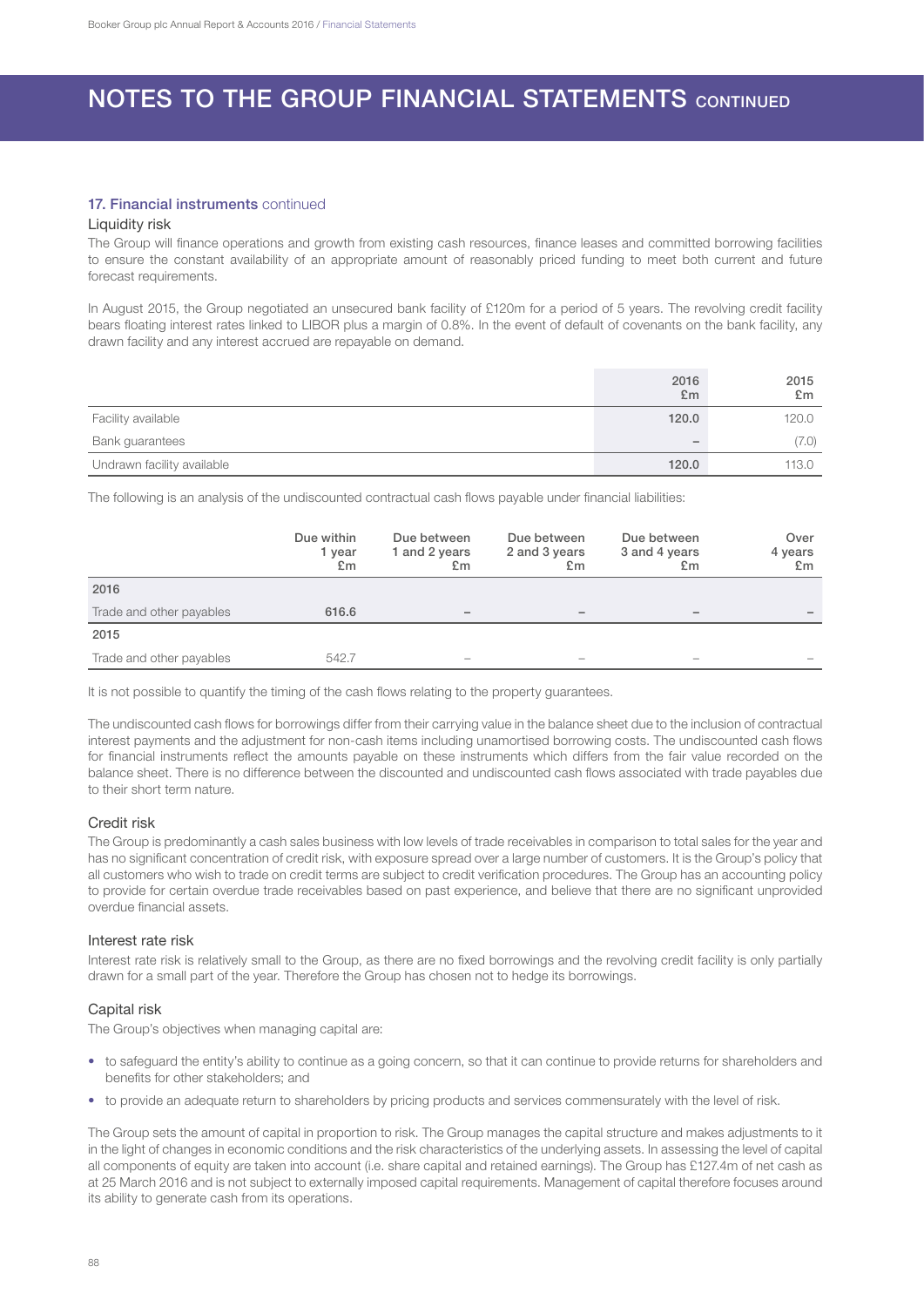In order to maintain or adjust the capital structure, the Group may adjust the amount of dividends paid to shareholders, return capital to shareholders, issue new shares, or sell assets to raise funds. The Group believes it is meeting its objectives for managing capital as funds are available for reinvestment where necessary as well as being in a position to make returns to shareholders where this is felt appropriate.

#### Foreign currency risk

Less than 1% of purchases are denominated in foreign currencies.

The majority of sales are denominated in sterling, with the exception of sales made from the Group's Indian operation which are denominated in rupees.

The Directors do not consider that the Group has significant exposure to movements in foreign exchange and the Group does not hold any foreign exchange contracts.

#### 18. Post employment benefits

The Group operates a variety of post employment benefit arrangements, covering both funded defined benefit and funded defined contribution schemes to provide benefits to both full-time and part-time employees.

## Defined contribution schemes

Pension contributions of £6.4m (2015: £5.3m) were charged to defined contribution schemes in the period. Included within accruals is £0.5m (2015: £0.4m) of outstanding pension contributions.

#### Defined benefit schemes

The Group operates a number of defined benefit pension schemes, the assets of which are held in separate trustee-administered funds to meet future benefit payments.

The main Group pension scheme is the Booker Pension Scheme ('the Booker Scheme'), a funded defined benefit pension arrangement based on final salary and which was closed to new entrants in 2001 with benefits ceasing to accrue from 2002. However, active members' benefits retain a link to their final salaries.

On 14 September 2015 the Group acquired Musgrave Retail Partners GB Limited, which operates the Budgens Pension Scheme ('the Budgens Scheme') and the Londis Pension Scheme ('the Londis Scheme'), both trust based occupational defined benefit pension schemes. The Londis Scheme was closed to new entrants in 1991 and future benefit accrual in 2009. The Budgens Scheme closed to both new entrants and future accrual in 2010, albeit active member's benefits retain a link to their final salaries.

The benefit obligations as at 25 March 2016 have been calculated by an independent actuary on an IAS19 basis, by rolling forward from the results of the latest actuarial funding valuation, which is 31 March 2013, 31 March 2015 and 1 April 2014 for the Booker Scheme, the Budgens Scheme and the Londis Scheme respectively.

The present value of the defined benefit obligation has been calculated using the projected unit credit method.

#### (a) Major assumptions used by the actuary – weighted average

|                              | 2016     | 2015  |
|------------------------------|----------|-------|
| Discount rate                | 3.50%    | 3.40% |
| <b>RPI</b> inflation         | $3.00\%$ | 2.95% |
| CPI inflation                | $2.00\%$ | 1.95% |
| Rate of increase in salaries | $2.00\%$ | 1.95% |
| Pension increases in payment | 2.95%    | 2.90% |

#### The average life expectancy in years of a member is as follows:

|                                                  |        | 2016 | 2015 |
|--------------------------------------------------|--------|------|------|
| Aged 65 retiring immediately (current pensioner) | Male   | 21.6 | 21.5 |
|                                                  | Female | 23.9 | 23.7 |
| Aged 40 retiring at 65 (future pensioner)        | Male   | 23.4 | 22.7 |
|                                                  | Female | 25.8 | 25.7 |

At 25 March 2016, the weighted average duration of the defined benefit obligation is approximately 16 years.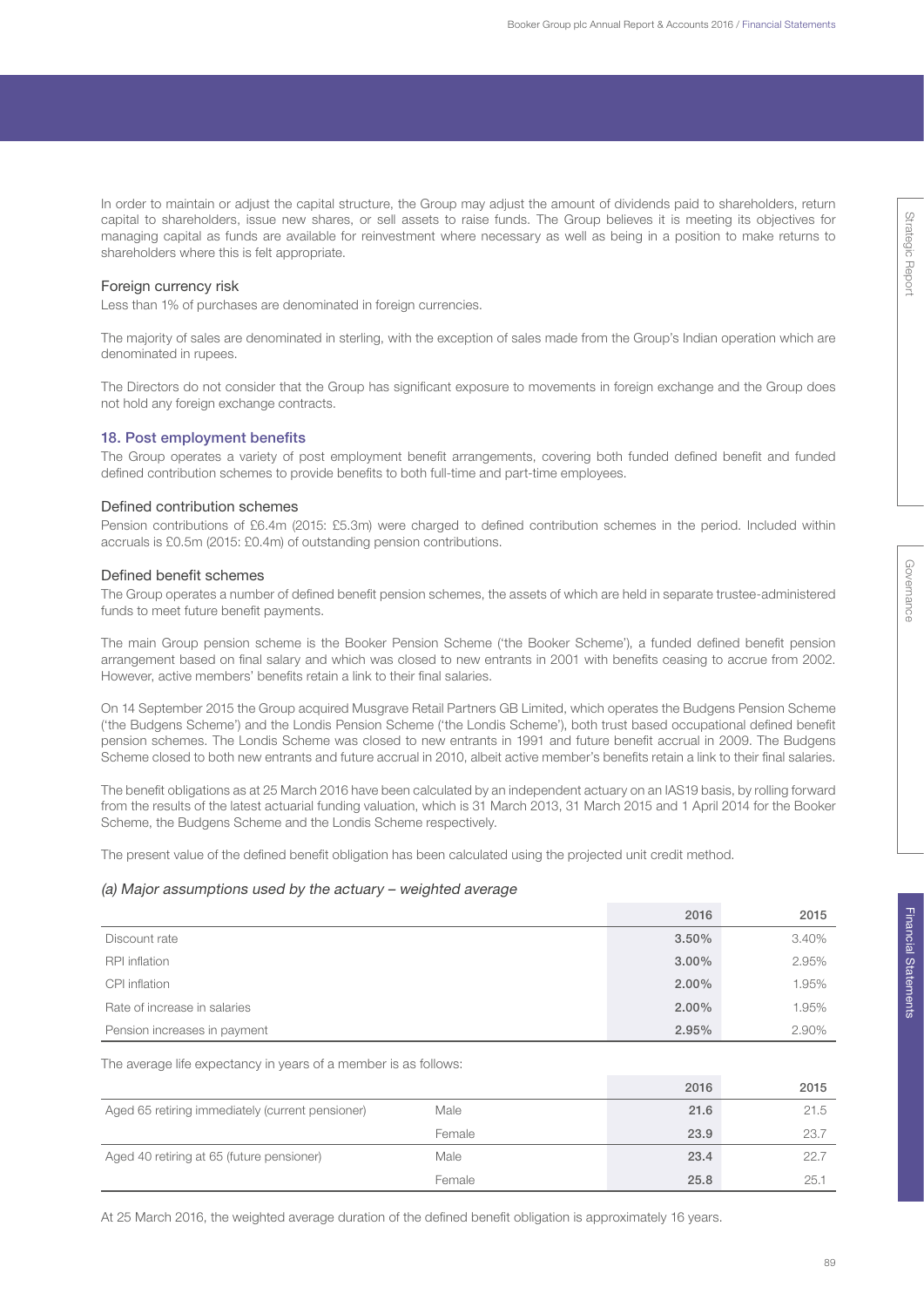## 18. Post employment benefits continued

Defined benefit schemes continued

## (b) The amounts recognised in the balance sheet

|                                             | <b>Booker</b><br>£m | Budgens &<br>Londis<br>£m | 2016<br>E <sub>m</sub> | 2015<br>£m |
|---------------------------------------------|---------------------|---------------------------|------------------------|------------|
| Equities                                    | 99.8                | 27.2                      | 127.0                  | 110.4      |
| Diversified growth funds                    | 143.7               | 8.3                       | 152.0                  | 151.3      |
| <b>Bonds</b>                                | 303.1               | 54.6                      | 357.7                  | 328.5      |
| Property                                    | 44.6                | -                         | 44.6                   | 51.5       |
| Cash                                        | 3.8                 | 0.1                       | 3.9                    | 7.8        |
| Fair value of scheme assets                 | 595.0               | 90.2                      | 685.2                  | 649.5      |
| Present value of defined benefit obligation | (640.2)             | (74.6)                    | (714.8)                | (669.2)    |
| Net (liability)/asset                       | (45.2)              | 15.6                      | (29.6)                 | (19.7)     |

The bid value of the assets was provided by each of the various fund managers in which the schemes are invested. All scheme assets have quoted prices in active markets.

The schemes do not hold any of the Group's financial instruments or property as plan assets.

## (c) Movement in the fair value of the scheme assets

|                                                                 | 2016<br>E <sub>m</sub> | 2015<br>£m |
|-----------------------------------------------------------------|------------------------|------------|
| Opening fair value of scheme assets                             | 649.5                  | 611.0      |
| Employer contributions                                          | 0.8                    | 2.4        |
| Interest income                                                 | 23.1                   | 26.3       |
| Return on assets (less amount included in net interest expense) | (35.0)                 | 49.8       |
| Benefits paid                                                   | (40.4)                 | (40.0)     |
| Assets acquired on business combination                         | 87.2                   |            |
| Closing fair value of scheme assets                             | 685.2                  | 649.5      |

## (d) Movement in the present value of the defined benefit obligation

|                                                                | 2016<br>E <sub>m</sub> | 2015<br>£m |
|----------------------------------------------------------------|------------------------|------------|
| Opening defined benefit obligation                             | (669.2)                | (614.6)    |
| Interest cost                                                  | (23.6)                 | (26.3)     |
| Remeasurement gains/(losses):                                  |                        |            |
| Actuarial gains/(losses) from changes in financial assumptions | 3.9                    | (72.9)     |
| Actuarial losses from changes in demographic assumptions       | (1.1)                  |            |
| Actuarial gains arising from experience adjustments            | 9.2                    | 4.6        |
| Benefits paid                                                  | 40.4                   | 40.0       |
| Liabilities acquired on business combination                   | (74.4)                 |            |
| Closing defined benefit obligation                             | (714.8)                | (669.2)    |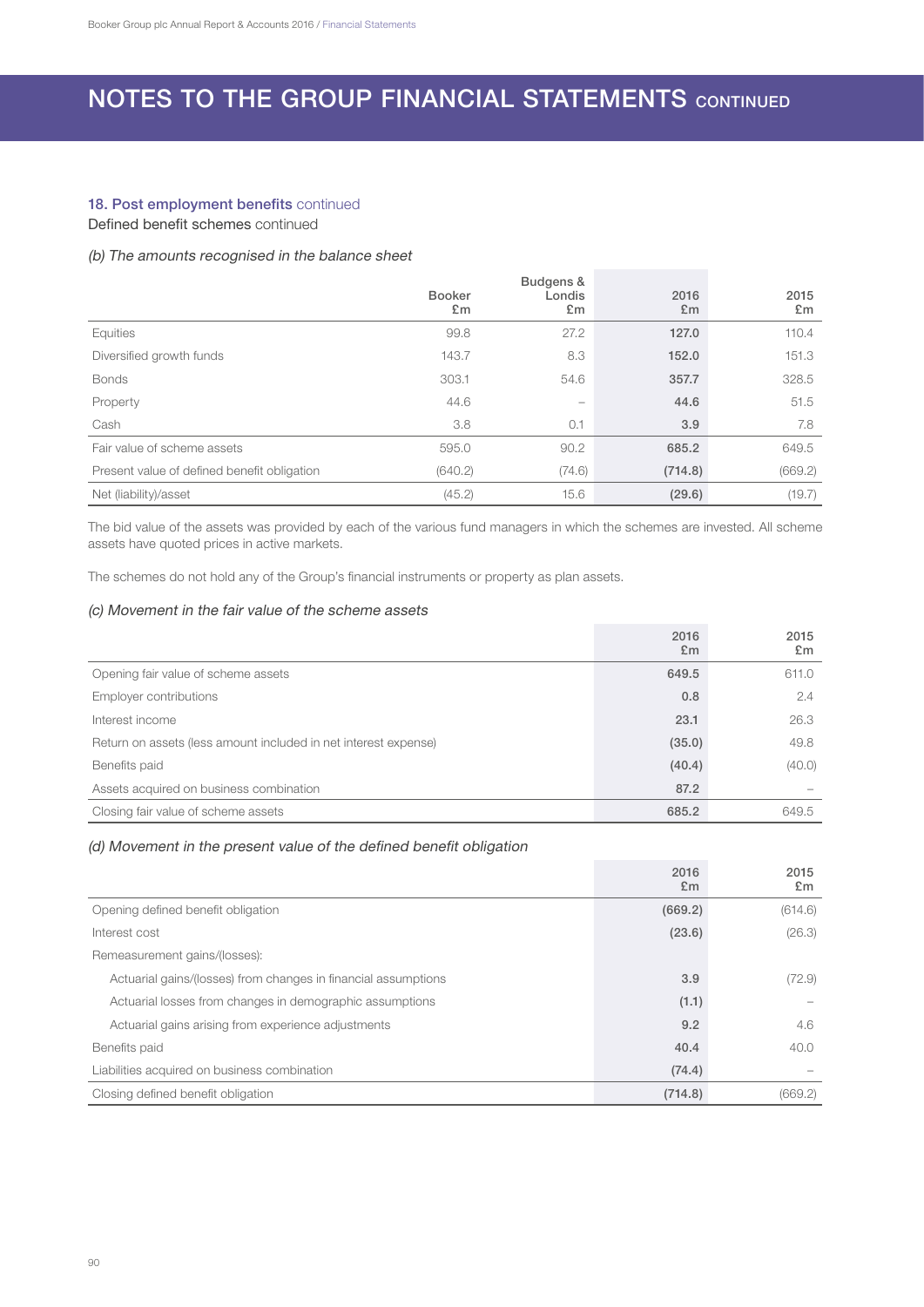## (e) Movement in the net defined benefit liability

|                                               | 2016<br>E <sub>m</sub> | 2015<br>£m |
|-----------------------------------------------|------------------------|------------|
| Opening defined benefit obligation            | (19.7)                 | (3.6)      |
| Employer contributions                        | 0.8                    | 2.4        |
| Net asset acquired on business combination    | 12.8                   |            |
| Net charge recognised in the income statement | (0.5)                  |            |
| Total remeasurements included in OCI          | (23.0)                 | (18.5)     |
| Closing net defined benefit liability         | (29.6)                 | (19.7)     |

### (f) Amounts recognised in the income statement

|                                                    | 2016<br>E <sub>m</sub> | 2015<br>E <sub>m</sub> |
|----------------------------------------------------|------------------------|------------------------|
| Interest income on scheme assets                   | 23.1                   | 26.3                   |
| Interest cost on defined benefit obligation        | (23.6)                 | (26.3)                 |
| Net interest expense on defined benefit obligation | (0.5)                  |                        |

### (g) Sensitivities

Significant actuarial assumptions for the determination of the defined benefit obligation are the discount rate, RPI inflation, salary increases, pension increases, and life expectancy. The sensitivity analysis below shows the impact on the defined benefit obligation at the end of the reporting period of reasonably possible changes in these assumptions, which have been determined in isolation whilst holding all other assumptions constant:

| Discount rate                                     | $+/-$ 0.1%   | Decrease/increase in liabilities by £11m  |
|---------------------------------------------------|--------------|-------------------------------------------|
| RPI inflation rate                                | $+/-$ 0.1%   | Increase/decrease in liabilities by £9m   |
| Rate of increases in salaries                     | $+/-$ 0.1%   | Increase/decrease in liabilities by £0.4m |
| Pension increases in payment                      | $+/- 0.1\%$  | Increase/decrease in liabilities by £5m   |
| Life expectancy for current and future pensioners | $+/- 1$ year | Increase/decrease in liabilities by £24m  |

Changes in RPI inflation impact CPI inflation and pension increases both before retirement and in payment.

### (h) Contributions to be paid

Booker Scheme – the last actuarial funding valuation was carried out at 31 March 2013, which revealed a shortfall of approximately £24m. This shortfall was expected to be recovered through Company deficit contributions (£9.6m paid in the year ending 31 March 2014 and £2.4m paid in the year ending 31 March 2015) and the returns achievable on the assets of the Scheme. No contributions have been paid over this period. The contribution schedule will be reviewed following next actuarial valuation of the Booker Scheme, which is scheduled for 31 March 2016.

Budgens Scheme – the last actuarial funding valuation was carried out at 31 March 2015, which revealed a nil shortfall at this date.

Londis Scheme – the last actuarial funding valuation was carried out at 1 April 2014, which revealed a shortfall of £0.5 million at this date. This shortfall is expected to be recovered through returns on the scheme assets, and no contributions are required.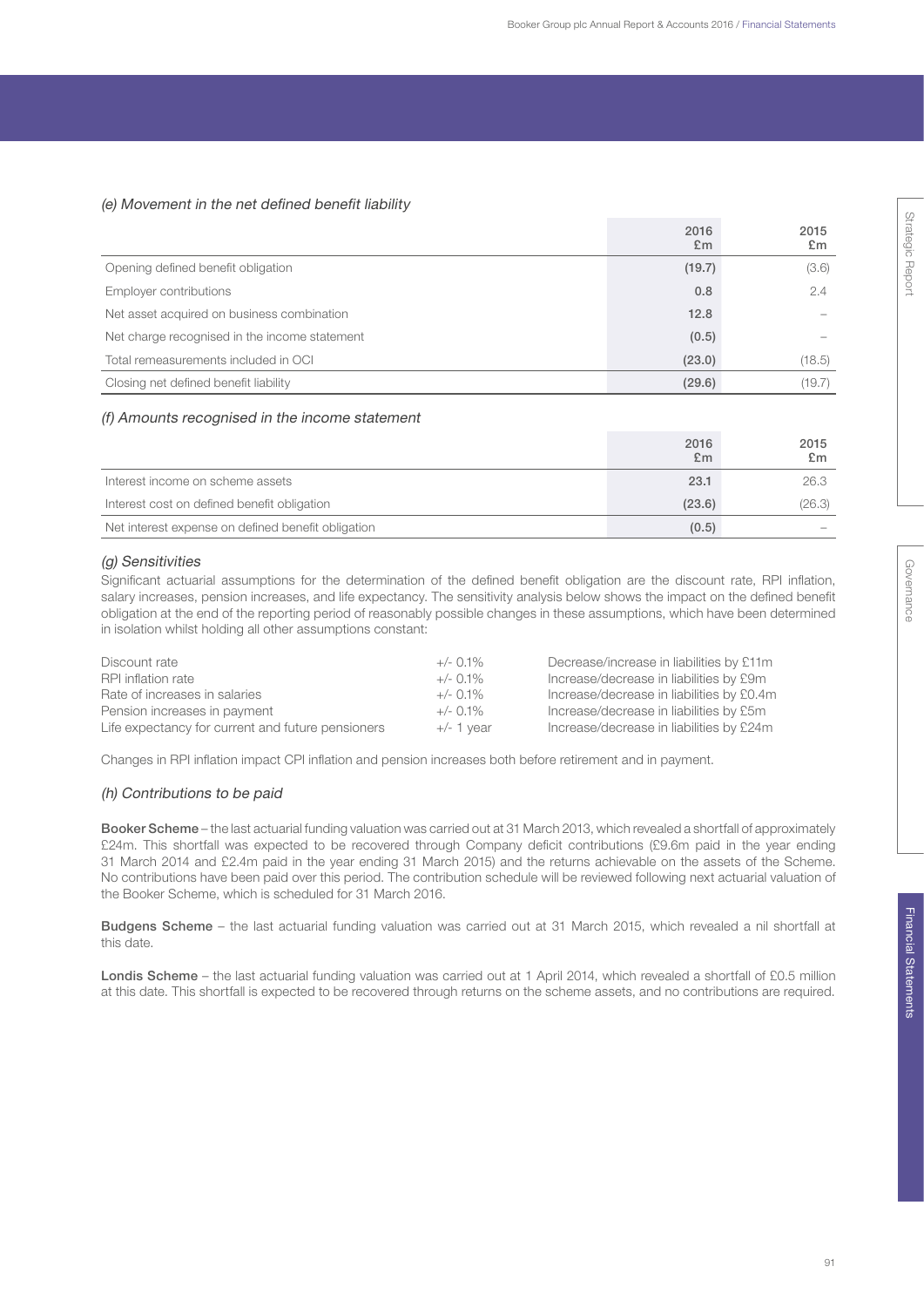## 19. Provisions

|                                             | Property<br>provisions<br>E <sub>m</sub> | Other<br>E <sub>m</sub> | Total<br>E <sub>m</sub> |
|---------------------------------------------|------------------------------------------|-------------------------|-------------------------|
| At 27 March 2015                            | 20.4                                     | 5.0                     | 25.4                    |
| Acquired                                    | 19.8                                     |                         | 19.8                    |
| Unwinding of discount                       | 1.3                                      |                         | 1.3                     |
| Credited to income statement - exceptionals |                                          | (4.0)                   | (4.0)                   |
| Credited to income statement                | (0.3)                                    |                         | (0.3)                   |
| Utilised                                    | (1.4)                                    |                         | (1.4)                   |
| At 25 March 2016                            | 39.8                                     | 1.0                     | 40.8                    |

The property provisions principally relate to:

- the onerous leases on property currently vacant or sublet for less than the cost of the underlying head lease;
- the expected future dilapidation cost on leasehold properties; and
- the expected future costs of removing asbestos from leasehold properties. Although not a health risk, the Group is legally required to undertake a programme of removal.

Certain onerous lease provisions relating to vacant properties have been adjusted during the year, following a reassessment of the length of time those properties would remain vacant. Additionally, following the acquisition of Booker Retail Partners (GB)Limited, a review has been made of the future dilapidation costs on leasehold properties. All of these provision movements result in a net £nil charge to the Income Statement.

Approximately £4m is expected to be utilised in the year to March 2017.

Other provisions relate to third party property guarantees, for which the timing and quantum of payments is uncertain. Payment could be made on demand and the provision represents management's current estimate of the future liability.

### 20. Share capital

|                                                            | Number<br>of shares | Share capital<br>£m |
|------------------------------------------------------------|---------------------|---------------------|
| Allotted, called up and fully paid (£0.01 ordinary shares) |                     |                     |
| At 27 March 2015                                           | 1,755,014,689       | 17.6                |
| Share options exchanged (see note 23)                      | 1.088.547           |                     |
| Share options exercised (see note 23)                      | 16.733.834          | 0.1                 |
| At 25 March 2016                                           | 1,772,837,070       | 17.7                |

The total authorised number of ordinary shares is 2,000,000,000 (2015: 2,000,000,000) with a par value of £0.01 per share.

The holders of ordinary shares are entitled to receive dividends and are entitled to one vote per share at meetings of the Company.

The Company also has in issue 1,520,361 B shares that were redeemed by the shareholders on 29 April 2016 for 3.5 pence per share (see note 22b for more details).

6,661,793 ordinary shares in the Company (representing 0.38% of total shares issued) are held by the Booker Employee Benefit Trust which was established in 2006 to hold shares on a discretionary basis for the benefit of employees of the Group from time to time. There has been no movement in the number of shares held in the trust during the year.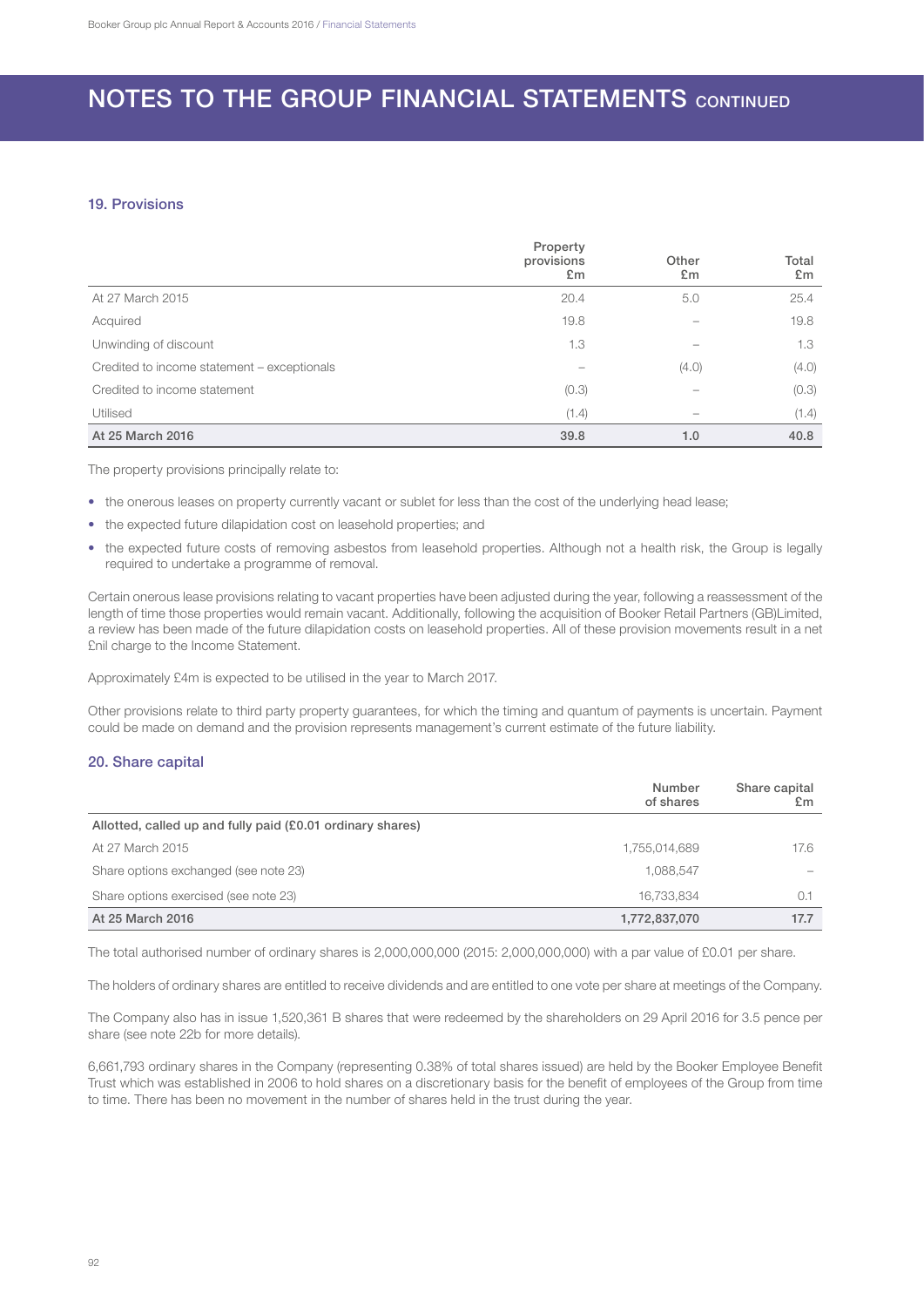# **Strategic Report** Strategic Report

Governance Governance

Financial Statements Financial Statements

## 21. Share capital and reserves

For movements in share capital and reserves please refer to the Consolidated Statement of Changes in Equity.

The merger reserve represents the capital adjustment required to reserves to effect the reverse acquisition.

The capital redemption reserve relates to the redemption of B shares, as described in note 22.

The other reserve represents the premium over the nominal value of the shares issued in relation to acquisitions less any returns of capital.

The share option reserve comprises the fair value of outstanding share options charged to the profit and loss account.

## 22. Dividends and return of capital

a) Dividends charged to reserves

|                                                                                                                | 2016<br>£m | 2015<br>£m |
|----------------------------------------------------------------------------------------------------------------|------------|------------|
| Final dividend of 3.14 pence per share (2015: 2.75 pence per share)<br>paid in respect of the prior period     | 55.2       | 47.8       |
| Interim dividend of 0.57 pence per share (2015: 0.52 pence per share)<br>paid in respect of the current period | 10.0       | 9.         |
|                                                                                                                | 65.2       | 56.9       |

The Directors are proposing a final dividend of 4.03 pence per share, which will absorb approximately £72m of distributable reserves.

## b) Return of Capital

On 21 July 2014 the Company issued 1,743,934,763 B shares that were redeemable by the shareholder. On 22 July 2014 the Company redeemed 1,740,934,613 B shares for 3.5 pence per share (a total of £60.9m) and the shares were cancelled. The 3,000,150 remaining B shares (a total of £0.1m) have been classified as a financial liability in accruals and deferred income, and were redeemed on 30 April 2015 for 3.5 pence per share. Following the redemption, such B shares were cancelled.

On 20 July 2015 the Company issued 1,766,091,414 B shares that were redeemable by the shareholder. On 21 July 2015 the Company redeemed 1,764,571,053 B shares for 3.5 pence per share (a total of £61.8m) and the shares were cancelled. The 1,520,361 remaining B shares (a total of £0.1m) have been classified as a financial liability in accruals and deferred income, and were redeemed on 29 April 2016 for 3.5 pence per share. Following the redemption, such B shares were cancelled.

The Board is proposing to implement another capital return to shareholders of 3.20 pence per ordinary share (at a cost of approximately £57m, based on the current issued share capital of the company). It is proposed that this is achieved by the issue of a new class of 'B' shares. The return of capital requires the approval of shareholders, which will be sought at the AGM on 6 July 2016.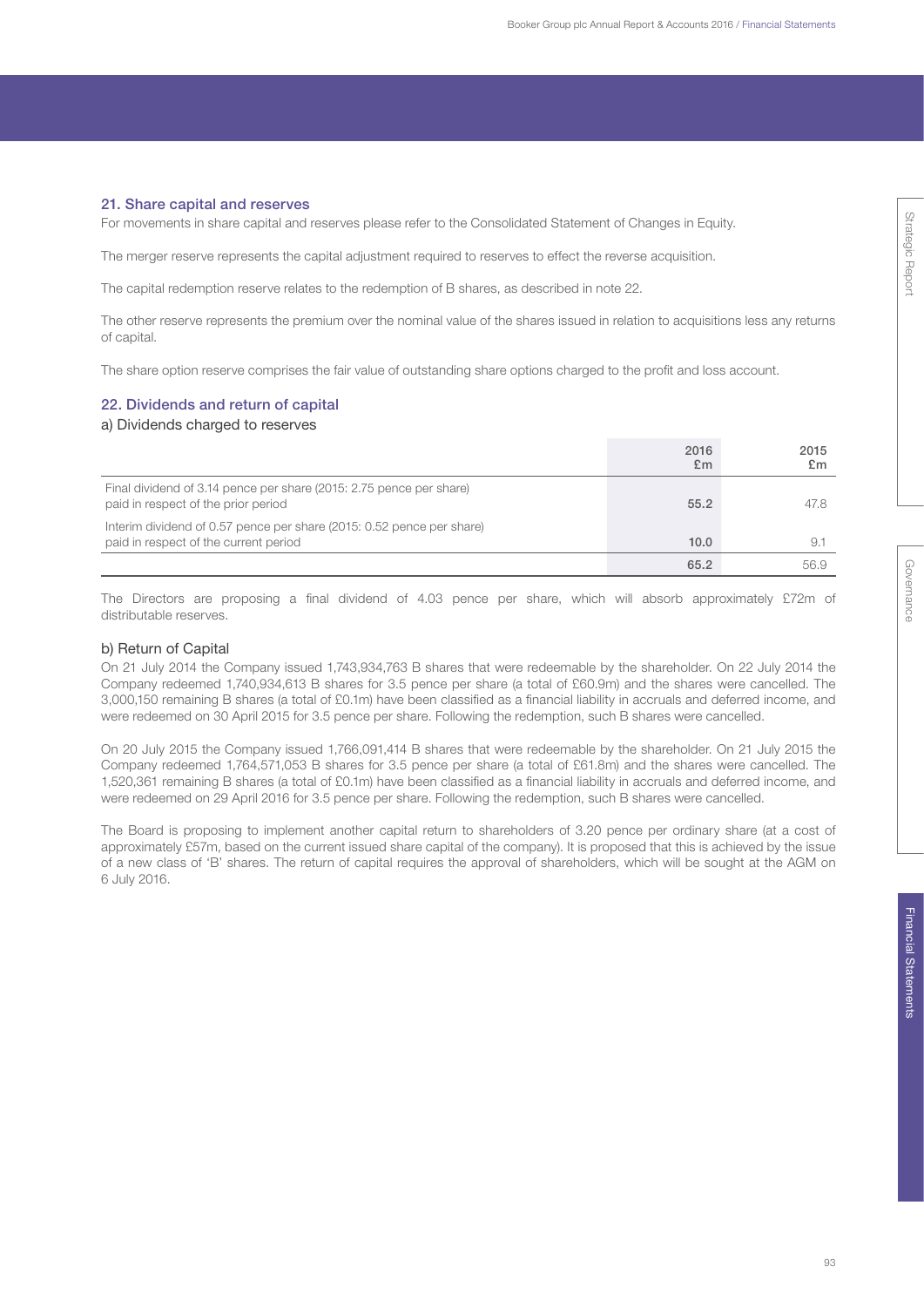## 23. Share based payments

The Group has a number of share schemes for employees. The total charge for the period relating to employee share-based payments was £6.9m (2015: £5.3m), all of which related to equity-settled share based payment transactions.

#### a) Sharesave schemes

The Sharesave scheme has been in operation since 2008 and all employees are eligible to participate once the necessary service requirements have been met. Options are offered at a discount of 20% to the average of the market value of a share on the three dealing days immediately preceding the offer. Options are exercisable three years after the commencement of the savings contract and not more than six months thereafter. The options granted have been fair valued using the Black Scholes option pricing model, using the following assumptions:

|                           | <b>SAYE 2015</b>    | <b>SAYE 2014</b>   | <b>SAYE 2013</b>    | <b>SAYE 2012</b>   |
|---------------------------|---------------------|--------------------|---------------------|--------------------|
| Grant date                | November 2015       | November 2014      | November 2013       | December 2012      |
| Share price at grant date | 185.90p             | 144.60p            | 152.30 <sub>p</sub> | 97.60 <sub>p</sub> |
| Exercise price            | 146.99 <sub>p</sub> | 94.61 <sub>p</sub> | 112.21 <sub>p</sub> | 79.21p             |
| Expected volatility       | 24%                 | 25%                | 24%                 | 26%                |
| Expected life             | 3.2 years           | 3.2 years          | 3.2 years           | 3.2 years          |
| Risk free rate            | 1.01%               | 1.07%              | 0.91%               | 0.54%              |
| Expected dividend yield   | 2.59%               | 3.02%              | 1.77%               | 2.39%              |
| Fair value at grant date  | 43.0p               | 46.0p              | 44.0p               | 23.0 <sub>p</sub>  |

### b) Performance Share Plans (PSP)

In 2008 a discretionary PSP for the benefit of certain employees was established by the Remuneration Committee. The awards are free share-based awards and normally vest three years after the grant date, provided relevant performance criteria have been met.

### PSP 2012, 2013, 2014 and 2015

The options granted in November 2012 (6.0 million options), October 2013 (4.2 million options), October 2014 (6.9 million options) and October 2015 (5.1 million options) to senior employees all had the same conditions. They will vest and become exercisable three years from the date of the award, subject to continued employment and the performance conditions mentioned below being satisfied and will lapse if not exercised within ten years of the date of award. The awards are granted in two tranches:

## i) Earnings Per Share (EPS) condition

50% of each award will be linked to an absolute EPS performance target with 25% of this element vesting for achieving growth of 6% per annum and rising on a straight line basis with full vesting requiring 12% growth per annum, as measured at the year end prior to the grant and then 3 years later.

### ii) Total Shareholder Return (TSR) condition

50% of each award will be linked to an Absolute TSR performance target with 25% of this element vesting for achieving growth of 8% per annum and rising on a straight line basis with full vesting requiring 15% growth per annum, when measured over the 3 years from the grant date.

### PSP 2008-2012

The awards under these 4 schemes have all vested and 4.7 million remain to be exercised.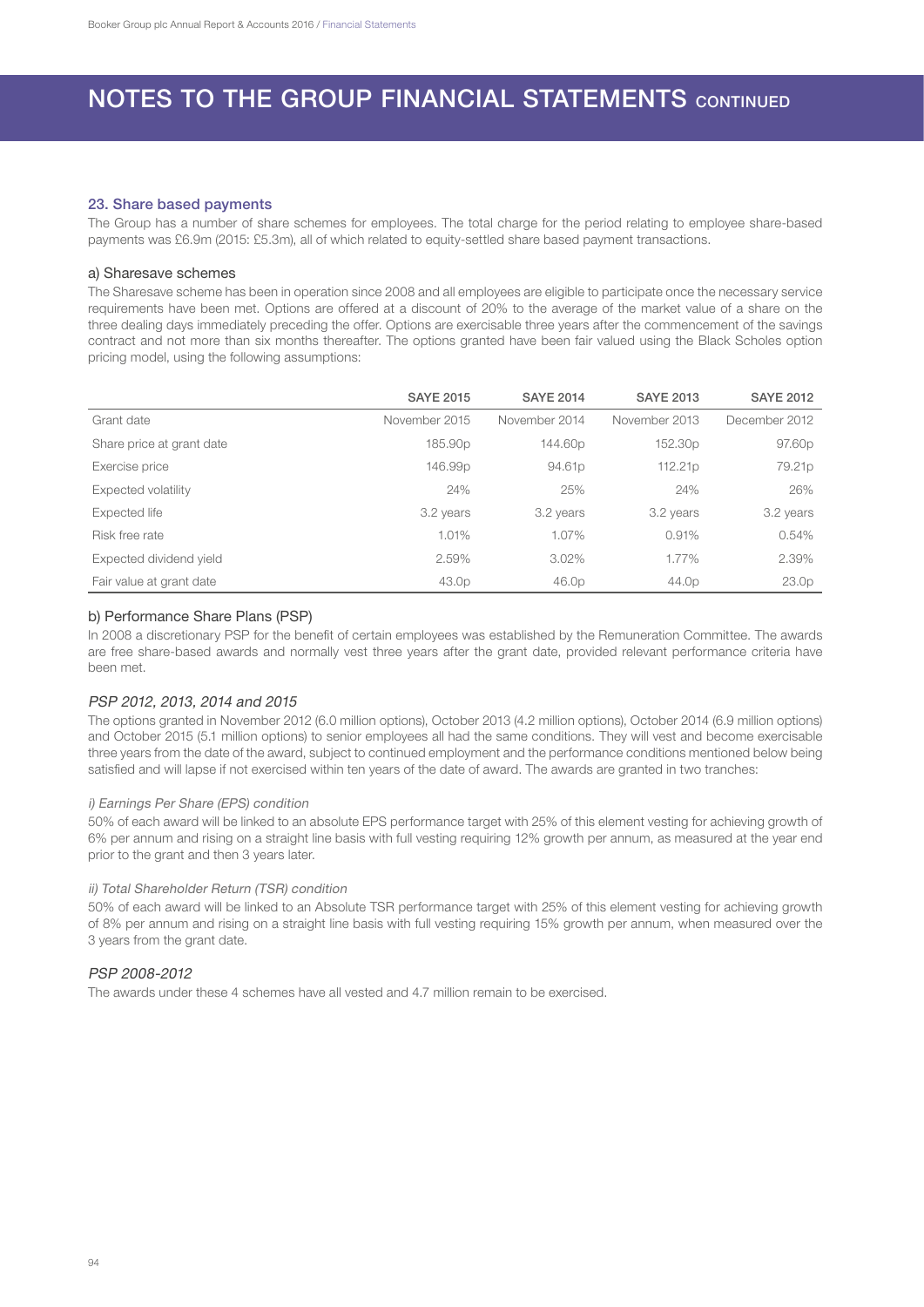|                             | <b>PSP 2015</b>   | <b>PSP 2014</b>     | <b>PSP 2013</b>    | <b>PSP 2012</b>    | <b>PSP 2011</b>   | <b>PSP 2010</b> | <b>PSP 2008</b> |
|-----------------------------|-------------------|---------------------|--------------------|--------------------|-------------------|-----------------|-----------------|
| Grant date                  | <b>Nov 15</b>     | Oct 14              | Oct 13             | <b>Nov 12</b>      | <b>Nov 11</b>     | Oct 10          | <b>Jul 08</b>   |
| Share price at grant date   | 179.00p           | 121.40 <sub>p</sub> | 141.90p            | 99.30 <sub>p</sub> | 78.95p            | 53.75p          | 23.75p          |
| Expected volatility         | 25%               | 25%                 | 24%                | 26%                | 27%               | 30%             | 25%             |
| Expected life               | 3 years           | 3 years             | 3 years            | 3 years            | 3 years           | 3 years         | 2-3 years       |
| Risk free rate              | 0.85%             | 0.95%               | 0.89%              | 0.44%              | 0.70%             | 1.10%           | 5.00%           |
| Expected dividend yield     | 2.68%             | 3.59%               | 1.90%              | 2.35%              | 2.2%              | 2.4%            | 2.5%            |
| Fair value of TSR component | 52.0 <sub>p</sub> | 32.0p               | 51.0 <sub>p</sub>  | 33.0p              | 29.0 <sub>p</sub> | 23.5p           | 8.4p            |
| Fair value of EPS component | 165.0p            | 109.0 <sub>p</sub>  | 134.0 <sub>p</sub> | 93.0 <sub>p</sub>  | n/a               | n/a             | n/a             |

The options granted have been fair valued using the Monte Carlo option pricing model, using the following assumptions:

The terms and conditions of the outstanding share based payments are as follows:

|                           |                                    |                  | Number |                  |                  | Exercise |
|---------------------------|------------------------------------|------------------|--------|------------------|------------------|----------|
|                           |                                    | Grant date       | (m)    | Vesting period   | Expiry date      | price    |
| <b>SAYE 2015</b>          | SAYE to all staff                  | November 2015    | 5.6    | 3.2 year service | June 2019        | 146.99p  |
| PSP 2015                  | Option granted to senior employees | November 2015    | 5.1    | 3 year service   | November 2025    | nil      |
| <b>SAYE 2014</b>          | SAYE to all staff                  | November 2014    | 6.8    | 3.2 year service | <b>June 2018</b> | 94.61p   |
| PSP 2014                  | Option granted to senior employees | October 2014     | 5.8    | 3 year service   | October 2024     | nil      |
| <b>SAYE 2013</b>          | SAYE to all staff                  | November 2013    | 5.2    | 3.2 year service | June 2017        | 112.21p  |
| <b>PSP 2013</b>           | Option granted to senior employees | October 2013     | 4.3    | 3 year service   | October 2023     | nil      |
| PSP 2012                  | Option granted to senior employees | November 2012    | 2.5    | Vested           | November 2022    | nil      |
| <b>SAYE 2012</b>          | SAYE to all staff                  | December 2012    | 0.6    | Vested           | <b>July 2016</b> | 79.21p   |
| PSP 2011                  | Option granted to senior employees | November 2011    | 0.4    | Vested           | November 2021    | nil      |
| <b>PSP 2010</b>           | Option granted to senior employees | October 2010     | 0.3    | Vested           | October 2020     | nil      |
|                           |                                    | <b>July 2008</b> |        |                  | <b>July 2018</b> |          |
| <b>PSP 2008</b>           | Option granted to senior employees | - July 2009      | 1.5    | Vested           | - July 2019      | nil      |
| Total options outstanding |                                    |                  | 38.1   |                  |                  |          |

The number and weighted average exercise price of options is as follows:

|                                    |                                                                                 | 2016 | 2015               |                                                             |  |
|------------------------------------|---------------------------------------------------------------------------------|------|--------------------|-------------------------------------------------------------|--|
|                                    | Number of share Weighted average<br>exercise price<br>options<br><b>Million</b> |      | options<br>Million | Number of share Weighted average<br>exercise price<br>Pence |  |
| Outstanding at beginning of period | 48.4                                                                            | 34.3 | 49.4               | 33.0                                                        |  |
| Granted                            | 10.9                                                                            | 78.1 | 14.9               | 51.2                                                        |  |
| Lapsed                             | (3.8)                                                                           | 55.0 | (4.6)              | 69.7                                                        |  |
| Forfeited                          | (0.7)                                                                           | -    | (0.5)              |                                                             |  |
| Exercised                          | (16.7)                                                                          | 12.2 | (10.8)             | 38.7                                                        |  |
| Outstanding at end of period       | 38.1                                                                            | 55.1 | 48.4               | 34.3                                                        |  |
| Exercisable at end of period       | 5.3                                                                             |      | 13.7               |                                                             |  |

Under the rules of the PSP 2010-2015 schemes, tax approved Company Share Option Plan ('CSOP') options were also granted with an exercise price equal to the market value of the shares at the time of grant.

During the period, employees forfeited 0.7m (2015: 0.5m) PSP options for 1.1m (2015: 1.1m) CSOP options, which were immediately exercised at a cost equal to the share price at the date the original PSP was granted.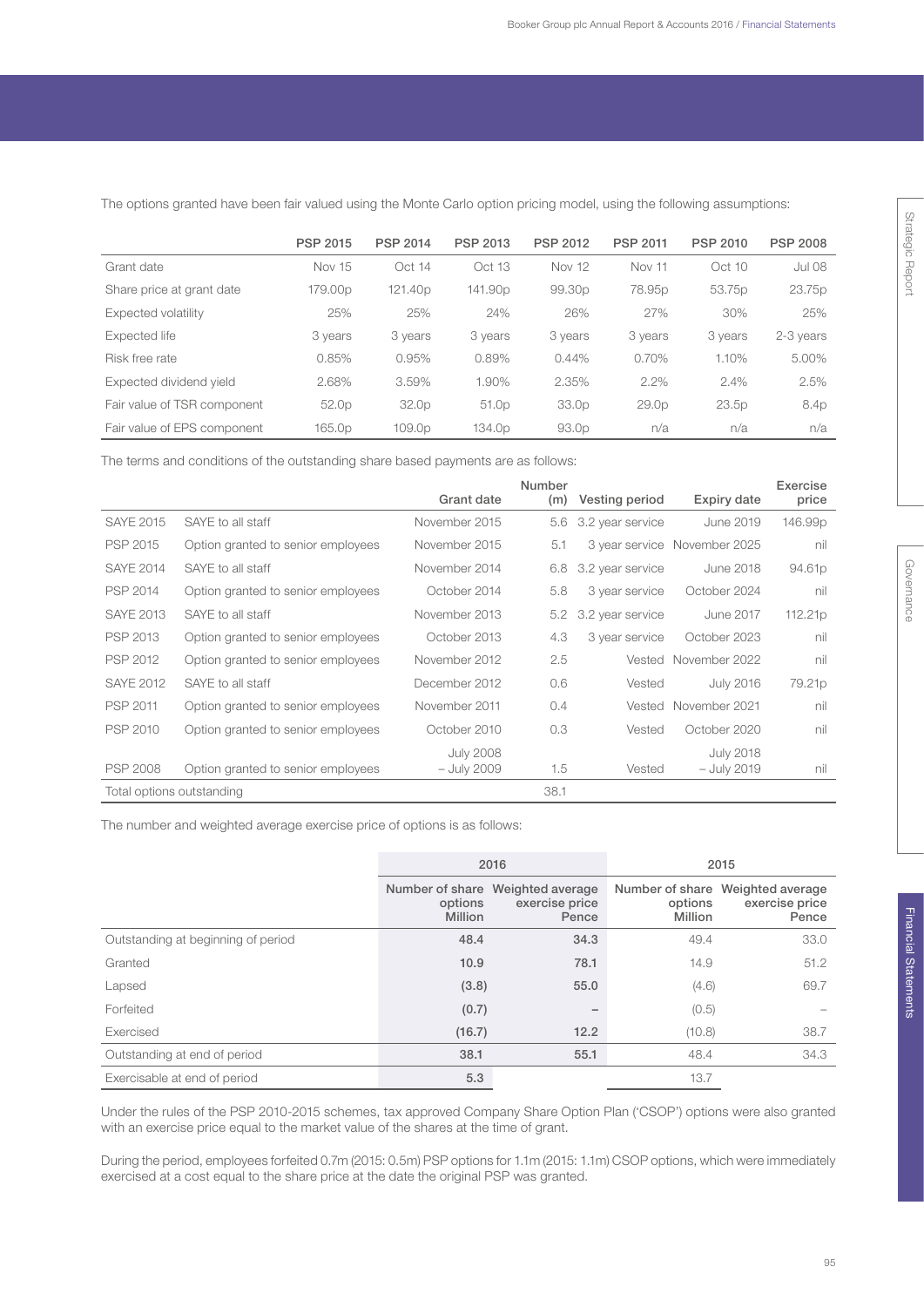#### 24. Operating leases

The Group leases a number of trading properties under operating leases. The leases are typically of 5 to 15 years duration, although some have lessee only break clauses. Lease payments are reviewed as contracted and increases applied accordingly. The Group also leases certain items of plant and equipment.

Operating lease payments represent rents payable by the Group for certain of its wholesale, distribution and office properties and other assets such as motor vehicles. The leases have varying terms, escalation charges and renewal rights.

At the balance sheet date, the Group (including Booker Retail Parters (GB) Limited) had outstanding commitments for future minimum lease payments under non-cancellable operating leases, which fall due as follows:

|                          | Land and buildings |            | <b>Others</b>          |                          |
|--------------------------|--------------------|------------|------------------------|--------------------------|
|                          | 2016<br>£m         | 2015<br>£m | 2016<br>E <sub>m</sub> | 2015<br>£m               |
| Within one year          | 65.3               | 52.0       | 15.0                   | 10.3                     |
| Within two to five years | 234.3              | 186.4      | 29.7                   | 15.1                     |
| After five years         | 277.5              | 237.6      | 3.7                    | $\overline{\phantom{a}}$ |
|                          | 577.1              | 476.0      | 48.4                   | 25.4                     |

The Group subleases various wholesale, distribution and office properties under non-cancellable operating leases. The total minimum operating sublease receipts expected to be received are as follows:

|                          | 2016<br>E <sub>m</sub> | 2015<br>E <sub>m</sub> |
|--------------------------|------------------------|------------------------|
| Within one year          | 7.2                    | 1.2                    |
| Within two to five years | 20.4                   | 1.0                    |
| After five years         | 26.1                   | 1.6                    |
|                          | 53.7                   | 3.8                    |

## 25. Capital commitments

The outstanding commitments at 25 March 2016 in respect of contracted capital expenditure not provided for amounted to approximately £2.7m (2015: £2.1m).

## 26. Related party transactions

Only members of the Board are considered to be key management personnel. It is the Board who have responsibility for planning, directing and controlling the activities of the Group. Board compensation is disclosed in the Remuneration Report.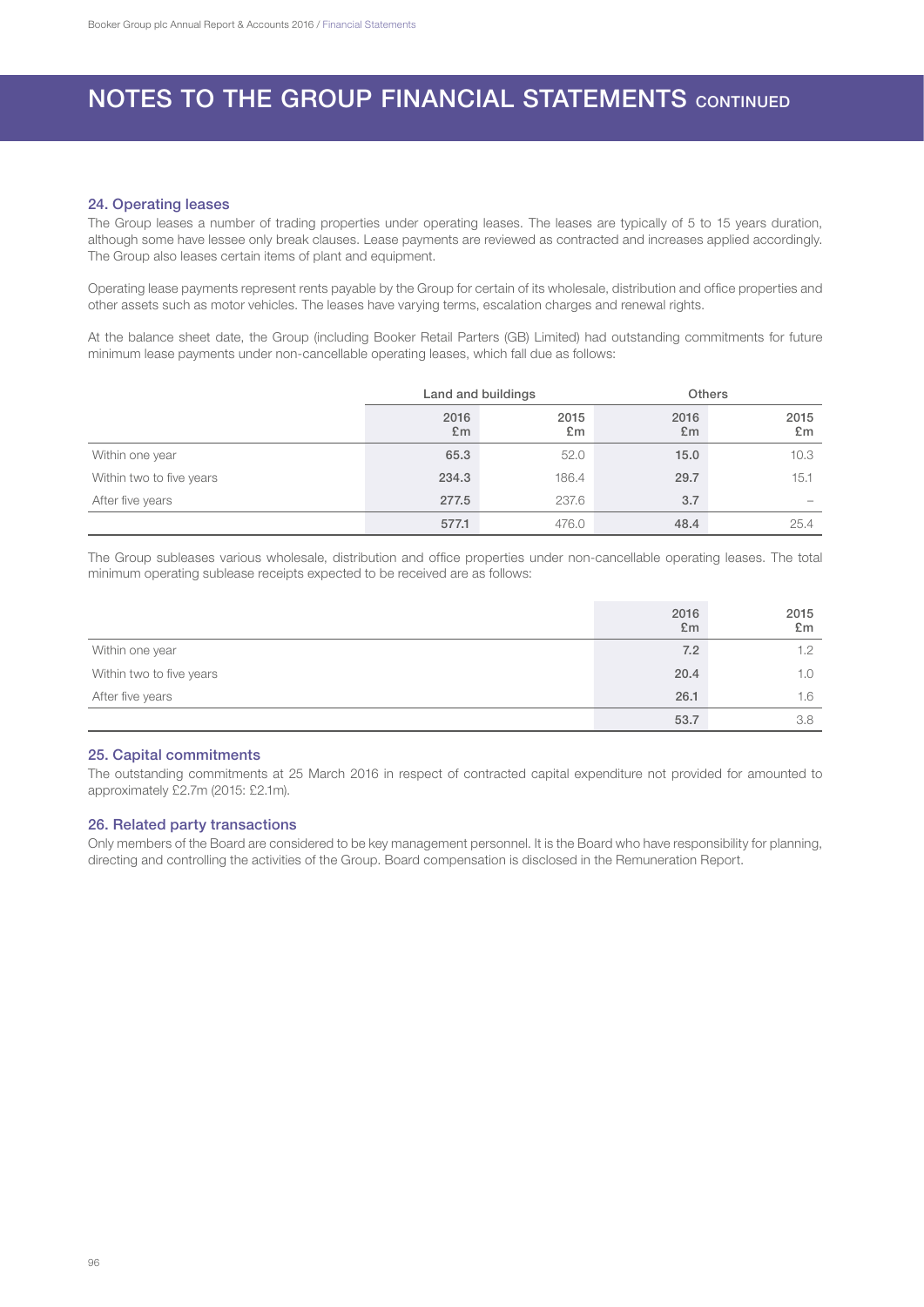## COMPANY PROFIT & LOSS ACCOUNT AND OTHER COMPREHENSIVE INCOME

For the 52 weeks ended 25 March 2016

|                                               | <b>Note</b> | 52 weeks ended<br>25 March 2016<br>E <sub>m</sub> | 52 weeks ended<br>27 March 2015<br>E <sub>m</sub> |
|-----------------------------------------------|-------------|---------------------------------------------------|---------------------------------------------------|
| Income from shares in group undertakings      | 6a          | 280.0                                             | 150.0                                             |
| Administrative expenses                       |             | (0.1)                                             |                                                   |
| Profit on ordinary activities before taxation |             | 279.9                                             | 150.0                                             |
| Taxation                                      | 4           |                                                   |                                                   |
| Profit on ordinary activities after taxation  |             | 279.9                                             | 150.0                                             |
| Other comprehensive income                    |             |                                                   |                                                   |
| Total comprehensive income                    |             | 279.9                                             | 150.0                                             |

## COMPANY BALANCE SHEET

As at 25 March 2016

|                               | Note | 2016<br>£m | 2015<br>£m |
|-------------------------------|------|------------|------------|
|                               |      |            |            |
| <b>Fixed assets</b>           |      |            |            |
| Investments                   | 5    | 46.9       | 40.0       |
| Debtors                       | 6a   | 514.4      | 404.4      |
| Creditors due within one year | 6b   | (27.3)     | (73.1)     |
| Net current assets            |      | 487.1      | 331.3      |
| Net assets                    |      | 534.0      | 371.3      |
|                               |      |            |            |
| Capital and reserves          |      |            |            |
| Share capital                 | 7    | 17.7       | 17.6       |
| Share premium                 |      | 44.0       | 41.2       |
| Capital redemption reserve    |      | 122.8      | 60.9       |
| Other reserves                |      | 14.0       | 75.8       |
| Share option reserve          |      | 12.4       | 11.2       |
| Retained earnings             |      | 323.1      | 164.6      |
| Shareholders' funds           |      | 534.0      | 371.3      |

These financial statements were approved by the Board of Directors on 18 May 2016 and were signed on its behalf by:

Director Director

Charles Wilson Jonathan Prentis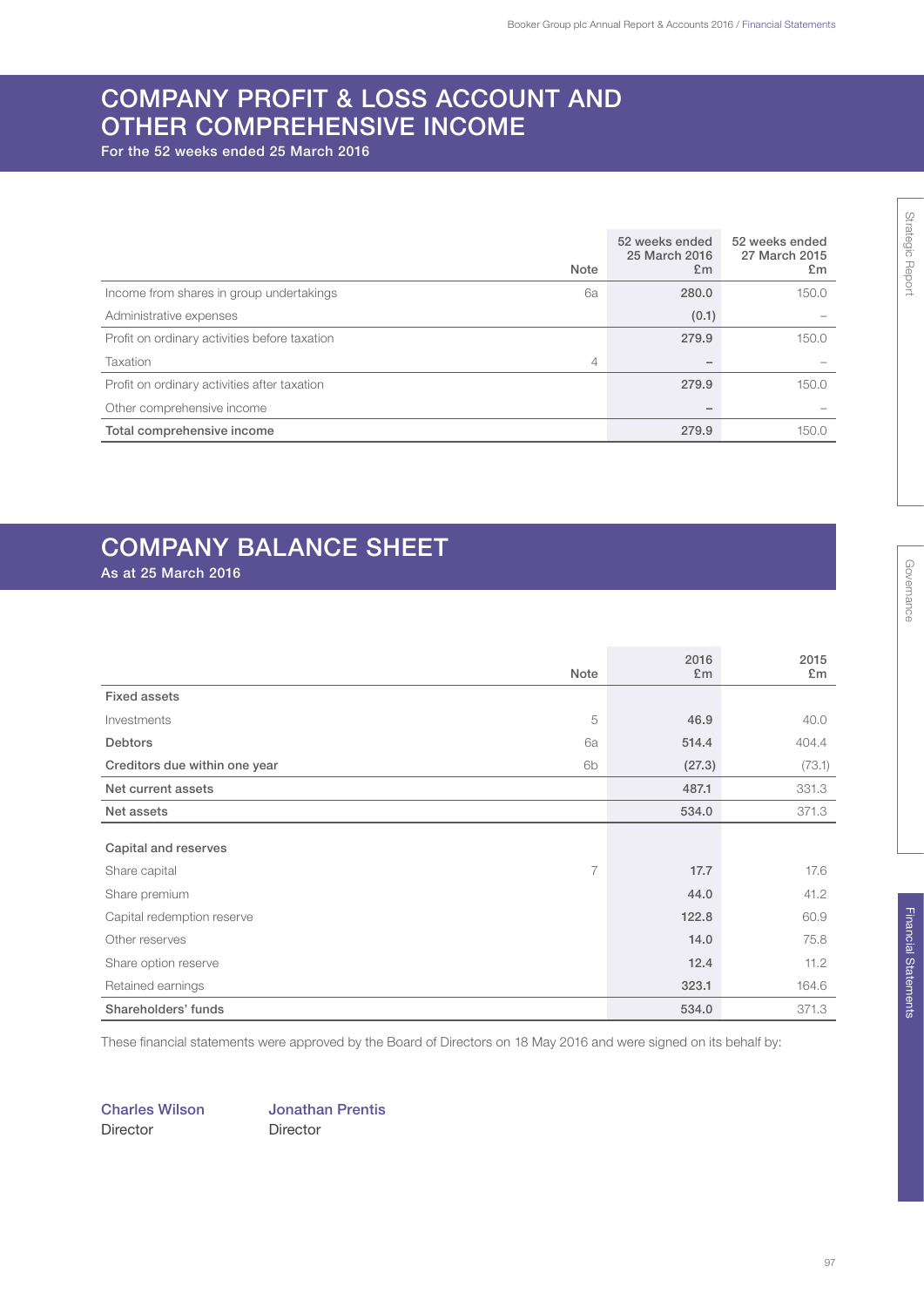## COMPANY STATEMENT OF CHANGES IN EQUITY

|                           |          | Share<br>capital | Share<br>premium         | Capital<br>redemption<br>reserve | Other<br>reserves        | Share<br>option<br>reserve | Retained<br>earnings     | Total  |
|---------------------------|----------|------------------|--------------------------|----------------------------------|--------------------------|----------------------------|--------------------------|--------|
|                           | Note     | £m               | £m                       | £m                               | £m                       | £m                         | £m                       | £m     |
| At 28 March 2014          |          | 17.4             | 36.4                     |                                  | 136.8                    | 8.5                        | 129.8                    | 328.9  |
| Profit for the period     |          |                  |                          |                                  |                          | -                          | 150.0                    | 150.0  |
| Dividends to shareholders | 9        |                  |                          |                                  |                          | -                          | (56.9)                   | (56.9) |
| Issue B shares            | 9        |                  |                          |                                  | (61.0)                   |                            |                          | (61.0) |
| Redemption of B shares    | $\Theta$ |                  |                          | 60.9                             |                          |                            | (60.9)                   |        |
| Share options exercised   |          | 0.2              | 4.8                      |                                  | -                        | (2.6)                      | 2.6                      | 5.0    |
| Share based payments      | 8        |                  | $\overline{\phantom{a}}$ |                                  |                          | 5.3                        |                          | 5.3    |
| At 27 March 2015          |          | 17.6             | 41.2                     | 60.9                             | 75.8                     | 11.2                       | 164.6                    | 371.3  |
| Profit for the period     |          |                  | -                        | $\overline{\phantom{a}}$         | -                        | $\qquad \qquad -$          | 279.9                    | 279.9  |
| Dividends to shareholders | 9        |                  |                          |                                  | -                        | -                          | (65.2)                   | (65.2) |
| <b>Issue B shares</b>     | 9        |                  |                          | $\overline{\phantom{0}}$         | (61.8)                   | -                          | $\overline{\phantom{0}}$ | (61.8) |
| Redemption of B shares    | 9        |                  |                          | 61.9                             | $\overline{\phantom{0}}$ | -                          | (61.9)                   |        |
| Share options exercised   |          | 0.1              | 2.8                      |                                  | -                        | (5.7)                      | 5.7                      | 2.9    |
| Share based payments      | 8        |                  |                          |                                  |                          | 6.9                        |                          | 6.9    |
| At 25 March 2016          |          | 17.7             | 44.0                     | 122.8                            | 14.0                     | 12.4                       | 323.1                    | 534.0  |

## COMPANY CASH FLOW STATEMENT

For the 52 weeks ended 25 March 2016

|                                                      | 52 weeks ended<br>25 March 2016 | 52 weeks ended<br>27 March 2015 |
|------------------------------------------------------|---------------------------------|---------------------------------|
| Note                                                 | E <sub>m</sub>                  | E <sub>m</sub>                  |
| Cash flows from operating activities                 |                                 |                                 |
| Profit before tax                                    | 279.9                           | 150.0                           |
| Cash generated from operating activities             | 279.9                           | 150.0                           |
| Cash flows from financing activities                 |                                 |                                 |
| Proceeds from issue of ordinary shares               | 2.9                             | 5.0                             |
| 9<br>Redemption of B shares                          | (61.9)                          | (60.9)                          |
| Dividends paid<br>9                                  | (65.2)                          | (56.9)                          |
| Repayment of intercompany balances                   | (155.7)                         | (37.2)                          |
| Net cash outflow from financing activities           | (279.9)                         | (150.0)                         |
| Net cash inflow from activities                      |                                 |                                 |
| Cash and cash equivalents at the start of the period |                                 |                                 |
| Cash and cash equivalents at the end of the period   |                                 |                                 |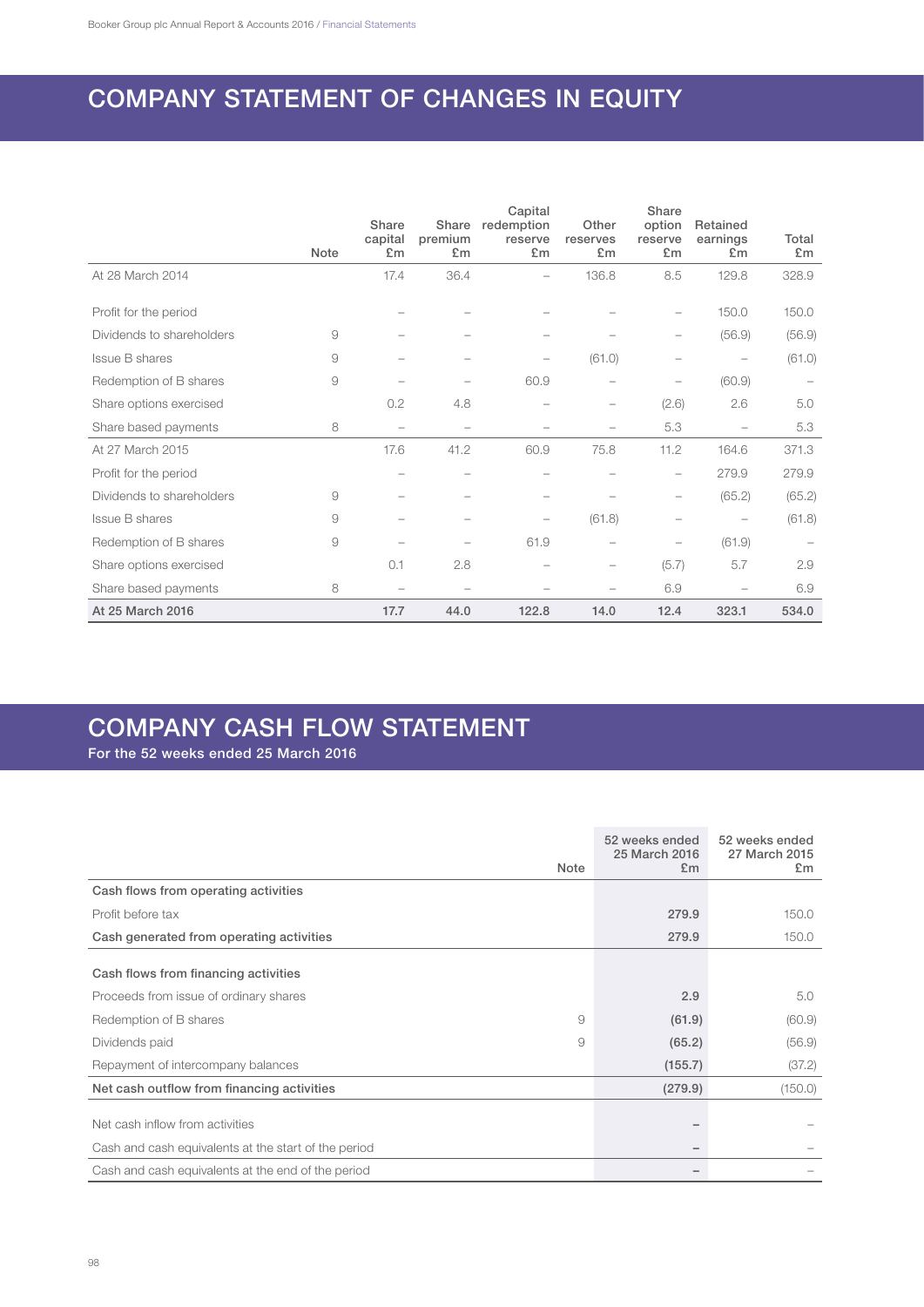## NOTES TO THE COMPANY FINANCIAL STATEMENTS

## 1. General information

### a) Basis of preparation

Booker Group plc (the 'Company') is a company incorporated and domiciled in the UK.

These financial statements were prepared in accordance with Financial Reporting Standard 101 Reduced Disclosure Framework ('FRS101'). The amendments to FRS101 (2013/14 Cycle) issued in July 2014 and effective immediately have been applied. In these financial statements, the Company has adopted FRS101 for the first time. In transition to FRS101 there has been no effect on the reported financial position, financial performance and cash flows.

In preparing these financial statements, the Company applies the recognition, measurement and disclosure requirements of International Financial Reporting Standards as adopted by the EU ('Adopted IFRSs'), but makes amendments where necessary in order to comply with Companies Act 2006. The Company has not taken advantage of the FRS101 disclosure exemptions.

In the transition to FRS101, the Company has applied IFRS1 whilst ensuring that its assets and liabilities are measured in compliance with FRS101.

The financial statements are prepared on the historical cost basis.

## b) New IFRS and amendments to IAS and interpretations

There are a number of standards and interpretations issued by the International Accounting Standards Board that are effective for financial statements after this reporting period but have not yet been endorsed by the European Union as set out in note 1(e) to the group financial statements.

## c) Use of judgements and estimates

Judgements made by the directors, in the application of these accounting policies that have significant effect on the financial statements and estimates with a significant risk of material adjustment in the next year are discussed below:

- IAS36 'Impairment of assets'. In testing for impairment of investments and other assets, the Directors have made certain assumptions concerning the future development of the business that are consistent with its annual budget and forecast into perpetuity. Should these assumptions regarding the discount rate or growth in the profitability be unfounded then it is possible that investments included in the balance sheet could be impaired. At 25 March 2016, the Directors do not consider that any reasonably likely changes in key assumptions would cause the carrying value of the investments or other assets to become impaired.
- IFRS2 'Share based payments'. The Group has issued equity settled share based payments to certain employees in exchange for services rendered by them. The fair value is measured using an option valuation model at the date of grant and is recognised as an employee expense over the period in which the employees become unconditionally entitled to the options, with a corresponding increase in equity, shown in a separate share option reserve. This valuation is based on estimates of the number of options that will eventually vest, based on related service and non-market vesting conditions that are expected to be met, such that the amount ultimately recognised as an expense is based on the number of awards that do meet the related service and non-market performance conditions at the vesting date.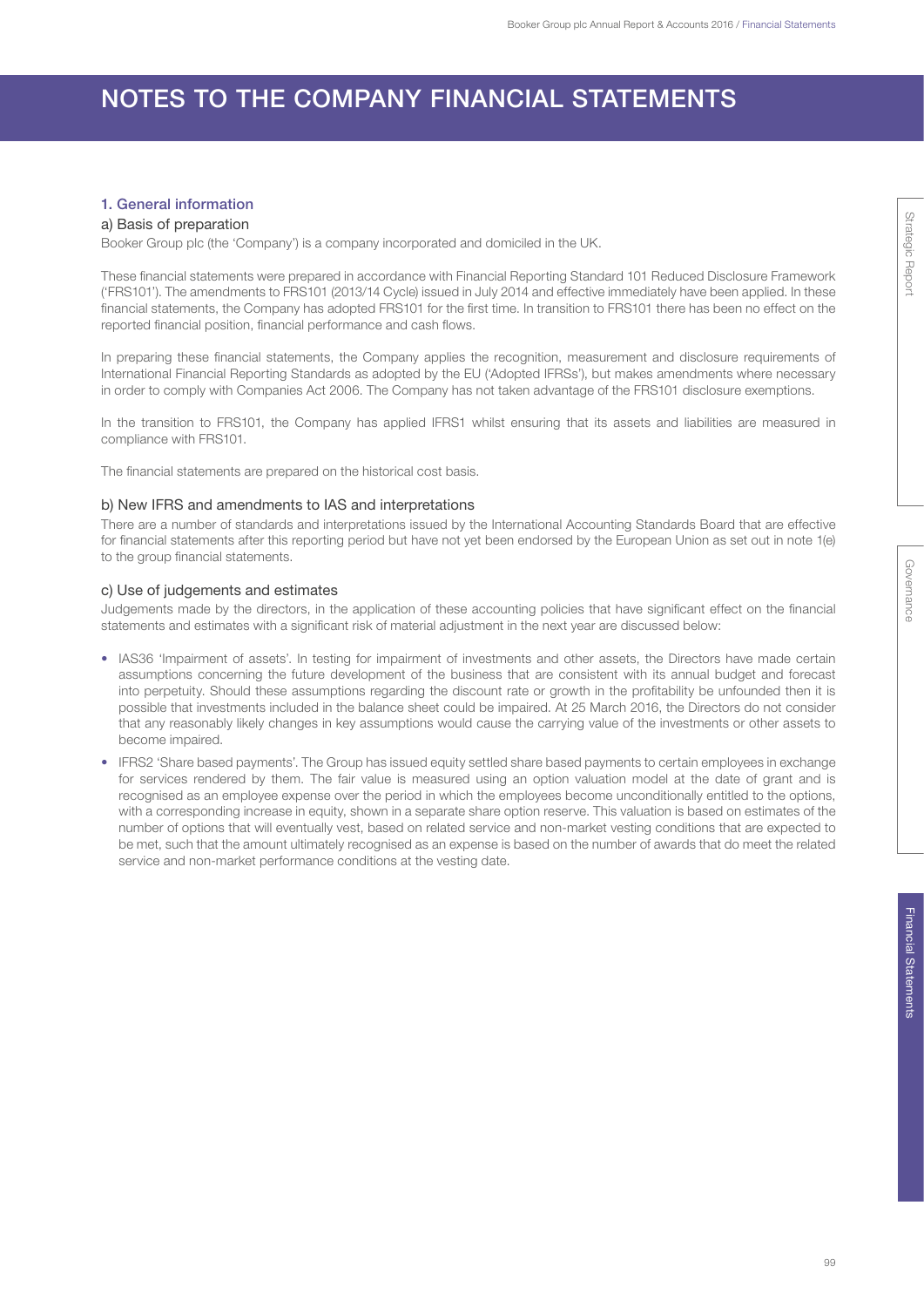#### 2. Accounting policies

The accounting policies set out below have, unless otherwise stated, been applied consistently to all periods presented in these financial statements and in preparing an opening FRS101 balance sheet at 28 March 2014 for the purposes of the transition to FRS101.

#### Guarantees

Where the Company enters into financial guarantee contracts to guarantee the indebtedness of other companies within its Group, the Company considers these to be insurance arrangements and accounts for them as such. In this respect, the Company treats the guarantee contract as a contingent liability until such time as it becomes probable that the Company will be required to make a payment under the guarantee.

#### Investments

Investments are stated at cost less any provision for impairment in value. The carrying values of investments are reviewed for impairment if events or changes in circumstances indicate the carrying values may not be recoverable.

#### Share based payments

The Company has issued equity settled share based payments to employees of a subsidiary. The fair value is measured using an option valuation model, taking into account the terms and conditions upon which the options were granted. This fair value is accounted as an investment in the subsidiary with a corresponding increase in equity. Where the Company grants options over its own shares to the employees of its subsidiaries it recognises, in its individual financial statements, an increase in the cost of investment in its subsidiaries equivalent to the equity-settled share-based payment charge recognised in its consolidated financial statements with the corresponding credit being recognised directly in equity.

#### **Taxation**

The Company applies the same accounting policy as the group, as set out in note 2 of the Group financial statements.

#### 3. Profit and loss account

The audit fee of £0.1m (2015: £0.1m) for the current and prior period was borne by another group undertaking without recharge.

#### (a) Employee information

The Company had no employees throughout this or the previous period.

#### (b) Directors' remuneration

The Director's remuneration is borne by a subsidiary company and it is disclosed in the Remuneration Report.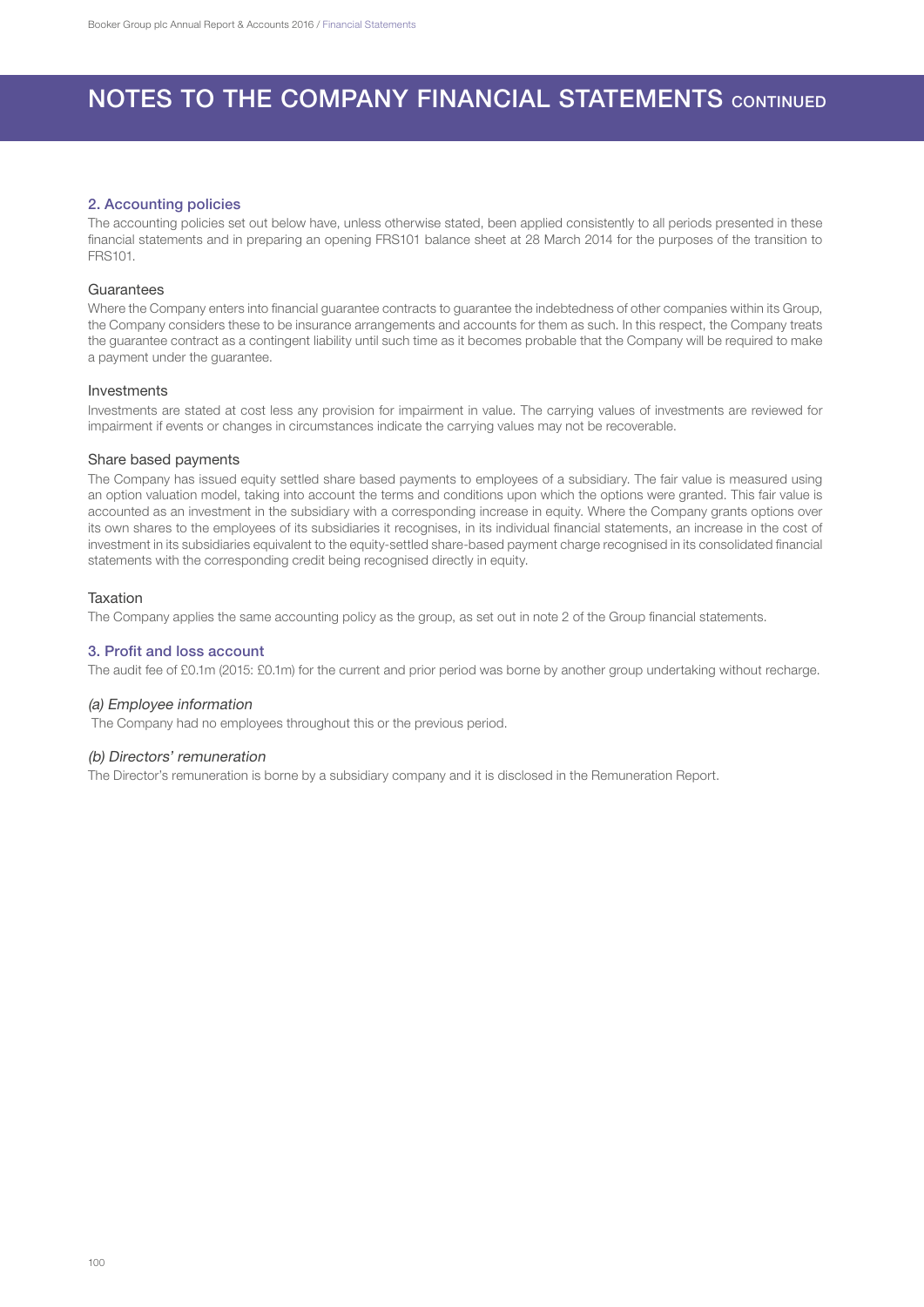## 4. Taxation

## a) Analysis of charge in period

|             | 2016<br>£m               | 2015<br>£m |
|-------------|--------------------------|------------|
| Current tax | $\overline{\phantom{a}}$ | $\sim$     |

## b) Reconciliation of the current taxation charge

The differences between the total tax charge shown above and the amount calculated by applying the standard rate of UK corporation tax to the profit before tax is as follows:

|                                                                  | 2016<br>£m | 2015<br>£m |
|------------------------------------------------------------------|------------|------------|
| Profit before tax                                                | 279.9      | 150.0      |
|                                                                  |            |            |
| Tax using the current UK corporation tax rate of 20% (2015: 21%) | 56.0       | 31.5       |
| Non-taxable dividend income from subsidiaries                    | (56.0)     | (31.5)     |
| Tax charge for the period                                        |            |            |

Factors that may affect future current and total tax charge:

Reductions in the UK corporation tax rate from 23% to 21% (effective from 1 April 2014) and 20% (effective from 1 April 2015) were substantively enacted on 2 July 2013. Further reductions to 19% (effective from 1 April 2017) and to 18% (effective 1 April 2020) were substantively enacted on 26 October 2015. The deferred tax asset at 25 March 2016 has been calculated based on these rates.

An additional reduction to 17% (effective from 1 April 2020) was announced in the Budget on 16 March 2016. This will reduce the group's future current tax charge and the value of its deferred tax asset accordingly.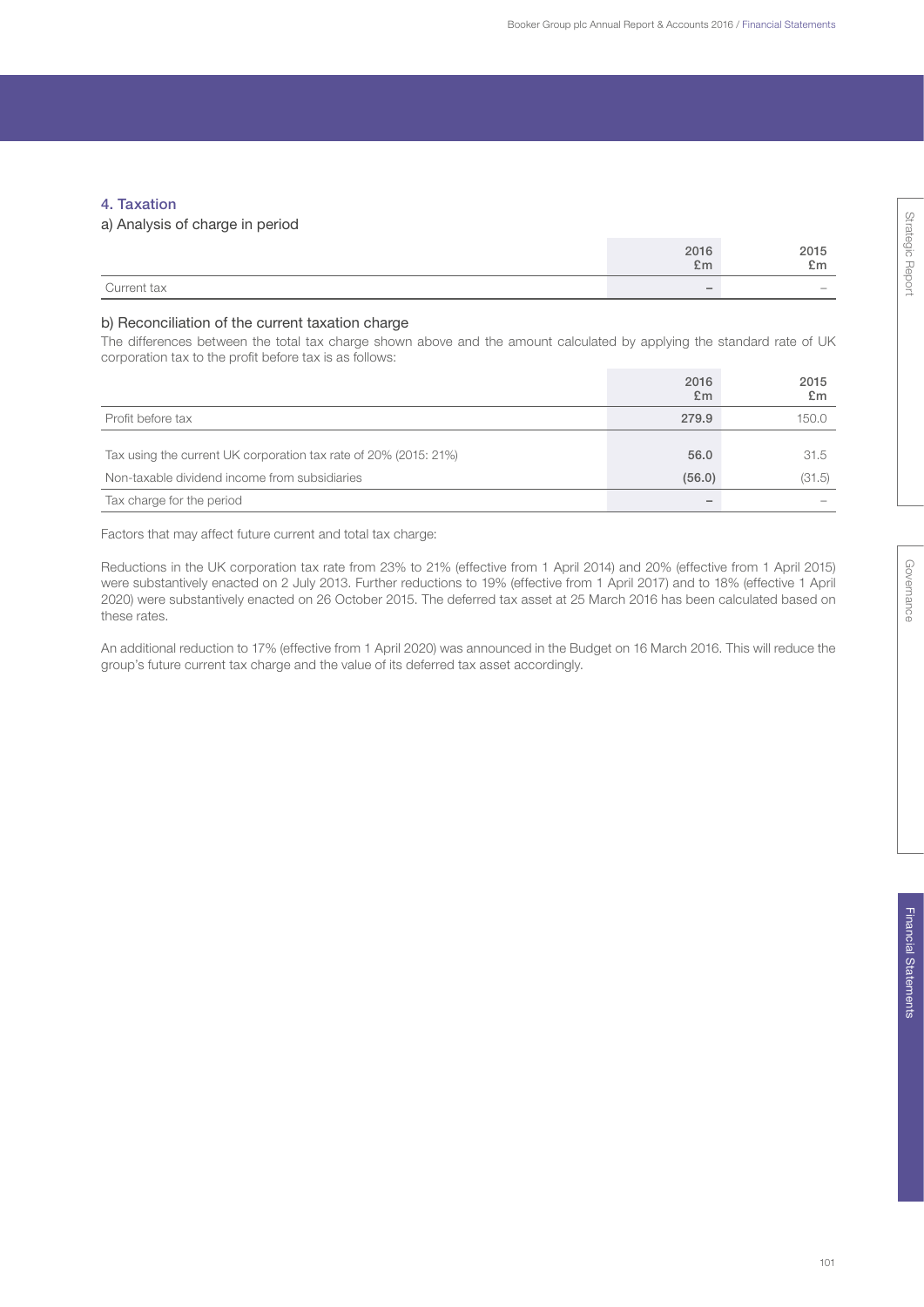## 5. Fixed asset investments

|                         | Shares in<br>subsidiary<br>undertakings<br>£m | Capital<br>contribution<br>E <sub>m</sub> | Total<br>E <sub>m</sub> |
|-------------------------|-----------------------------------------------|-------------------------------------------|-------------------------|
| Cost and net book value |                                               |                                           |                         |
| At start of period      | 20.0                                          | 20.0                                      | 40.0                    |
| Capital contribution    |                                               | 6.9                                       | 6.9                     |
| At end of period        | 20.0                                          | 26.9                                      | 46.9                    |

The capital contribution relates to the charge in respect of share based payments to employees of subsidiary undertakings – details are shown in note 23 of the Group financial statements.

In accordance with Section 409 of the Companies Act 2006 a full list of subsidiaries and joint ventures owned, as at 25 March 2016 are disclosed below. Unless otherwise stated the country of incorporation is the United Kingdom and all are 100% owned.

| Name of company                         | Principal activity | Name of company                         | Principal activity |
|-----------------------------------------|--------------------|-----------------------------------------|--------------------|
| Booker Wholesale Holdings Ltd*          | Holding company    | <b>Budgens Property Investments Ltd</b> | Dormant            |
| Booker Ltd                              | Wholesaler         | <b>Budgens Stores Ltd</b>               | Dormant            |
| <b>Ritter Courivaud Ltd</b>             | Wholesaler         | Booker Retail UK Ltd                    | Dormant            |
| Booker Retail Partners (GB) Ltd         | Wholesaler         | <b>Londis Pension Trustees Ltd</b>      | Dormant            |
| <b>Booker Direct Ltd</b>                | Wholesaler         | Budgens Pension Trustees No2 Ltd        | Dormant            |
| Makro Self Service Wholesalers Ltd      | Wholesaler         | Linnco Ltd                              | Dormant            |
| Booker India PVT. Ltd (India)           | Wholesaler         | Murdoch Norton Ltd                      | Dormant            |
| Booker Satnam Wholesale Private Ltd     | Wholesaler         | Budgen Holdings Ltd                     | Dormant            |
| (India, 85% owned)                      |                    | Bishop's Group Ltd                      | Dormant            |
| Giant Midco Ltd                         | Holding company    | Londis (Holdings) Ltd                   | Dormant            |
| Giant Bidco Ltd                         | Holding company    | Neighbourhood Stores Ltd                | Dormant            |
| The Big Food Group Ltd                  | Holding company    | <b>Budgens Nominees Ltd</b>             | Dormant            |
| <b>BF Ltd</b>                           | Holding company    | <b>Budgens Pension Trustees Ltd</b>     | Dormant            |
| Makro Holding Ltd                       | Holding company    | Booker Cash & Carry Ltd                 | Dormant            |
| J Smylie & Sons (IOM) Ltd (Isle of Man) | Property company   | Booker Finance Ltd                      | Dormant            |
| <b>Booker EBT Limited</b>               | Corporate Trustee  | IRTH (17) Ltd                           | Dormant            |
| Saneyia Ltd (Cyprus)                    | Holding company    | IRTH (18) Ltd                           | Dormant            |
| Booker Cyprus Ltd (Cyprus)              | Holding company    | Makro Properties Ltd                    | Dormant            |
| Giant Booker Ltd                        | Holding company    | Leovic Ltd (96% owned)                  | Dormant            |
| IRTH (15) Ltd                           | Finance company    |                                         |                    |
| IRTH (19) Ltd                           | Finance company    |                                         |                    |

\* Direct subsidiary of Booker Group plc.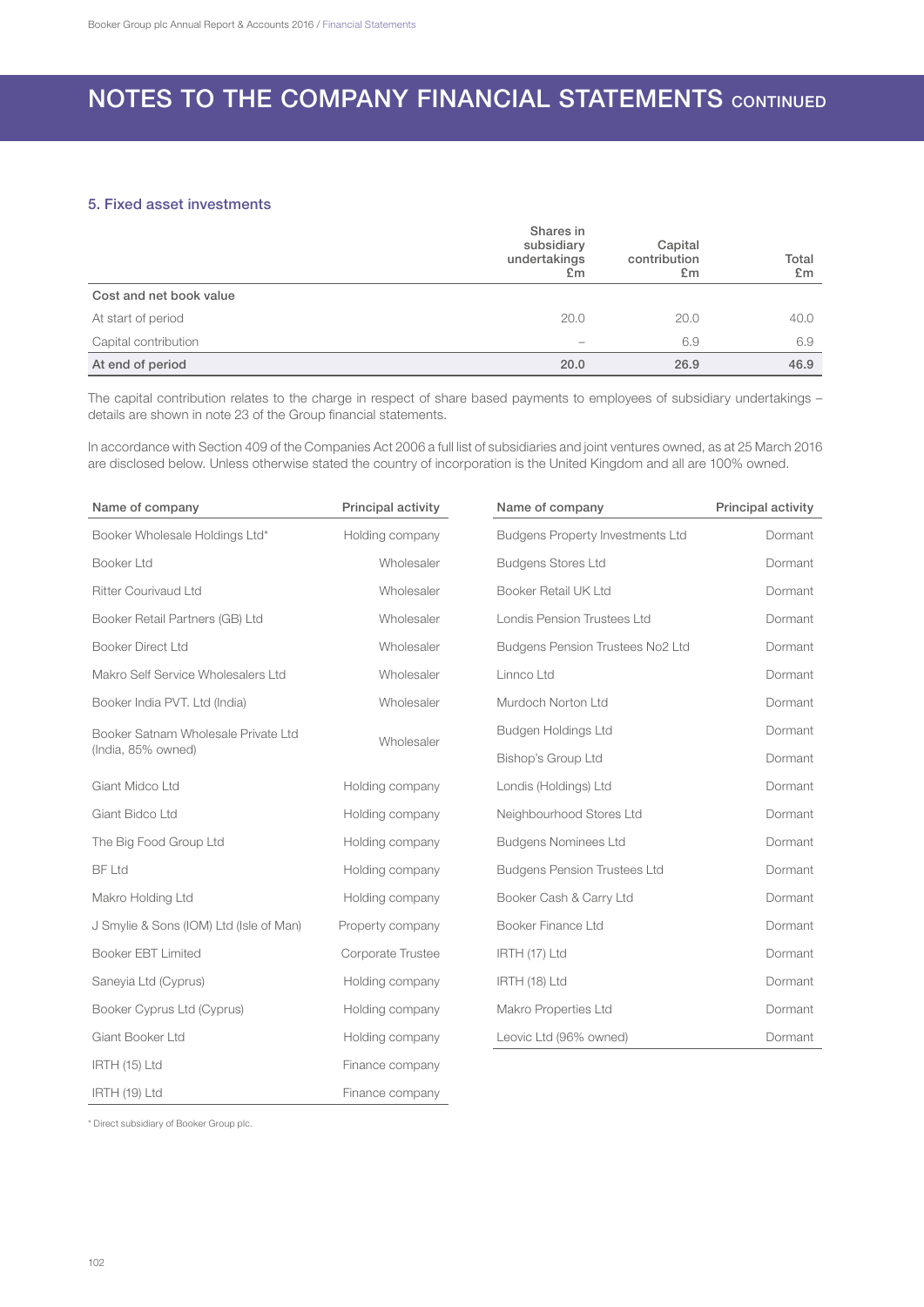## 6. Related party transactions

|                                       | 2016<br>E <sub>m</sub> | 2015<br>£m |
|---------------------------------------|------------------------|------------|
| a) Amounts owed by Group undertakings |                        |            |
| Makro Holding Ltd                     | 84.0                   | 84.0       |
| Booker Wholesale Holdings Ltd         | 430.4                  | 320.4      |
|                                       | 514.4                  | 404.4      |

During the year, the Company has received dividends from Booker Wholesale Holdings Ltd of £280.0m (2015: £150.0m). A dividend of £170.0m was paid by Booker Limited to Booker Wholesale Holdings Ltd in specie of intercompany debts owed to the Company.

|                                       | 2016<br>E <sub>m</sub> | 2015<br>£m |
|---------------------------------------|------------------------|------------|
| b) Amounts owed to Group undertakings |                        |            |
| Amounts owed to Group undertakings    |                        |            |
| Booker Ltd                            | 27.3                   | 73.1       |

During the year, a dividend of £170.0m was paid by Booker Limited to Booker Wholesale Holdings Ltd in specie of intercompany debts owed to the Company to fund the dividends paid by the company of £65.2m and the B share redemption of £61.9m. In addition Booker Limited received the share option proceeds of £2.9m on behalf of the Company.

Amounts owed by/to Group undertakings are interest free, unsecured and payable on demand.

## 7. Share capital

Details of the share capital of the Company is shown in note 20 of the Group financial statements.

## 8. Share options

The Company has a number of share schemes for employees of the Group, details are shown in note 23 of the Group financial statements.

## 9. Dividends and return of capital

The dividends charged to reserves are shown in note 22 of the Group financial statements.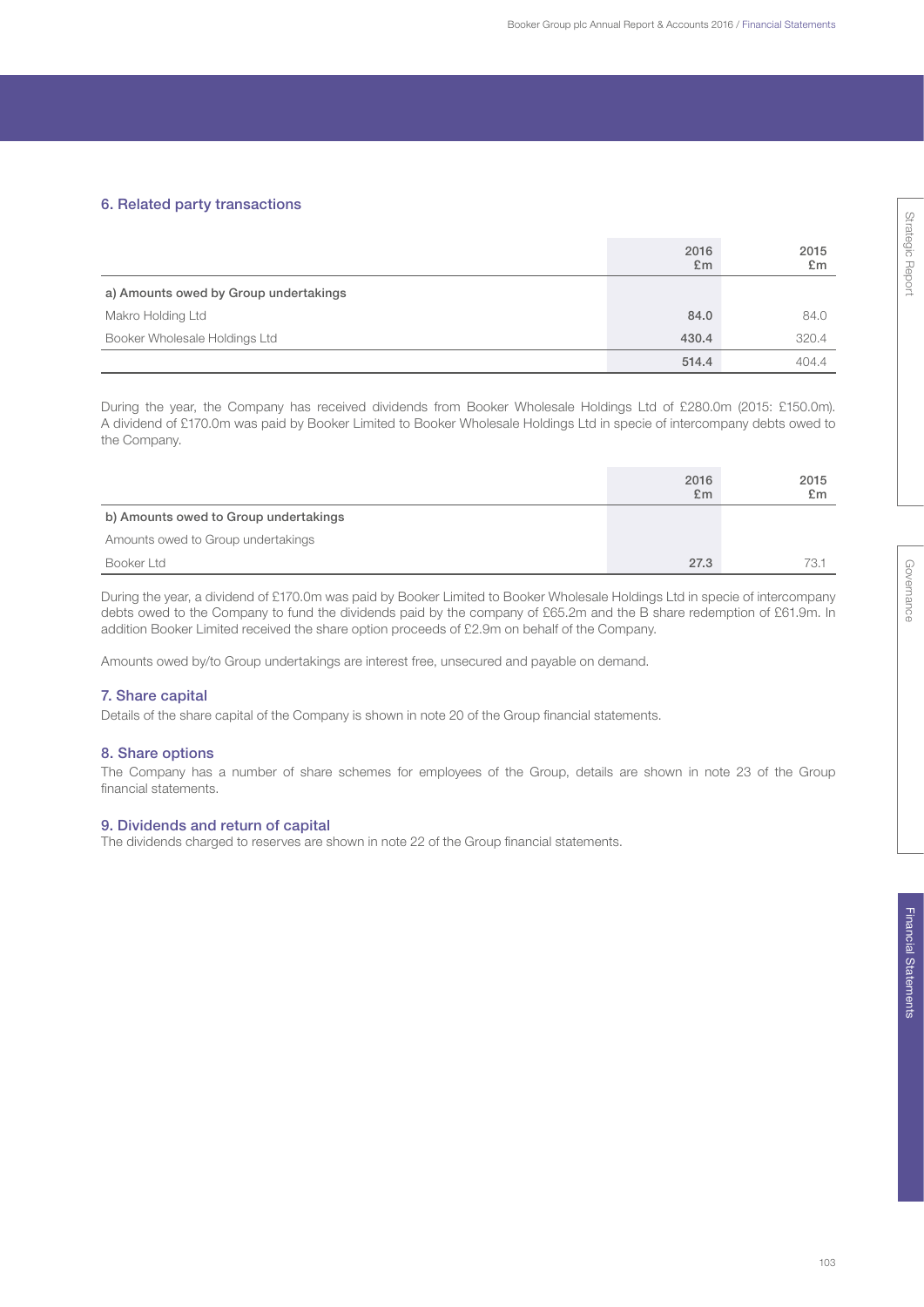## 10. Reconciliation of movement in shareholders' funds

|                                                | 2016<br>E <sub>m</sub> | 2015<br>£m |
|------------------------------------------------|------------------------|------------|
| Profit for the period                          | 279.9                  | 150.0      |
| Dividends paid                                 | (65.2)                 | (56.9)     |
| Group share based payment charge               | 6.9                    | 5.3        |
| Return of capital                              | (61.8)                 | (61.0)     |
| Shares issued                                  | 2.8                    | 4.8        |
| Share options exercised                        | 0.1                    | 0.2        |
| Shareholders' funds at the start of the period | 371.3                  | 328.9      |
| Shareholders' funds at the end of the period   | 534.0                  | 371.3      |

## 11. Financial instruments

## Credit risk

The Company is owed £514.4m (2015: £404.4m) by group undertakings.

## Interest rate risk

Interest rate risk is relatively small to the Group, as there are no fixed borrowings and the revolving credit facility is only partially drawn for a small part of the year. Therefore the Group has chosen not to hedge its borrowings.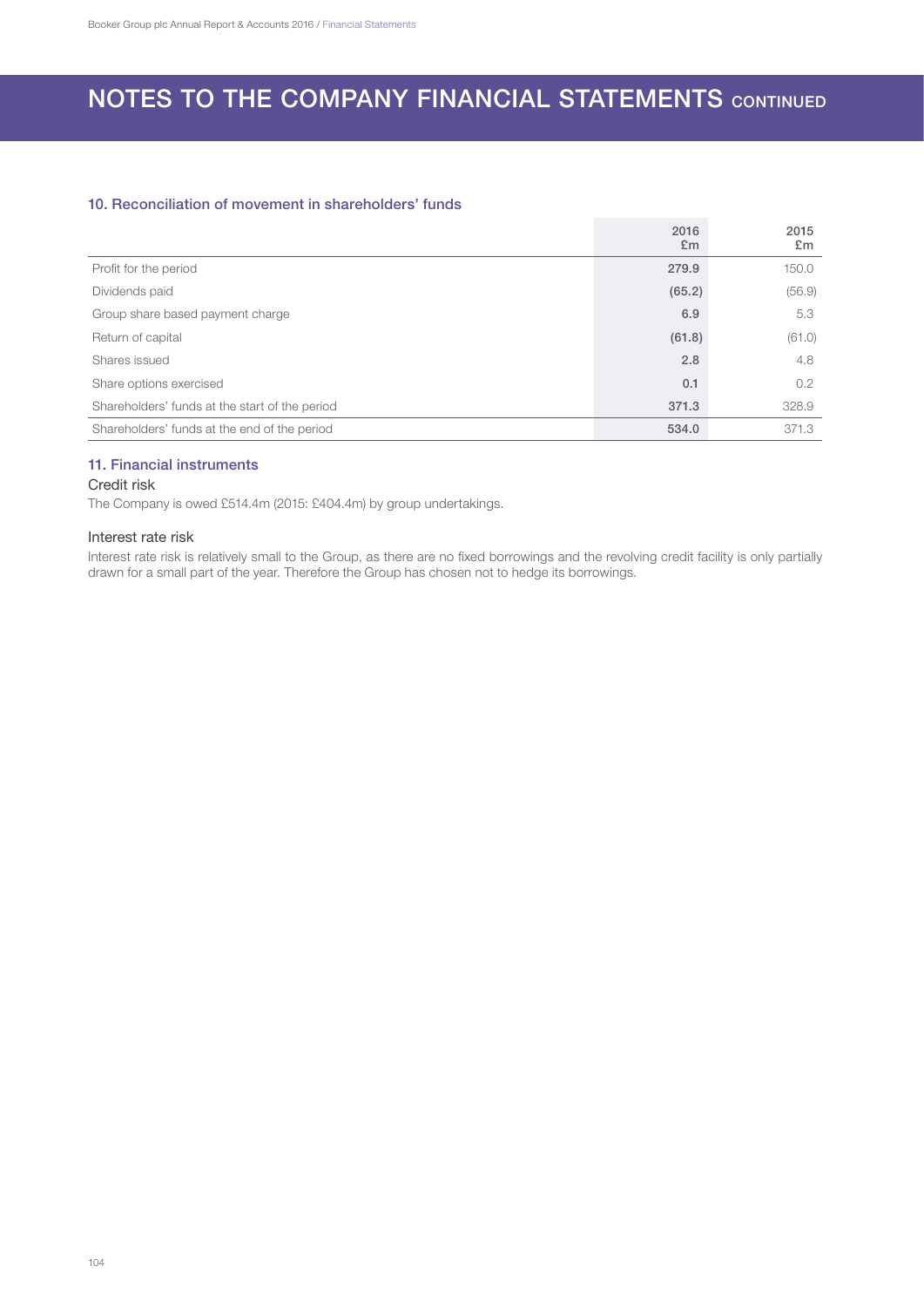## DIRECTORS, OFFICERS AND PROFESSIONAL ADVISERS

#### **Directors**

Stewart Gilliland Non-Executive Chairman

Charles Wilson Chief Executive

Jonathan Prentis Group Finance Director

Guy Farrant Executive Director

Lord Bilimoria Non-Executive Director

Helena Andreas Non-Executive Director

Andrew Cripps Non-Executive Director

Karen Jones Non-Executive Director

Gary Hughes Non-Executive Director

Company Secretary Mark Chilton

## Registered Office

Equity House Irthlingborough Road Wellingborough **Northants** NN8 1LT

## Registered Number

05145685 (England)

## **Website**

www.bookergroup.com

### **Bankers**

Lloyds Bank plc 10 Gresham Street London EC2V 7AE

## Auditors

KPMG LLP 1 St Peter's Square Manchester M2 3AE

## **Solicitors**

Clifford Chance LLP 10 Upper Bank Street London E14 5JJ

## **Brokers**

Investec 2 Gresham Street London EC2V 7QP

JP Morgan Cazenove 10 Aldermanbury London EC2V 7RF

## **Registrars**

Computershare Investor Services plc PO Box 82 The Pavillions Bridgwater Road Bristol BS99 2NH

## Financial PR

Tulchan Communications Group 85 Fleet Street London EC4Y 1AE